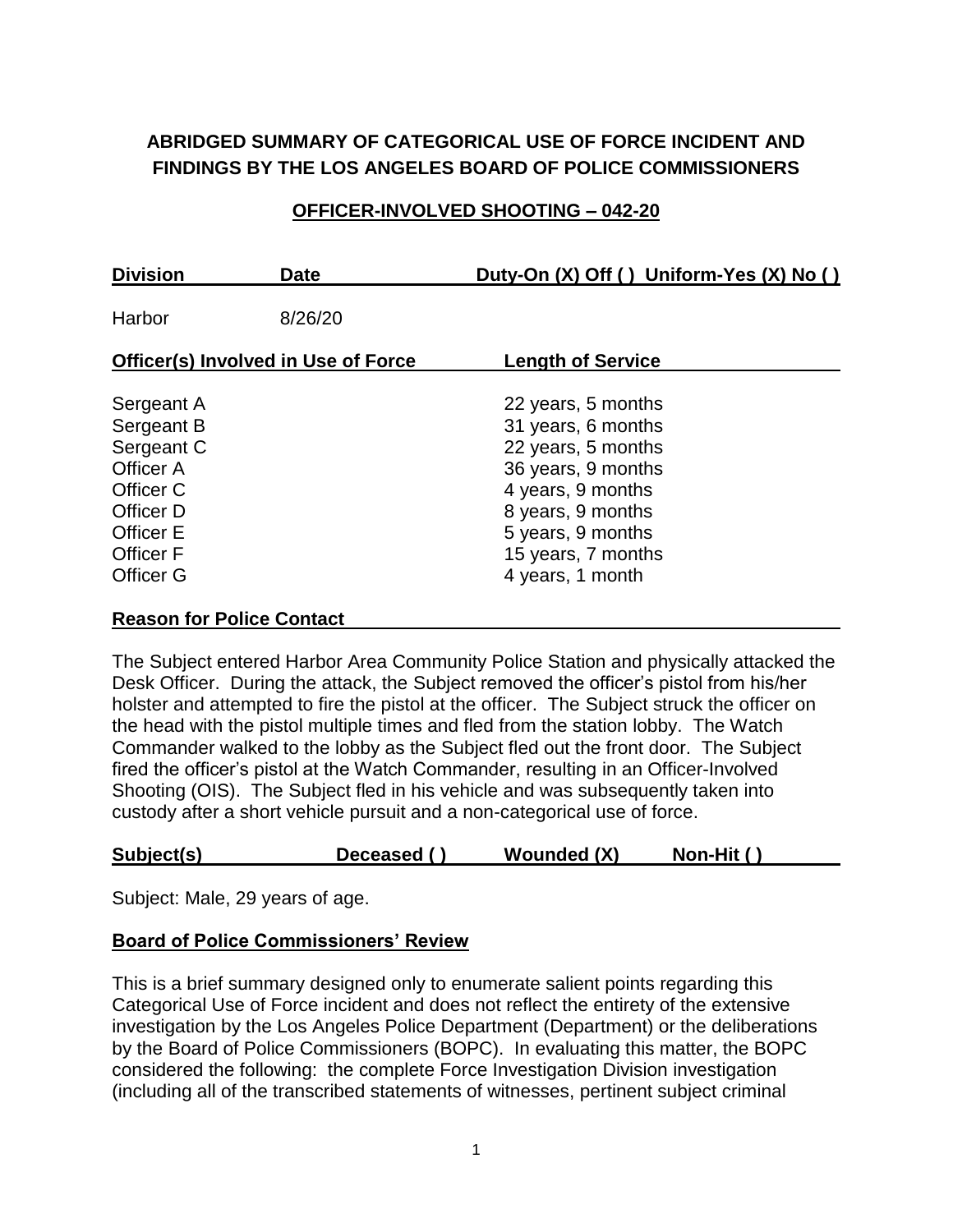history, and addenda items); the relevant Training Evaluation and Management System materials of the involved officers; the Use of Force Review Board recommendations, including any Minority Opinions; the report and recommendations of the Chief of Police; and the report and recommendations of the Office of the Inspector General. The Department Command staff presented the matter to the BOPC and made itself available for any inquiries by the BOPC.

The following incident was adjudicated by the BOPC on August 10, 2021.

### **Incident Summary**

On the date and time of this incident, uniformed Sergeants A and B and Officers A and B were assigned to Harbor Patrol Division. Sergeant A was assigned as the Watch Commander (WC), Sergeant B was assigned as Assistant Watch Commander (AWC), Officers A and B were assigned as the Desk Officers. Sergeants A and B and Officers A and B were equipped with Body Worn Video (BWV).

Sergeants A and B did not activate their BWV during the incident. Officer A had a late BWV activation. However, Officer A's BWV captured the incident. Officer B was not present when the incident occurred.

According to the Harbor Community Police Station lobby surveillance video, Officers A and B sat behind the station's front desk. Officer B sat on the south side of the desk, and Officer A sat on the north side. Officer B stood up from his/her chair and walked through the front desk swing door, which was on the southwest side of the desk, and walked to the station's front door. Officers B opened the east side front door, stepped outside, and placed an orange traffic cone in between the door and the door frame to keep the door open. Officer B walked in and out of the station's front door several times and appeared to contact someone outside the door. Officer B walked through the door behind the front desk area into the Watch Commander's area. He/she briefly returned to the front desk area, dropped papers at his/her desk, and walked back through the door into the Watch Commander's area. The orange traffic cone remained on the door frame and kept the front door from closing. Officer A remained seated at the desk.

According to Officers A and B, due to the COVID-19 pandemic, the station lobby area was closed to the public. The officers indicated that if a citizen came to the station, knocked on the front door, and required assistance, the desk officer would walk outside, meet the citizen and assist them.

Officer B indicated a Wilmington resident came to the station and reported that a family member had been kidnapped. Officer B determined the incident met the elements for an extortion investigation, contacted the on-call detective from Robbery-Homicide Division (RHD), and briefed the detective on the investigation.

Officer B pointed out that he/she placed the orange traffic cone in between the door and the door frame to keep the door open because he/she repeatedly went in and out of the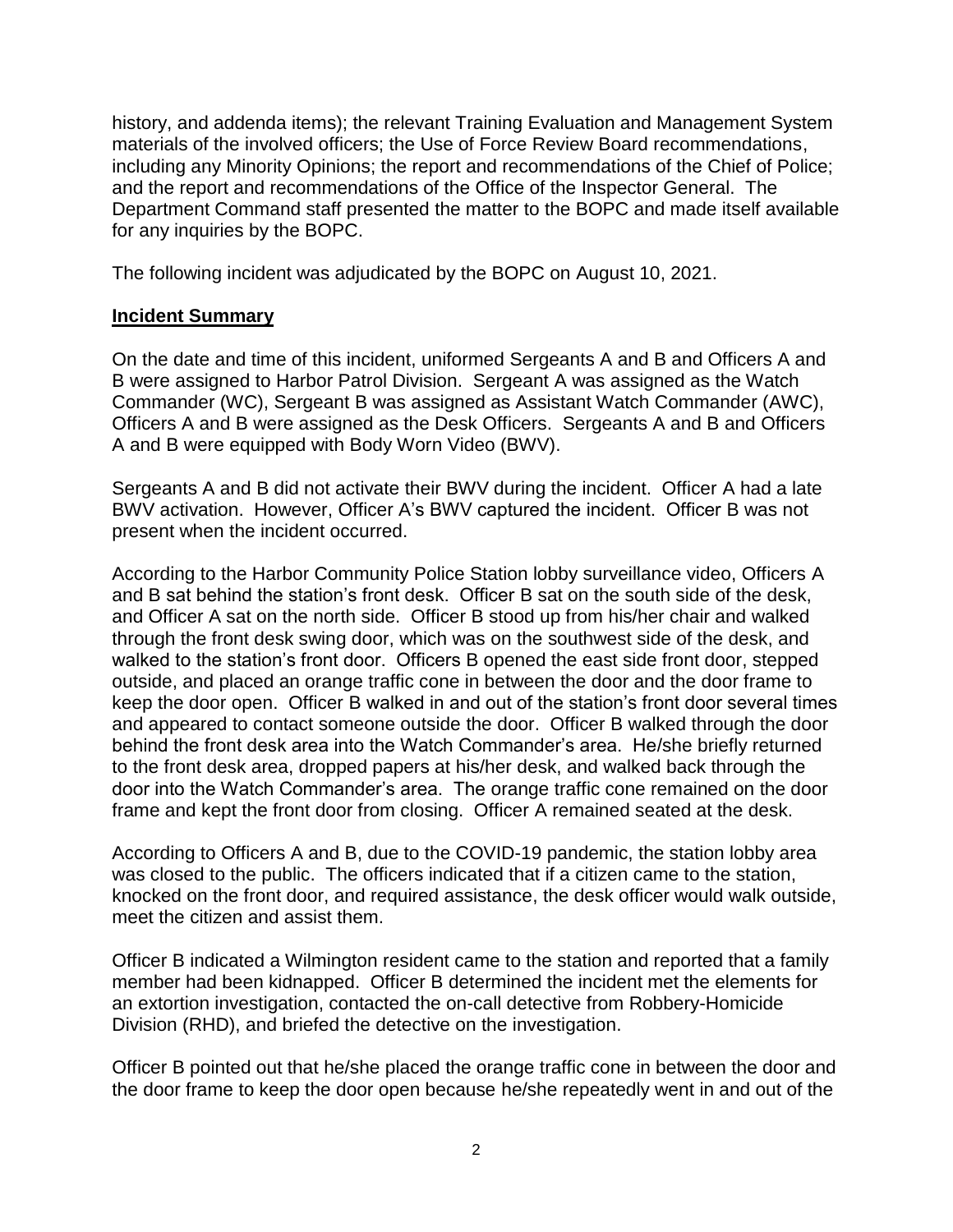station while he/she spoke on the telephone with the RHD detective and the extortion victim who remained outside the station. Officer B added that the front door did not allow entry access with his/her police identification card (ID), he/she did not have a master key to the front door, and if a person stepped outside and the front door closed behind, the person would be locked out of the station. Officer B stated the only way to enter the station would be if one walked to the rear gate entrance or a person came to the front door and opened it from inside.

According to a standing Office of Operations notice, all Geographic Area front desks and detective desks are required to remain closed to the public until further notice and Area Commanding Officers shall implement modified procedures including an officer assigned to meet visitors outside of the lobby to screen the purpose of their visit.

Officer B stated the RHD detective advised him/her that he/she would respond to the station and be there within an hour. Officer B advised the extortion victim that a detective was on his/her way to the station. The extortion victim appeared hesitant about filing the police report and told Officer B he wanted to take his wife and kids back to his residence. Officer B briefed Sergeant B, asked for his/her approval to follow the extortion victim to his home to drop his wife and kids, and bring him back to meet with the RHD detective.

According to the Harbor Community Police Station exterior surveillance video, Officer B drove a marked black and white police vehicle to the station's visitor parking lot on the south side of the police station. The extortion victim entered his vehicle and drove out of the parking lot with Officer B following him.

According to Officer B, he/she believed that he/she closed the front door before leaving the station to follow the extortion victim to his residence. A review of the Harbor Community Police Station lobby surveillance video determined the orange traffic cone remained in between the door and the door frame and kept the door propped open as Officer B drove out of the visitor parking lot.

A white Chevrolet SUV made a right turn and entered the station's visitor parking lot. As the SUV entered the parking lot, the rear passenger side tire was missing; only the metal wheel was attached to the rear axle. Upon entering the parking lot, the SUV immediately turned north and parked with half of the vehicle in the pedestrian walkway and the other half in the handicapped parking stall leading to the station's front door. A male, the Subject, exited the SUV and walked to the rear of the vehicle. The Subject lifted the tailgate from the rear of the truck and slammed it to close it but was unsuccessful. The Subject pulled the tailgate several times and attempted to rip it off from the truck. The Subject walked toward the station's front entry area and hit the red call box outside the front door with an open right hand. He appeared to manipulate or press buttons on the call box. The Subject approached the station's front door and was out of view from the exterior camera.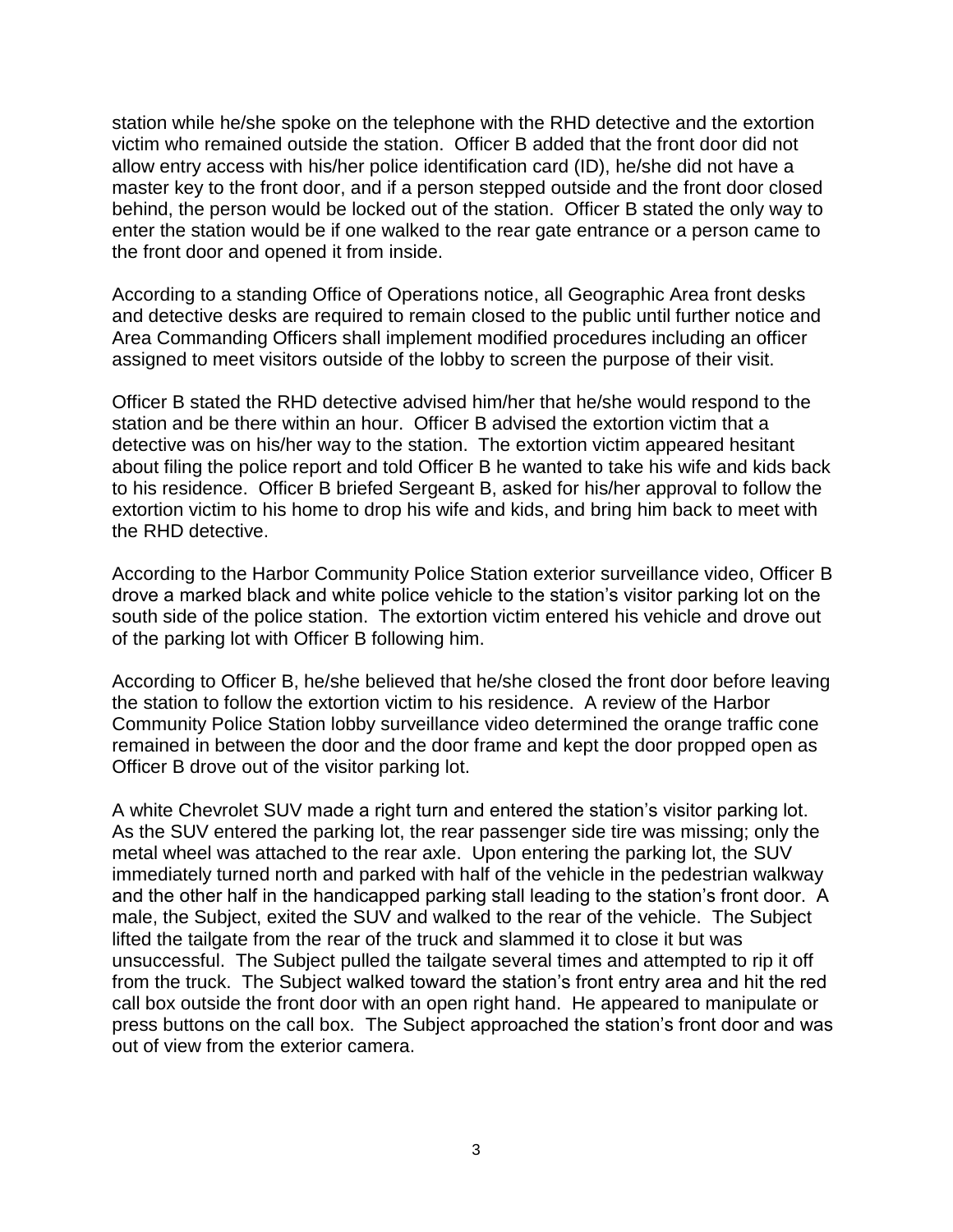According to the Harbor Community Police Station lobby surveillance video, Officer A sat at his/her desk and appeared unaware of the Subject's presence outside the front door. The Subject approached the front door, propped open by the orange traffic cone, grabbed the east side door with his left hand, and swung it open. The Subject remained outside the door and held the door open. Simultaneously, Officer A stood up from his/her chair, turned, and looked in the direction of the front door. Officer A walked to the front desk swing door, looked down to his/her chest, and appeared to manipulate his/her BWV. Officer A exited the front desk and walked to the station's front door. As he/she approached the door, Officer A looked down to his/her chest area again and appeared to manipulate his/her BWV a second time.

Officer A indicated that he/she heard a banging at the front door and observed the Subject had the door open and slammed it in the open position. He/she was not positive how the Subject opened the door and believed the Subject was with the person that Officer B assisted. Officer A then walked to the front door to speak with the Subject.

According to the Harbor Community Police Station lobby surveillance video, as Officer A was approximately 10 feet from the door, the Subject walked through the door and entered the station lobby. The Subject moved toward Officer A, causing Officer A to take several steps backward into the lobby. The Subject moved his arms and hands behind his lower back and continued to advance toward Officer A. Officer A stopped approximately 15 feet from the front door, and the Subject stopped in front of him/her. The Subject began to pace between Officer A and the front door. Officer A took four steps forward toward the Subject. The Subject stopped and walked toward Officer A again. Officer A waved his/her left hand once and motioned toward the front door.

According to Officer A, as he/she approached the front door, the Subject entered the station, was upset, agitated, angry, and questioned who raped a member of his family. Officer A was unsure whether the Subject asked who raped his brother or son but told the Subject he/she would help find out and asked him to step outside.

Officer A activated his/her BWV late, and as a result of the late activation, the first 62 seconds of the video did not have audio.

According to Officer A's BWV, Officer A stood in the lobby facing the front door, and the Subject stood in front of him/her. The Subject's arms were behind his back; he was wearing a straw hat, dark sunglasses, a gray T-shirt, black pants, and black sandals. The Subject appeared to yell at Officer A as he moved between the front door and Officer A. Officer A moved his/her left hand and pointed to the front door. The Subject walked backward, continued yelling, turned, and walked to the front door. The Subject pushed open the east side door, walked outside, and briefly held the door open. He immediately turned, stood at the door frame, and pointed at Officer A with his right hand.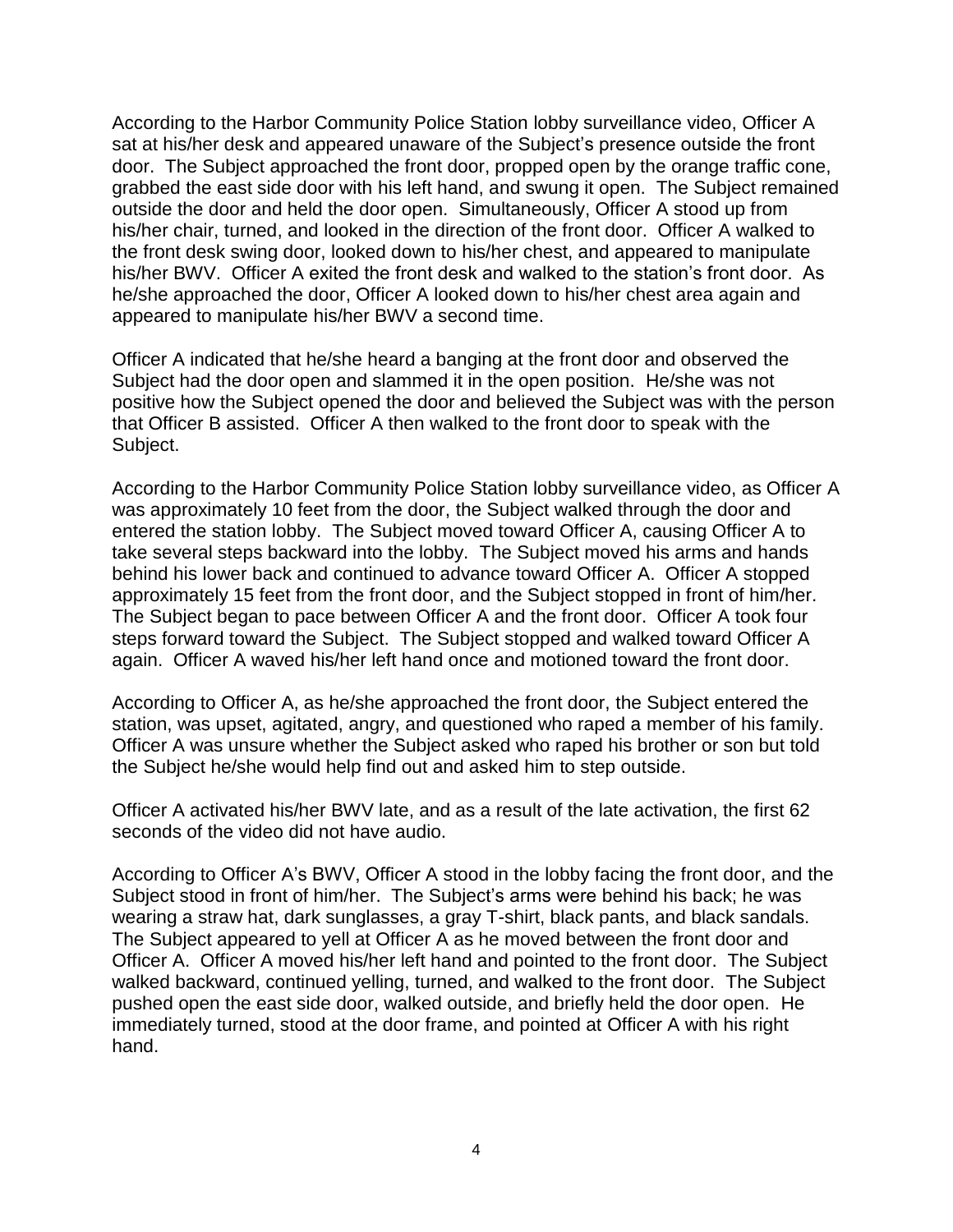According to Officer A, the Subject walked toward the front door and appeared as if he would go outside. Officer A added that even though the Subject was angry and agitated, he did not ask for assistance to deal with him despite being alone at the front desk because the Subject complied and walked out the door. Officer A followed the Subject to the front door to lock the door behind him, but suddenly, the Subject grabbed the door and slammed it open.

According to the Harbor Community Police Station lobby surveillance video and Officer A's BWV, as the Subject stood at the door frame, Officer A walked toward the door. The east side door began to close behind the Subject. The Subject turned, grabbed the door, and forcefully pushed it open again. He immediately turned, walked through the open door, and quickly moved toward Officer A, causing Officer A to walk backward into the lobby with his/her hands in front of him/her. The Subject followed Officer A into the lobby.

The Subject swung his right arm and punched Officer A on the left side of his/her head. After the punch, the Subject immediately moved his arms in front of him, elbows pointing down, closed his fists, with his right leg in front of his left leg, and moved toward Officer A. Officer A put his/her hands in front of him/her as he/she walked backward.

The Subject extended his right arm and threw a jab punch, but Officer A appeared to block it with his/her left forearm. The Subject immediately swung his left arm and threw a punch at the right side of Officer A's head but missed. Officer A extended his/her right arm forward as the Subject threw the punch and knocked the sunglasses off the Subject's face. Officer A stumbled backward, fell onto his/her back, and appeared to strike the back of his/her head on the floor.

Officer A indicated that when the Subject charged him/her, he/she backed away from the Subject and told him that he/she would help him, but the Subject "went off" and began punching him/her.

Officer A described that the Subject threw a right hook punch, followed by a left hook punch. Officer A believed he/she blocked the punches with his/her arms and began to back away to gain distance from the Subject, but he/she tripped and fell to the floor.

According to the Harbor Community Police Station lobby surveillance video and Officer A's BWV, Officer A landed on his/her back; his/her legs were spread and raised upon falling. The Subject stood in front of Officer A and looked down at him/her. Officer A quickly closed his/her legs and trapped the Subject's left leg between his/her legs. The Subject lifted his left leg and backed away from Officer A. The Subject reached down, used his hands to move Officer A's legs out of the way, and placed his right knee on Officer A's chest. Officer A rolled his/her upper torso to the left, reached up to grab the back of the Subject's right leg, and used his/her right hand to grab the Subject's right arm, pushing him to the floor. The Subject reached for Officer A's right hip, grabbing Officer A's pistol with both hands.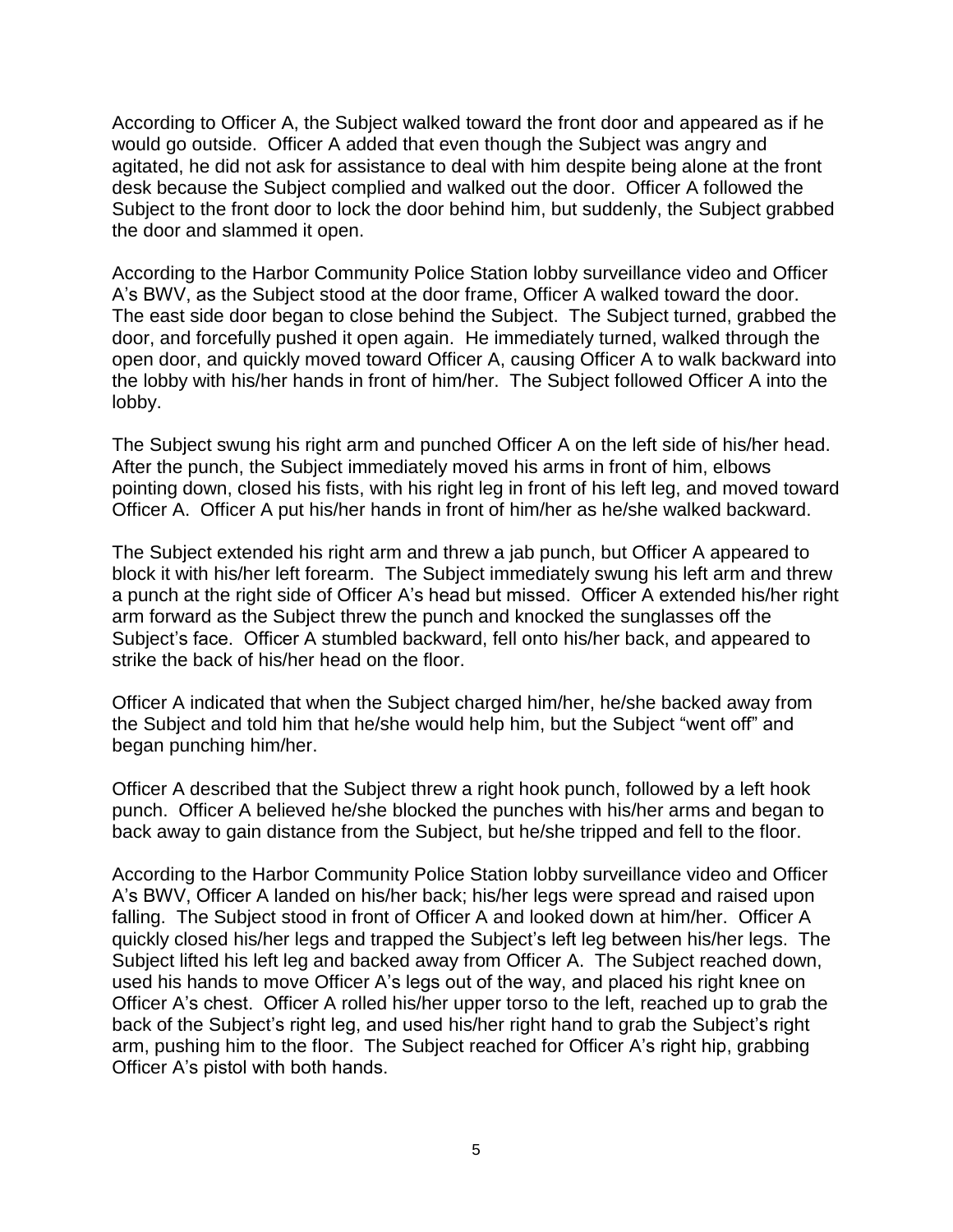Officer A grabbed the right side of the Subject's neck with his/her left hand and placed his/her left thumb under the Subject's chin. Officer A grabbed the left side of the Subject's neck with his/her right hand and placed his/her right thumb under the Subject's chin. Simultaneously, Officer A released his/her left hand from the neck and moved the left hand to grab the Subject's right forearm.

Officer A indicated that as soon as he/she fell to the floor, the Subject immediately straddled him/her and grabbed his/her pistol. Officer A heard his/her uniform shirt ripping and felt his/her pistol coming out of the holster. In fear for his/her life, Officer A grabbed the Subject's neck with his/her hands and expressed that he/she intended to hold the Subject down and control him, but not choke him. Officer A stated, "I was trying to just stop him, to hold him down, to stop him from doing what he was doing, you know, that's what I was trying to do. And I wasn't I wasn't trying to choke him out or anything. I was that's just the only part of the body I could grab at the time." Officer A added that he/she did not have time to use any tools on his/her utility belt because his/her hands were tied up trying to fight the Subject off.

According to the Harbor Community Police Station lobby surveillance video and Officer A's BWV, the Subject began to pull his right arm away from Officer A's right hip. At that moment, the Subject held Officer A's pistol in his right hand and held it in a pistol grip. Officer A's right hand remained on the left side of the Subject's neck. As the Subject pulled his right arm back, he pointed the pistol at Officer A, and his right index finger was on the trigger.

The Subject used his right forearm to push himself up onto his knees, held the pistol in his right hand, and maintained his index finger on the trigger. The Subject immediately swung the pistol in a downward motion four consecutive times and struck Officer A's chest and head. After the fourth swing, Officer A reached up with both hands and knocked the pistol from the Subject's right hand. Officer A raised his/her upper torso and grabbed the Subject's shoulders with both hands. Officer A moved his/her right hand behind the Subject's neck and attempted to pull the Subject toward his/her chest. The Subject's hat fell off his head and briefly covered the BWV camera lens. The Subject lowered his head and pushed Officer A's shoulders away from him with both arms, freeing himself.

The pistol was on the floor to the Subject's right side. The Subject reached with his right hand, grabbed the pistol using a pistol grip, and picked it up off the floor. He moved the pistol in front of his waist, placed his left hand on the pistol slide, and cycled the slide to the rear. Officer A reached with his/her right hand and grabbed the back of the Subject's right hand. At that moment, Officer A began to bleed; the blood drops landed on the floor and on his/her left forearm. The Subject pulled his right hand away from Officer A while pointing the pistol at Officer A's torso. He grabbed Officer A's right wrist with his left hand, moved Officer A's right hand away from him, pushed himself off the floor, and stood up. The Subject held the pistol in a pistol grip with his right hand, moved back from Officer A, turned, and ran toward the front door with the pistol in his right hand.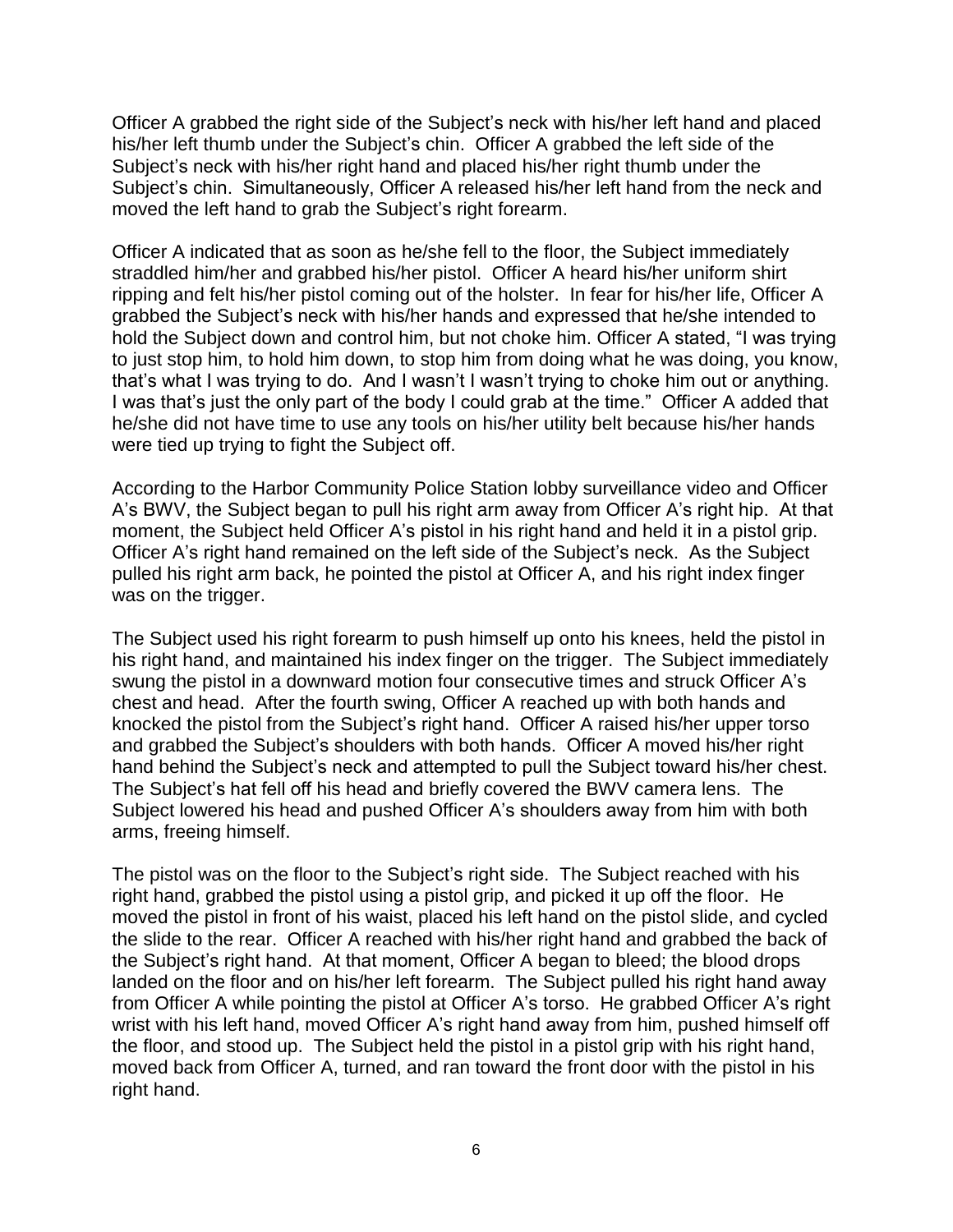Officer A stated, "He was going for my gun. My shirt is all ripped on my gun side. Okay. I was trying to I was trying to I was trying to hold him down. I was afraid. I was in fear for my life. He got the gun up. He started to try and point the gun at me (Unintelligible) knocked the gun away. It flew over closer to him, so I knew at that point I couldn't get to it. I knew he was going to get to it before I did. He got the gun, I think, and then he cocked the gun and I thought for sure I was going to be shot. Okay. He hit me in the head, you know, in the struggle a number of times. I started to black out. I was bleeding. You know, there's things I really don't remember. But you know but from the grace of God (Unintelligible) because really he was - - he was trying to pull the trigger."

According to Officer A, he/she stared at the pistol during the struggle and observed the Subject pull the trigger, but the pistol did not fire. Officer A believed he/she pushed the pistol's decoking lever down with his/her right hand during the struggle because he/she sustained a cut to his/her right index finger. The cut was consistent with prior injuries when the decocking lever rubbed against his/her finger, and that is why he/she believed the pistol did not fire. Officer A believed a live round ejected from the pistol when the Subject cycled the slide.

According to Sergeants A and B, they were in the Watch Commander's office when they heard a loud banging noise. Both sergeants believed the noise was possibly an arrestee in the detention area. Sergeant A walked out of his/her office to investigate the noise, and Sergeant B remained at his/her desk, completing a notification email regarding the extortion investigation. Sergeant A checked the arrestee holding bench and did not see anyone.

Sergeant A proceeded to the area where the monitors for station cameras were located and viewed the holding cell cameras but did not see anyone. While viewing the monitors, Sergeant A heard a loud banging noise and believed the noise came from the front desk. According to Sergeant B, Sergeant A walked to the front desk, and he/she heard the tone of the noises change. Sergeant B stood up to follow Sergeant A.

Officer A indicated as soon he/she fell, and the Subject grabbed his/her pistol, he/she yelled for help. Sergeants A and B stated they heard loud banging noises but did not hear voices.

According to the Harbor Community Police Station lobby surveillance video and Officer A's BWV, as the Subject ran and was approximately 16 feet from the front door inside the lobby, Sergeant A walked through the door behind the front desk and looked over the desk partition toward the Subject. Officer A sat on the floor, his/her arms on the floor behind him/her, bracing him/herself. Officer A moved his/her right arm to his/her chest and activated his/her BWV. The audio to the BWV recordings began with Officer A yelling, "Right here!" Sergeant A looked at Officer A, walked through the front desk swing door, and asked, "What happened?" Officer A used his/her right hand and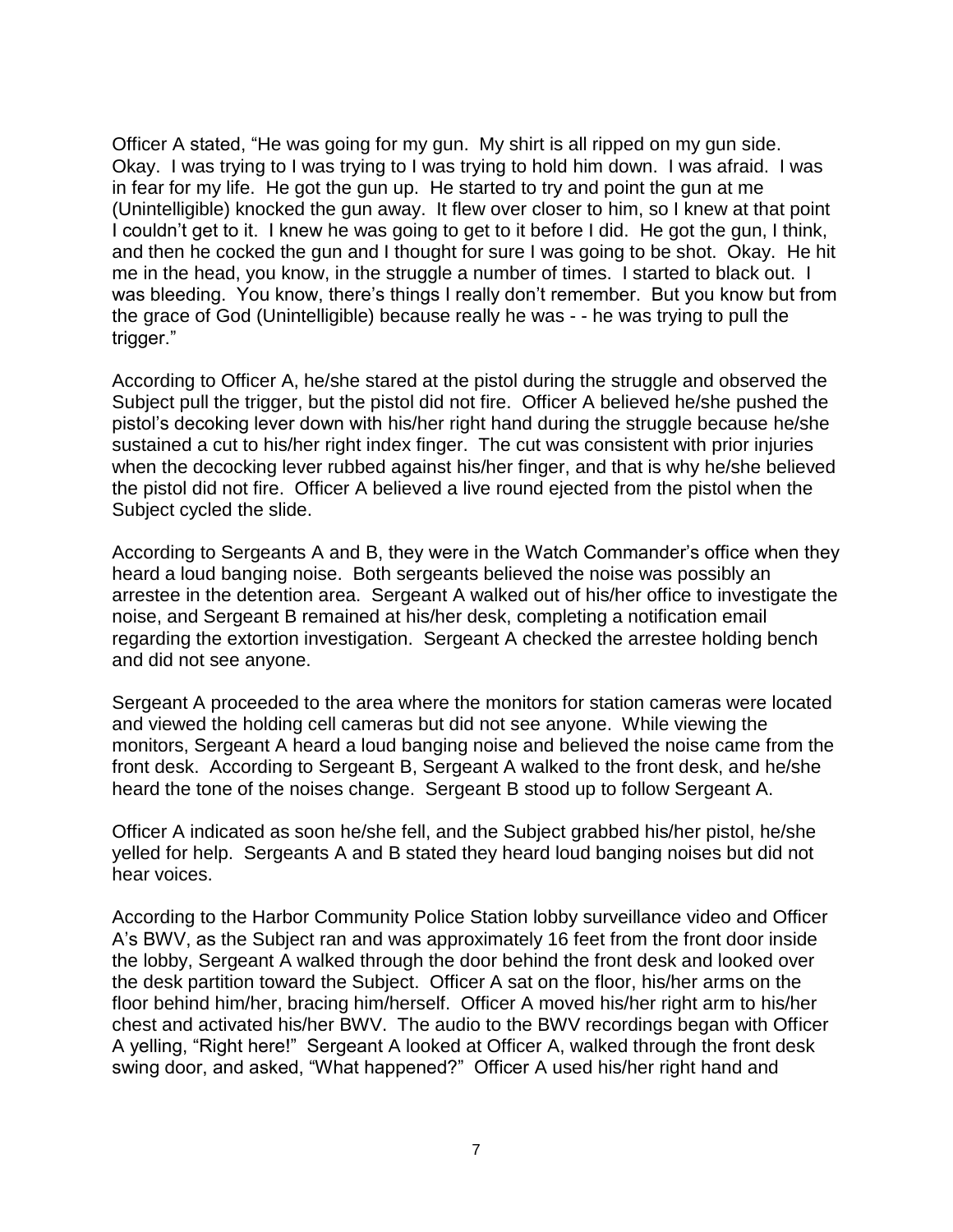pointed to the front door. The door was opened, and the Subject stood outside the door. Sergeant A yelled, "Hey," and ran toward the front door.

Sergeant A indicated that he/she walked to the front desk to determine what the loud banging noise consisted of and observed the Subject running out to the front door. He/she walked through the front desk swing door, and observed Officer A seated on the floor, disoriented and bleeding from the head.

Sergeant A stated the banging sound did not sound like a gunshot, but upon seeing Officer A injured and bleeding, he/she thought he/she had been shot.

According to the Harbor Community Police Station lobby surveillance video and Officer A's BWV, as Sergeant A ran toward the front door, Officer A yelled, "He's got my gun!" Sergeant A yelled, "What?" Immediately after he/she yelled, the east side front door began closing, and the sound of a gunshot was heard. Sergeant A abruptly stopped and dove left toward a white curved shaped fiberglass chair. According to Sergeant A, he/she heard Officer A yell, "gun," or something about a gun. At that moment, the front door was partially opened; the Subject turned, pointed a pistol in his/her direction, and fired the pistol at him/her once. Sergeant A described the Subject in a shooting stance with the pistol in front of him, pointing it in his/her direction but was not positive if the Subject held the pistol with one or two hands.

According to the Harbor Community Police Station lobby surveillance video and Officer A's BWV, Officer A yelled, "He's got my gun!" a second time. Officer A moved to lie on his/her left side and scooted left behind a bookshelf. Sergeant A was now seated on the floor next to the white curved shape chair. He/she faced the front door, and his/her right hand was reaching for his/her pistol on his/her right hip.

The sound of a second gunshot was heard. Simultaneously, Sergeant A unholstered his/her pistol, acquired a two-handed grip, and pointed his/her pistol in the Subject's direction outside the front door. Sergeant A fired his/her pistol once in the Subject's direction. After he/she fired, Sergeant A placed his/her left hand on the floor and scooted back while holding his/her pistol pointed in the Subject's direction with his/her right hand. Sergeant A held his/her pistol with his/her right hand and fired a second time in the Subject's direction.

According to Sergeant A, when the Subject fired the first round, he/she dove to the floor to avoid being shot. In fear for his/her and Officer A's life, Sergeant A unholstered his/her pistol, aimed it at the Subject's center body mass, and fired one round in the Subject's direction. Sergeant A assessed and observed the Subject fire his/her pistol in her and Officer A's direction a second time. Sergeant A aimed his/her pistol at the Subject's center body mass and fired a second round in the Subject's direction to stop the Subject from shooting at him/her and Officer A.

Sergeant A stated, "And it just happened so fast. I looked over and I saw Officer A on the ground bleeding. So, I figured this was the person that just hurt him/her, possibly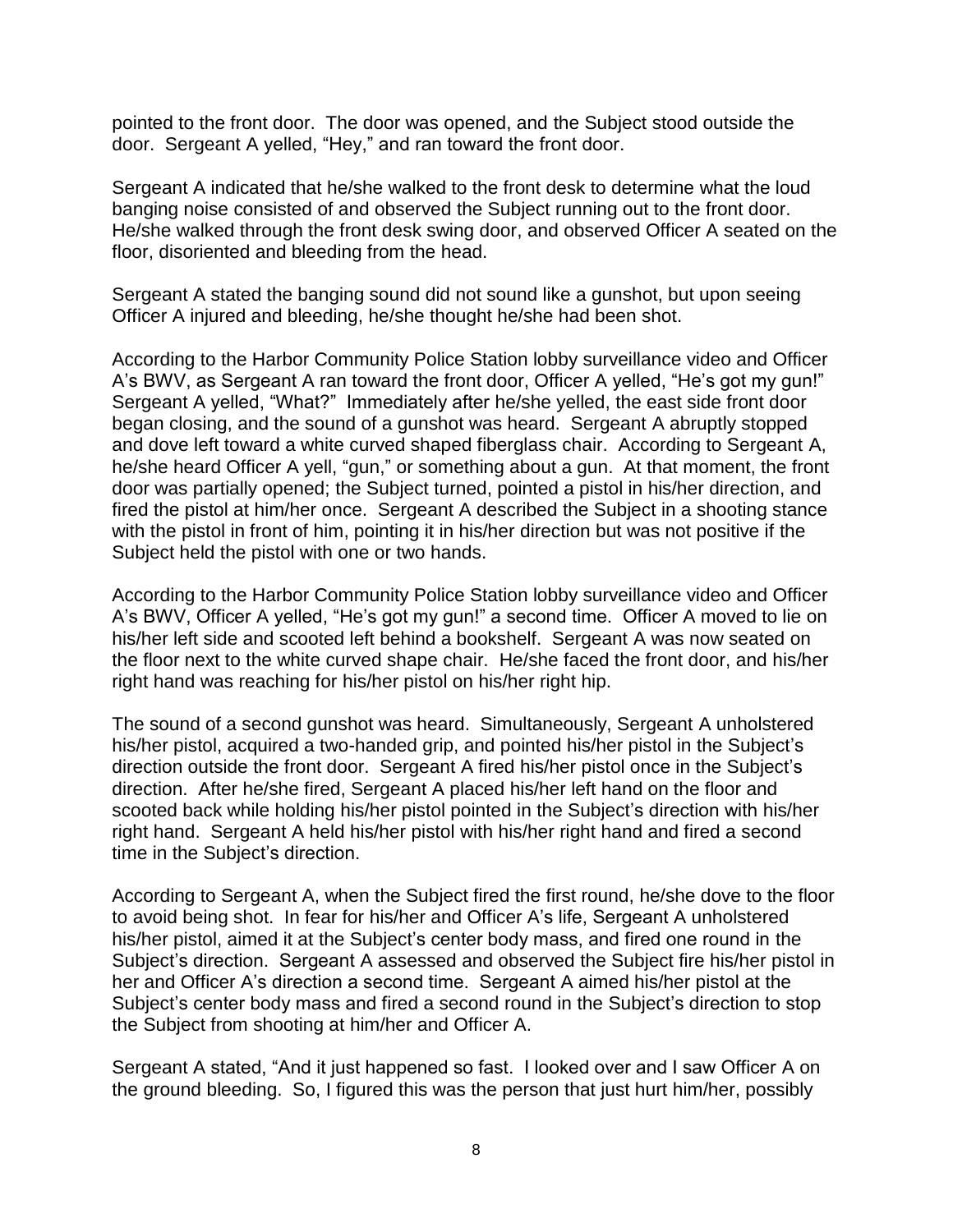shot him/her because he/she was bleeding from the head, so I thought he/she had been shot. And then Officer A yelled something about his/her gun or a gun, and […] so I made my way towards the suspect that was fleeing and then he turns and takes a shooting stance and fires a shot at me. So, I'm in fear for my life and Officer A's life. I ducked to try and not get hit, and then I returned fire and then he fired again at me, and then I returned fire and then he stopped."

Additionally, Sergeant A stated he/she had no time to de-escalate the situation and provided the following reason as to why it was necessary to fire his/her pistol, "Because I was defending my life and Officer A's life. He's shooting at us using deadly force. He could have killed us, so I was scared. I was scared for me. I was scared for Officer A. So, I attempted to stop the threat."

Sergeant A believed the gunfire exchange sequence between him/her and the Subject was one for one, meaning that the Subject fired the first round, and he/she returned fire. The Subject fired his second round, and Sergeant A returned fire with her second round.

A Sound Graph Analysis of the gunshots determined all four rounds were fired in 6.245 seconds:

Additionally, a review of the Harbor Community Police Station lobby video and Officer A's BWV determined that the Subject fired the first two rounds heard on the BWV audio, and Sergeant A fired the last two rounds.

The investigation determined the Subject fired two rounds at Sergeant A from an increasing distance of approximately 16 to 31 feet. Sergeant A fired two rounds at the Subject from an increasing distance of approximately 31 to 32 feet.

According to the Harbor Community Police Station lobby surveillance video and Officer A's BWV, after Sergeant A fired his/her second round, he/she scooted back behind the end of the fiberglass chair. Sergeant A moved his/her left hand to his/her chest, reached for the microphone to his/her hand-held radio, and broadcast, "Officer needs help at the station! Officer needs help!" At that moment, Sergeant B walked through the front desk swing door holding his/her pistol in his/her right hand at a low-ready position and yelled, "What?" Sergeant A broadcast, "Officer needs help! Shots fired! Shots fired!" and stood up. Sergeant B retrieved his/her hand-held radio from his/her left hip and broadcast, "Officer needs help, Harbor station, shots fired." Simultaneously, Sergeants A and B ran to the front door and out to the parking lot. As the sergeants ran and opened the front door, the sound of screeching tires was heard.

Sergeant B indicated that he/she exited the Watch Commander's office to follow Sergeant A to the front desk and was approximately 25 to 30 feet behind him/her when he/she heard two to three gunshots. Sergeant B unholstered his/her pistol because he/she believed a suspect was shooting inside the lobby, and Sergeant A and Officer A were involved in a gunfight.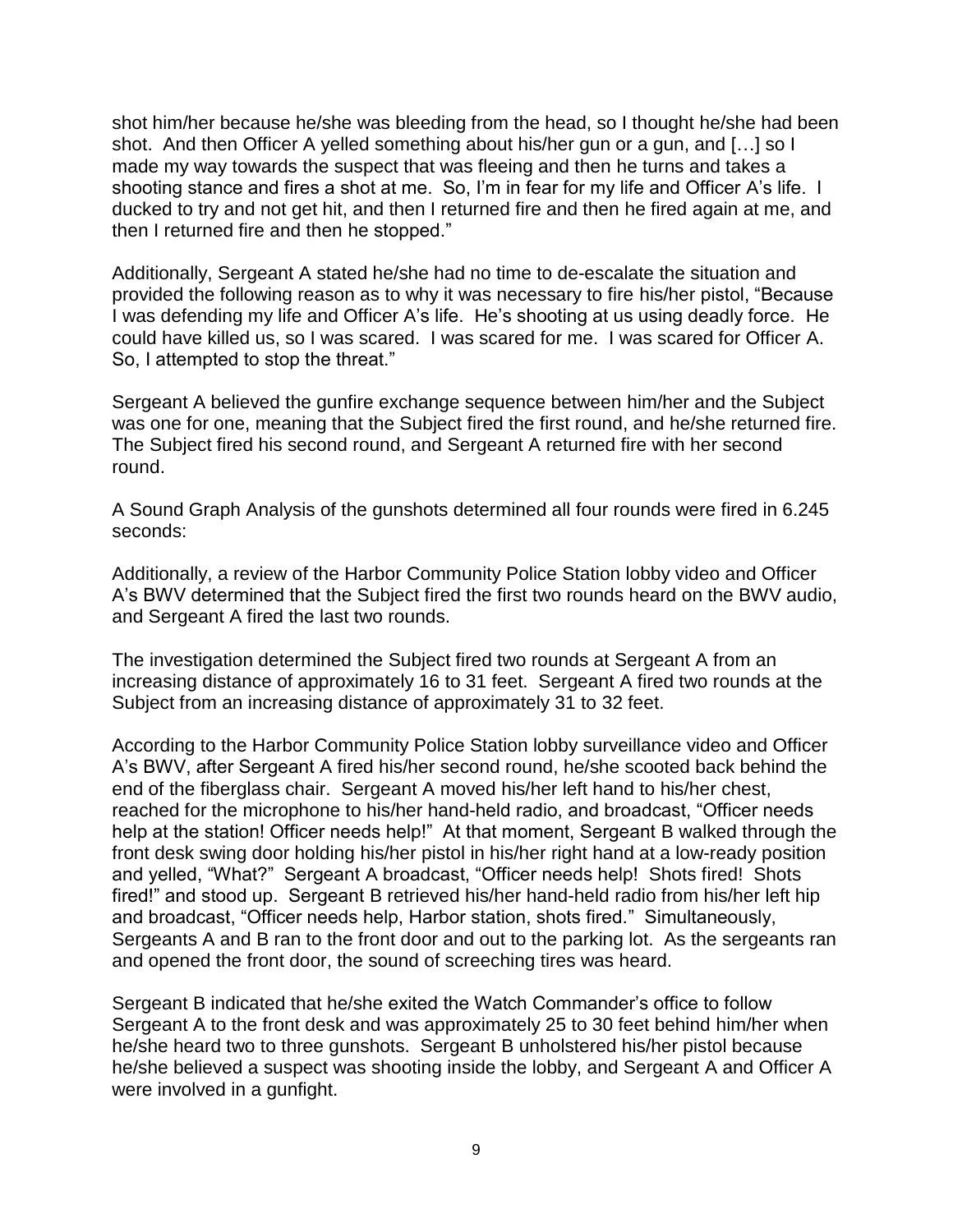According to the Harbor Community Police Station exterior surveillance video, the Subject briefly stood outside next to the red call box near the front door. He turned, held Officer A's pistol in his right hand, and ran to his vehicle. The Subject entered the driver's door, backed the vehicle away from the station's front door, and drove over the curb into the planter area located next to the driveway. The Subject drove forward and out of the parking lot southbound.

As the Subject fled, Sergeants A and B ran out of the station into the parking lot. Sergeants A and B monitored the Subject's direction of travel and broadcast the information. Sergeants A and B monitored the Subject's vehicle for approximately one minute and holstered their pistols while standing in the parking lot.

According to Officer A's BWV, Officer A was breathing heavily; he/she continued bleeding and yelled, "Somebody call an RA!" Officer A turned left and reached down for his/her hand-held radio, which was on the floor next to the Subject's hat. As he/she reached down, a live cartridge was seen on the floor next to the Subject's straw hat. Officer A yelled, "Call an RA! I'm starting to blackout!" Both sergeants ran back into the station lobby and rendered aid to Officer A. Sergeant B requested an ambulance for Officer A and broadcast, "We are gonna need an RA to Harbor Station, we got an officer down, conscious and breathing."

Sergeants A and B provided Officer A with paper towels and gauze and told him/her to apply pressure to stop the bleeding. Believing Officer A would be transported to a hospital via an ambulance, Sergeant A removed Officer A's Sam Browne equipment belt to make it lighter and comfortable for him/her. Sergeant A placed the belt on the wooden bench in the lobby and observed Officer A's pistol was missing from the holster. Sergeant B indicated when he/she walked through the front desk swing door from getting paper towels for Officer A; he/she accidentally kicked an expended cartridge casing from the area outside the swing door. Sergeant B added the casing ended in the lobby near a bookshelf.

Uniformed Police Officers II C, driver, and D, passenger, as well as Officers E, driver, and F, passenger, along with Sergeant C, were in the field handling an unrelated call for service when the Help Call was broadcast. Officers C and D were together in a marked black and white police vehicle, as were Officers E and F. Sergeant C was alone in a marked black and white police vehicle. The officers and Sergeant C were equipped with Body Worn Video (BWV) and their patrol vehicles were equipped with a Digital In-Car Video System (DICVS).

According to Officers C, D, E, F, and Sergeant C, they heard the "Officer Needs Help, Shots Fired" broadcast with an officer down at the lobby of Harbor Community Police Station. The officers and Sergeant C believed someone had entered the station and shot an officer. Officer C believed officers at the station had been ambushed. Officer F believed the police station was under attack due to recent events throughout the nation, the recent attack of two Los Angeles County Sheriff deputies, and information discussed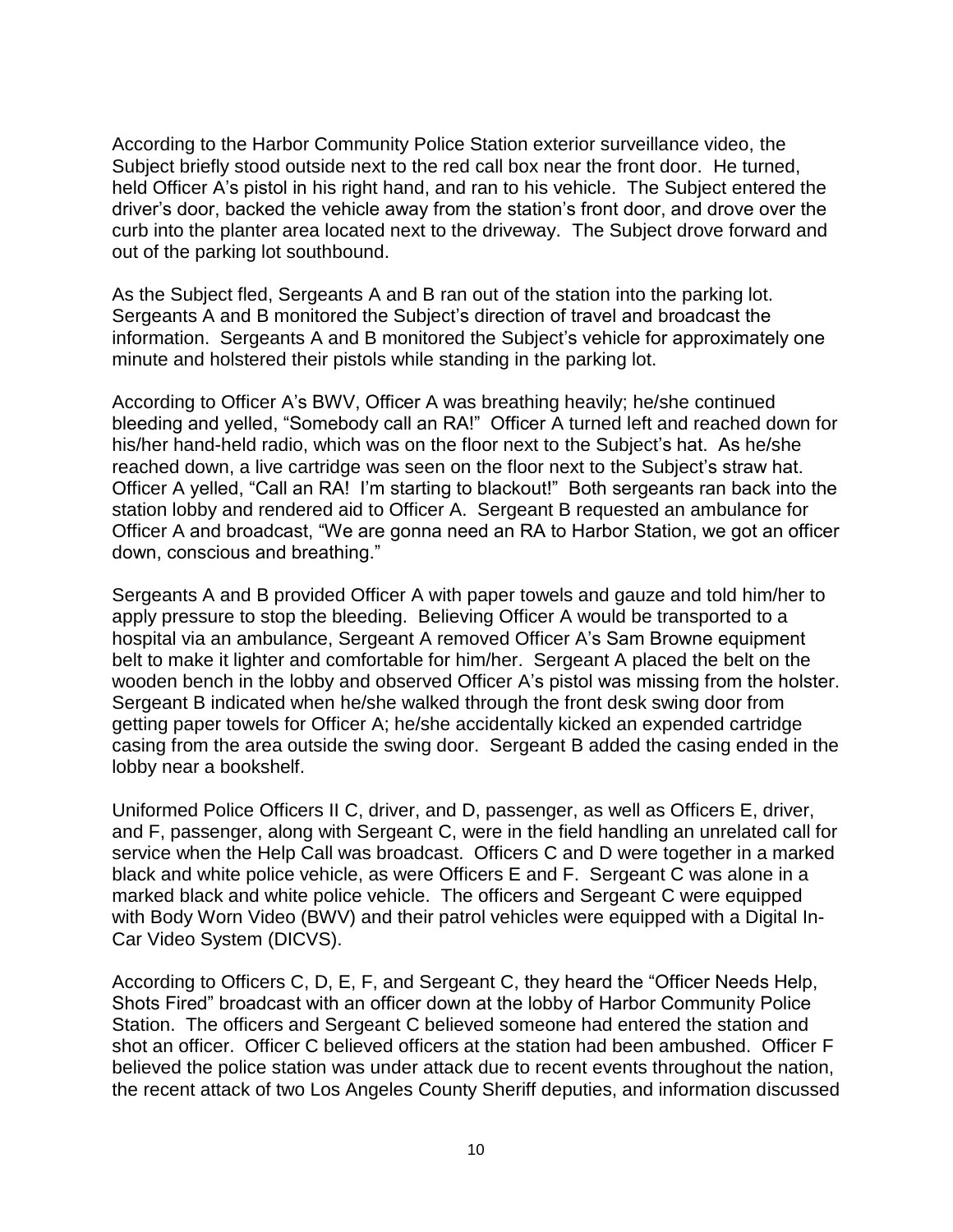at roll-call regarding a West Valley Division officer who was shot at by a suspect/suspects who followed him/her home.

Officers C, D, E, F, and Sergeant C activated their emergency lights and siren and drove in trail to the station. The lead vehicle was Officers C and D, followed by Officers E and F, and the last vehicle in the trail was Sergeant C. Sergeant C stated that he/she advised CD he/she and the officers would respond to the help call and requested an Air Unit. As they traveled north, the officers and Sergeant C heard the broadcast describing the suspect vehicle as a white pick-up truck. Officer F believed the Subject would be traveling in their direction.

According to the Officers C and D's Digital In-Car Video System (DICVS), as the units traveled north, a white Chevrolet SUV traveled south in the middle of the roadway and at a high rate of speed. Officer C stated, "That's the truck!" According to the officers, the Subject drove erratically, and they had to swerve out of the way to avoid a collision. The officers believed the white Chevrolet SUV was the vehicle described in the broadcast, and the Subject was the suspect who shot at an officer at the station. The officers conducted a U-turn to catch up to the Subject and conduct a high risk vehicle stop.

According to Officer C's Body Worn Video (BWV), Officers C and D conducted a U-turn. According to Officer F's BWV, Officers E and F conducted a U-turn at the same location as Officers C and D.

Officer F indicated that he/she knew they were in the general area and he/she wanted to let responding units know where the Subject was headed. According to Sergeant C's DICVS, as Sergeant C traveled north, the Subject's vehicle traveled south through the intersection. Sergeant C used his/her vehicle's spot light to illuminate the Subject's vehicle, conducted a U-turn and drove south. Sergeant C was now the first unit behind the Subject's vehicle.

According to Sergeant C, the officers pulled away from him/her while they drove in trail to the station and were approximately one block ahead of him/her. He/she observed the officers stop and conduct a U-turn. Sergeant C observed the Subject's white Chevrolet SUV traveling south at a high rate of speed. He/she believed the white Chevrolet SUV was the suspect's vehicle described in the broadcast, conducted a Uturn, and became the first unit behind the Subject's vehicle. Sergeant C observed that Officers C, D, E, and F were now behind him/her and believed they were in pursuit of a suspect who had shot a police officer. Sergeant C believed that he/she notified Communications Division they were in pursuit of the white Chevrolet SUV.

Sergeant C indicated that as he/she traveled south to catch up to the Subject's vehicle, Officers C and D, were the second unit behind him/her, and Officers E and F was the third unit in trail. According to Harbor Area base frequency, Officer F advised Communications Division they were in pursuit.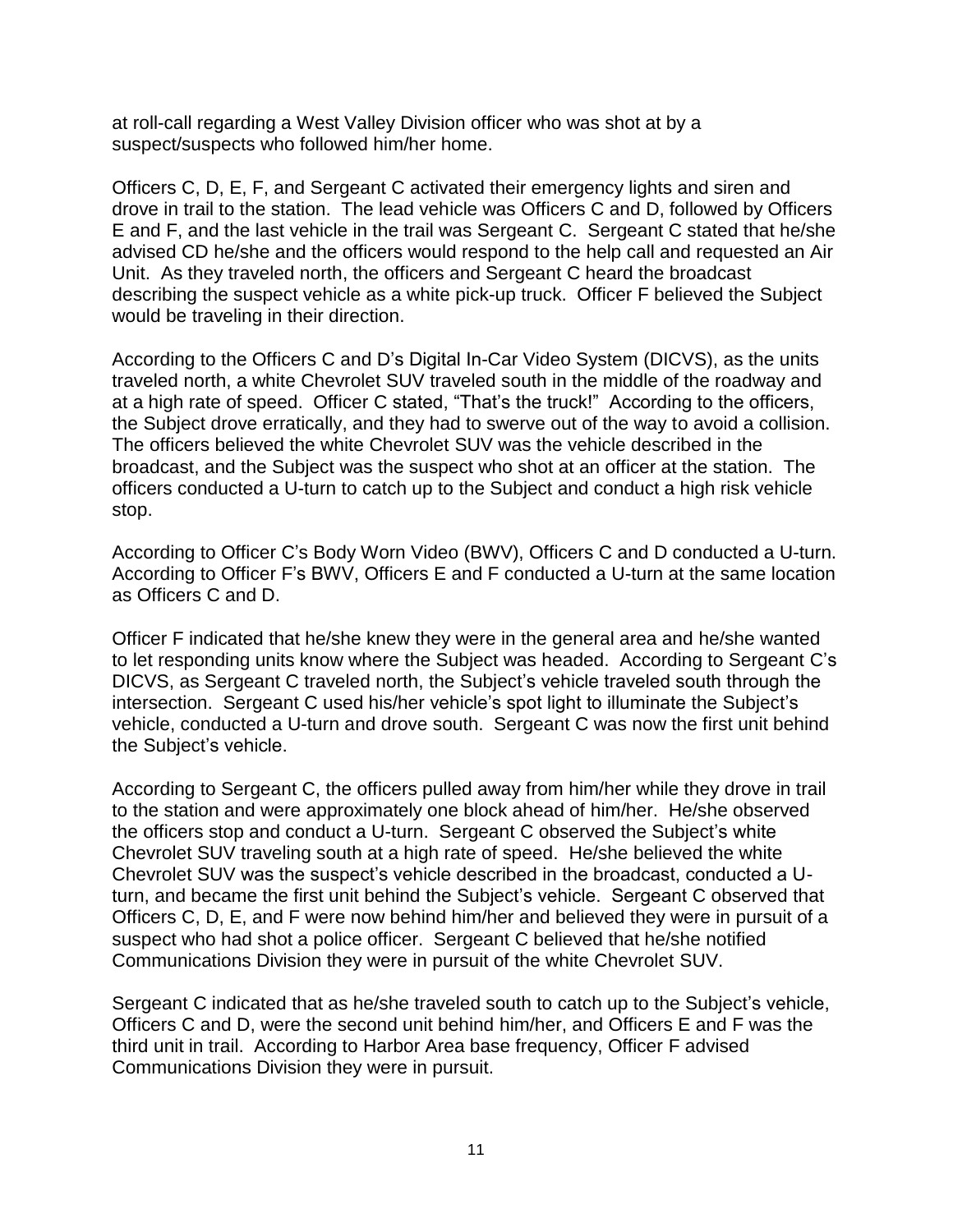According to Sergeant C's DICVS, as the units pursued the Subject's vehicle south for several blocks, the Subject drove erratically at a high rate of speed, failed to stop for red tri-light signals, and drove on the wrong side of the road. As the Subject approached an intersection, he suddenly stopped in the number one lane of traffic. Sergeant C maneuvered his/her vehicle to the right, drove past the Subject's vehicle, and stopped at the intersection just ahead of the Subject.

According to Sergeant C, as he/she pursued the Subject and traveled south, an unidentified male, stepped onto the street between two parked vehicles and drew his/her attention. Sergeant C stated the male cocked his/her arm back, and at that moment, he/she believed the male would throw a brick or heavy object at his/her windshield, which distracted him/her. The male threw a sweatshirt at Sergeant C's vehicle.

Immediately after throwing the sweatshirt, Sergeant C observed the Subject's vehicle stop in the middle of the roadway. Sergeant C was forced to brake and veer sharply to the right to avoid a traffic collision with the Subject's vehicle. He/she continued south past the Subject's vehicle, turned his/her patrol vehicle slightly in a southeast direction, and stopped.

According to Officers C and D's DICVS, the unidentified male was captured throwing a black sweatshirt at Sergeant C's vehicle. The sweatshirt landed on the ground in the number one lane of traffic as the male walked back to the sidewalk.

As Sergeant C drove past the Subject's vehicle, Officers C and D stopped their vehicle behind the Subject's white Chevrolet SUV, between the left turn lane and the number one lane of traffic. The Subject immediately pushed his vehicle driver's door open, but the door closed instantly.

According to Officers E and F's DICVS, Officers E and F maneuvered their vehicle left of Officers C and D's vehicle. They stopped approximately half a car length in front of Officer C and D's vehicle, partially in the left turn lane and the number one northbound lane. Officer F indicated that he/she and Officer E stopped left of Officers C and D's vehicle in a high risk vehicle stop configuration.

The vehicle pursuit lasted 40-seconds, traversed .42 miles, and terminated when the Subject abruptly stopped his/her vehicle in the middle of the roadway. The pursuit was reviewed and adjudicated by the Pursuit Review Unit.

The following recounts the actions of those officers who used force during the incident. The incident was unfolding rapidly and the officers' actions, although depicted in a certain order, occurred simultaneously.

According to Officer F's BWV, Officer F opened his/her door, and held his/her pistol in his/her left hand. He/she immediately exited the vehicle, moved his/her right hand to acquire a two-handed grip on his/her pistol, and pointed his/her pistol toward the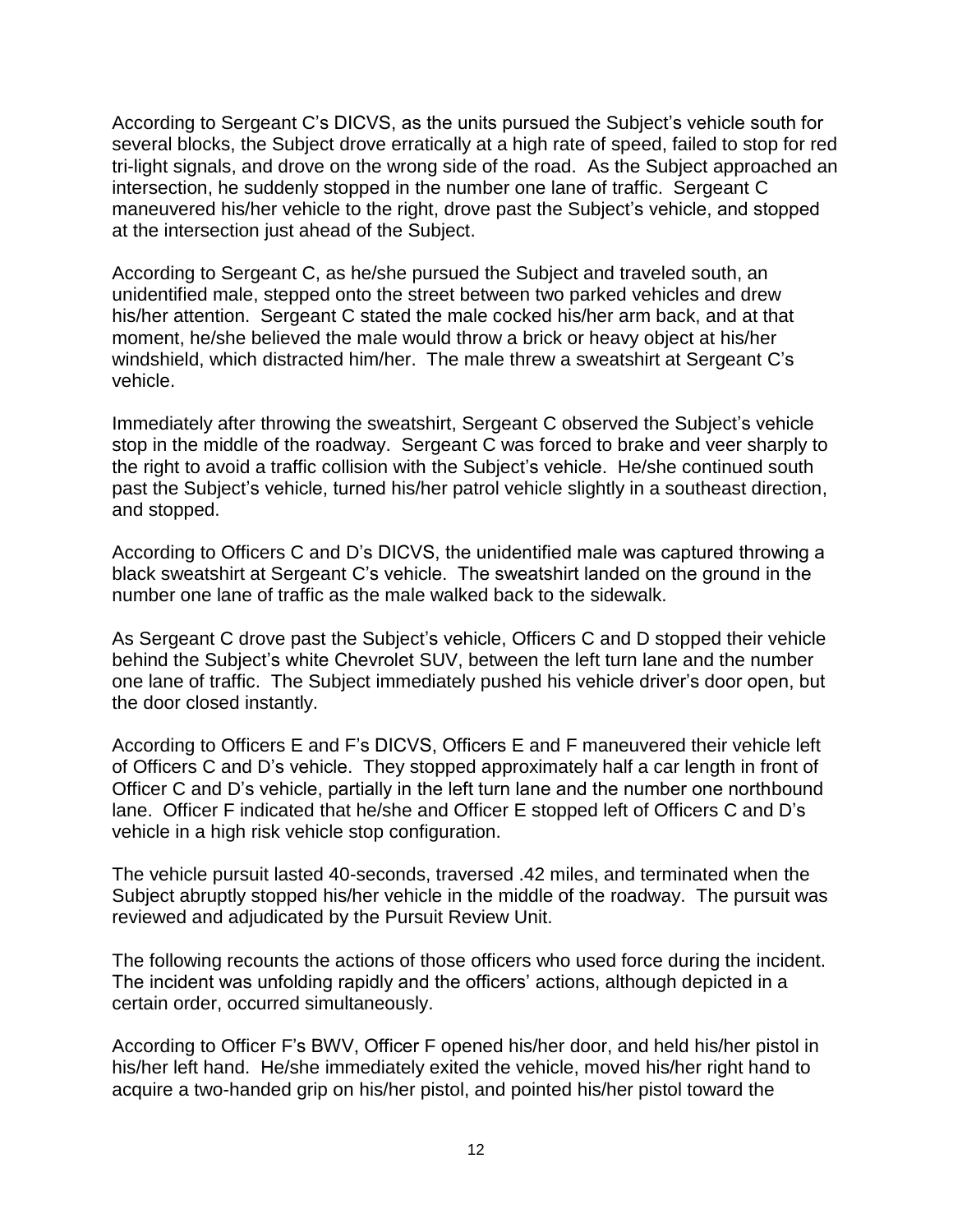Subject's vehicle while he/she stood behind his/her door. Simultaneously, Sergeant C exited his/her vehicle, ran around the front of his/her vehicle, and then to the west side of the Avenue. Sergeant C broadcast and advised CD the officers were Code Six.

Officer F said, "From where I was, my passenger side door, I was able to see inside the vehicle through the rear driver side window. I saw him looking from side to side, moving his body around. To me, it was giving the appearance that he might possibly be sizing us up and looking at where we're located because he was going to come out shooting."

According to Officer E's BWV, Officer E opened his/her driver's door, exited the vehicle, and unholstered his/her pistol. Officer E stood behind the door and pointed his/her pistol toward the Subject's vehicle.

According to Officer C's BWV, Officer C stopped his/her vehicle, unholstered his/her pistol, and held it in his/her right hand while seated in the driver's seat. Officer C used his/her left hand to open his/her driver's door and transitioned his/her pistol from his/her right hand to his/her left hand. Officer C exited the vehicle, stood behind his/her driver's door, held his/her pistol with both hands and pointed it toward the Subject's vehicle. Officer F was captured in front and to the left of Officers C and D's patrol vehicle. Officer F stood behind his/her patrol vehicle's door and gave the Subject commands.

According to Officer D's BWV, as Officers C and D's patrol vehicle stopped, Officer D opened his/her passenger side door and exited the vehicle. Officer D stood behind his/her door, unholstered his/her pistol, pointed it toward the Subject's vehicle while yelling, "Get out of the car! Let me see your hands!"

According to Sergeant C's BWV, at 22:00:40 hours, Sergeant C stopped his/her patrol vehicle facing southeast. Sergeant C immediately exited his/her vehicle and turned north toward the Subject's vehicle. Sergeant C unholstered his/her pistol and briefly pointed the pistol north toward the Subject's vehicle but immediately lowered his/her pistol. Sergeant C ran around the front of his/her vehicle and toward the west sidewalk while holding his/her hand-held radio in his/her left hand. Sergeant C walked north on the west sidewalk. As he/she walked, Sergeant C briefly raised his/her pistol, and pointed it toward the Subject's vehicle, but immediately lowered the pistol. Sergeant C continued walking north on the west sidewalk.

According to Officer F's BWV, the Subject opened his driver's door and immediately exited the vehicle. As he exited the vehicle, the Subject's hands were in front of him. Officer F ordered the Subject to show his hands and to get down on the ground. The Subject ignored the commands and walked to the rear of his vehicle toward the officers. As he walked, the Subject's right arm was down to his side with his right hand behind his right rear thigh.

Officer F moved his/her pistol down to his/her left side and out of camera view. The Subject continued walking and was now between the rear of his vehicle and Officer F's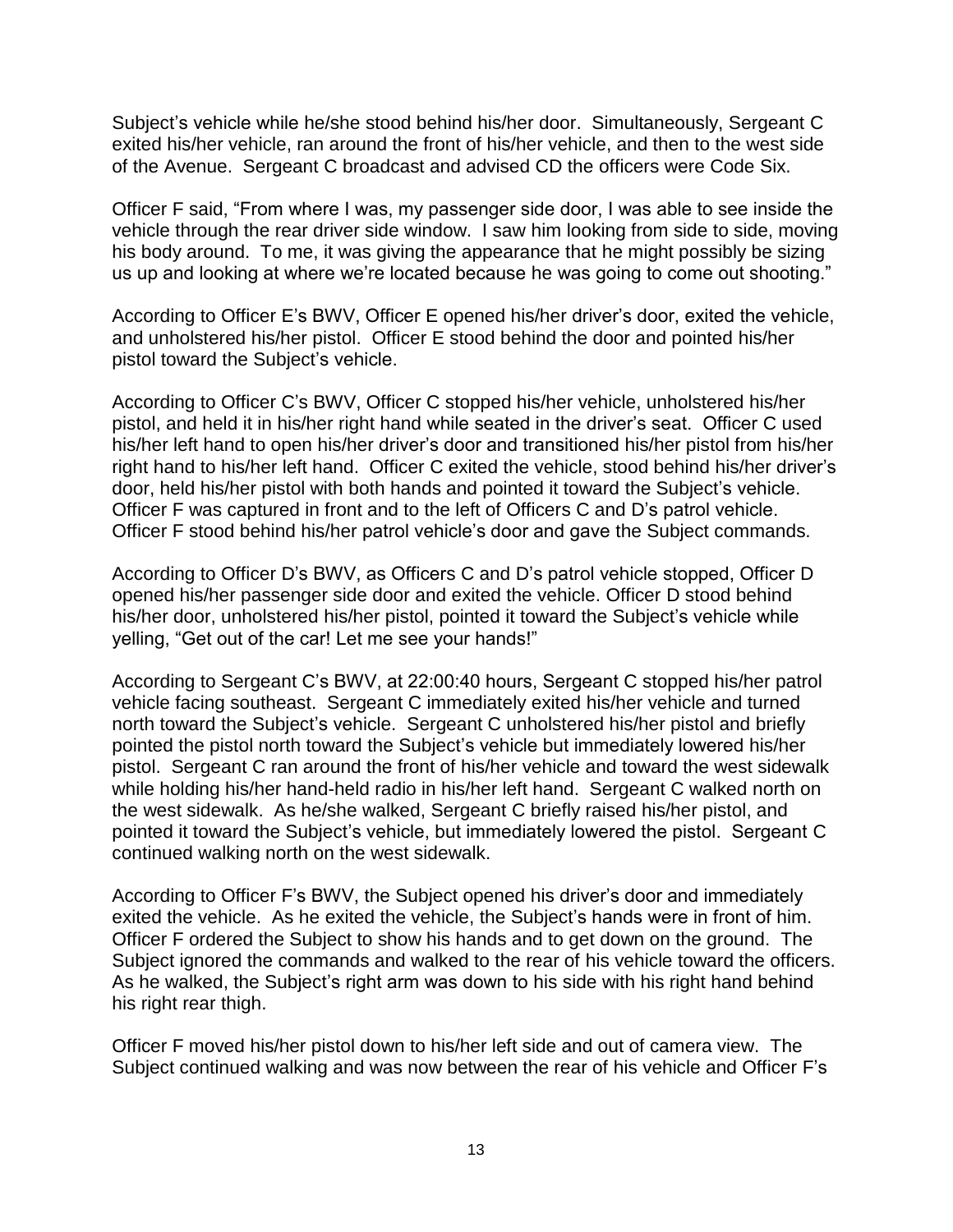opened door. Officer F moved around his/her door, approached the Subject, and appeared to grab him.

At that moment, Officer F's BWV camera lens was obstructed for approximately four seconds. According to Officer C's BWV, as the Subject exited his vehicle, Officer C yelled, "Get down on the ground!" Officer F, who was in front and to the left of Officer C, moved his/her left hand to his/her left hip and appeared to holster his/her pistol. Officer F walked around his/her door and approached the Subject.

Officer C lowered his/her pistol, holstered it, and yelled, "Hands up! Hands up! Get the TASER out!" Officer C walked around his/her door and ran toward the Subject and Officer F, who were now behind the Subject's vehicle. Officer F was behind the Subject with his/her right arm over the Subject's right shoulder. Officer F pulled the Subject down to the ground, their bodies twisted and turned right as they went down. Officer D was captured approaching Officer F and the Subject from the passenger side of his/her vehicle. The video captured Officer F's right hand above his/her head in a fist. Officer F appeared to swing his/her right arm down twice to strike the Subject.

According to Officer C's BWV, Officer F and the Subject landed next to the driver's door of a parked gray Cadillac. They rolled to their right, and the Subject ended up on his stomach. The Subject's head pointed north, his feet pointed south, and Officer F was on top of the Subject's upper body. Officer D knelt on the ground and straddled the Subject's upper legs. Sergeant C approached the officers from the north near the west sidewalk. Officer C approached the officers and stated, "Hey, I got the car! I got the car!" Officer C touched Officer D's upper back with his/her left hand and yelled, "I got car! I got car! I'm holding car!" Simultaneously, Officer E arrived from the east side of the street and knelt next to the Subject and Officer C's left side. Officer D unholstered his/her pistol, maneuvered his/her pistol to the left of the officers on the ground, and pointed the pistol toward the Subject's vehicle. Sergeant C, who was now in front of the officers on the ground, unholstered his/her pistol, turned toward the Subject's vehicle, and he/she, along with Officer D, stepped forward to clear the Subject's vehicle. Sergeant C opened the Subject's vehicle's front passenger door and stated, "Vehicle is empty! It's empty!"

According to Officer C, when the Subject stopped, and exited his vehicle, the officers had no time to redeploy. Officer C stated, "There was consideration, but the suspect's actions didn't allow for it. He kind of unfortunately was able to dictate the time because of the close distance as far as him stopping out of nowhere and then exiting the car immediately and not listening to our directions. Um, there was no real time for redeployment. Um, we were assessing it and he deliberately seemed like he was trying to resist as he came between the vehicles. I called the possibility of using the TASER and was going to go to the TASER, but because the suspect had already come within striking distance of one of our officers, we didn't have time to use the TASER."

Officer C added, "I was assessing it in that quick moment. The assessment seemed like it was a deliberate attempt to escape or resist arrest as he was coming through the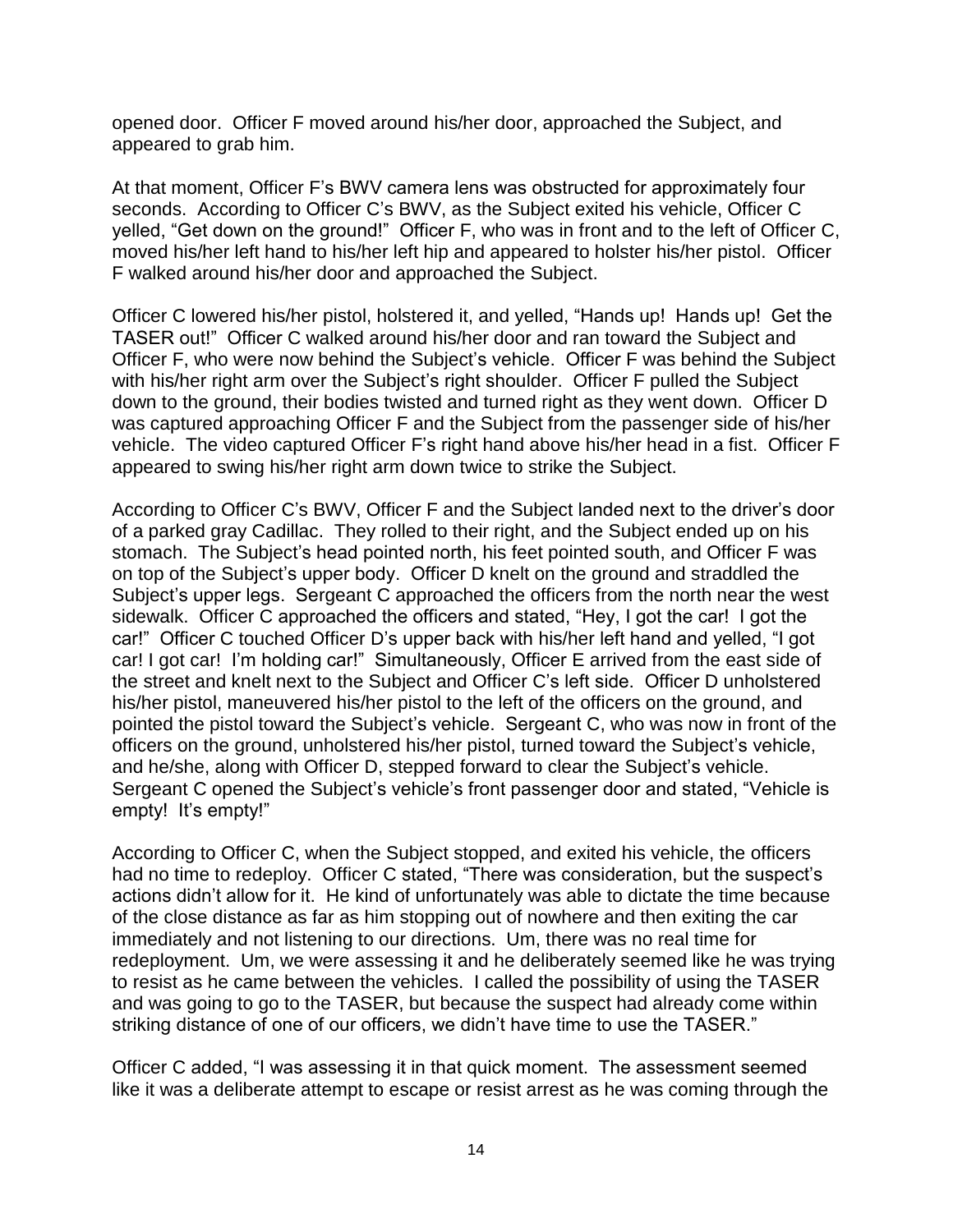cars. An officer took him down to the ground. I ran over at that point. Um, my partner and the officer and the officer's partner were already on the suspect. I was worried that there was an additional suspect in the vehicle and that if this was an ambush of officers, that while we were busy with this suspect since the vehicle hadn't been cleared, we could be shot at from the vehicle. I yelled out to communicate to my fellow officers that I was holding the vehicle. Meanwhile, our sergeant was running up to the incident. I called out to him/her that the vehicle wasn't cleared. We cleared the vehicle."

According to Officer D's BWV, Officer D stood behind his/her door and yelled, "Down on the ground!" Officer D moved around the right side of his/her door, holstered his/her pistol, and moved forward to the front of his/her vehicle. Officer F was now behind the Subject with his/her right arm over the Subject's right rear shoulder and his/her left arm under the Subject's left underarm. Officer F's arms met at the Subject's chest as he/she clinched the Subject. The Subject's left arm was upright over his left shoulder, and his right arm was next to his right hip area. Officer F and the Subject walked west toward the parked Cadillac. As they moved, Officer F pulled the Subject down to the ground. Officer F and the Subject landed on the right side of their bodies and next to the driver's door of the Cadillac. They rolled right, and the Subject was now on his stomach with Officer F kneeling on the ground on the Subject's right side and over the Subject's upper body. Officer D approached them, leaned down, and moved his/her hands toward the Subject's lower back. As Officer D leaned forward, it appeared that he/she pressed his/her BWV against Officer F's uniform shirt and obstructed the BWV lens for approximately two seconds.

Officer D indicated that once he/she observed the Subject's hands were empty and Officer F approaching the Subject, he/she holstered his/her pistol to approach the Subject as well. Officer D observed Officer F grab the Subject and conduct a takedown of him. Officer D stated, "He was on his/her stomach. When I by the time I got there. So, I got on top of his, like, basically had my legs sort of around his legs. I didn't clamp. I - - that's just where I was located. And I was able to keep pressure on his back to keep him from trying to get up."

According to Officer E's BWV, as the Subject exited his vehicle and walked to the rear of the vehicle, Officer E yelled, "Hands! Get down on the ground!" Officer E lowered his/her pistol, ran around the rear of his/her vehicle, then between his/her vehicle and Officers C's vehicle. Officer E approached the Subject and the officers. The Subject was now on the ground, lying face down with his right arm extended and under his chest and his left arm above his head. Officer F was kneeling on the ground to the Subject's right side, and his/her upper body hovered over the Subject's upper body. Officer D was straddling the Subject's upper legs. Officer E knelt on the ground next to the Subject's left side, then reached with his/her left hand and grabbed the Subject's left elbow. Officer E reached under the Subject's left underarm with his/her right hand, grabbed the Subject's left wrist, and pulled the Subject's left arm out. Officer E moved the Subject's left arm to the Subject's left flank area. Officer D grabbed the Subject's left wrist with his/her left hand, moved the Subject's left arm to his lower back, and held it.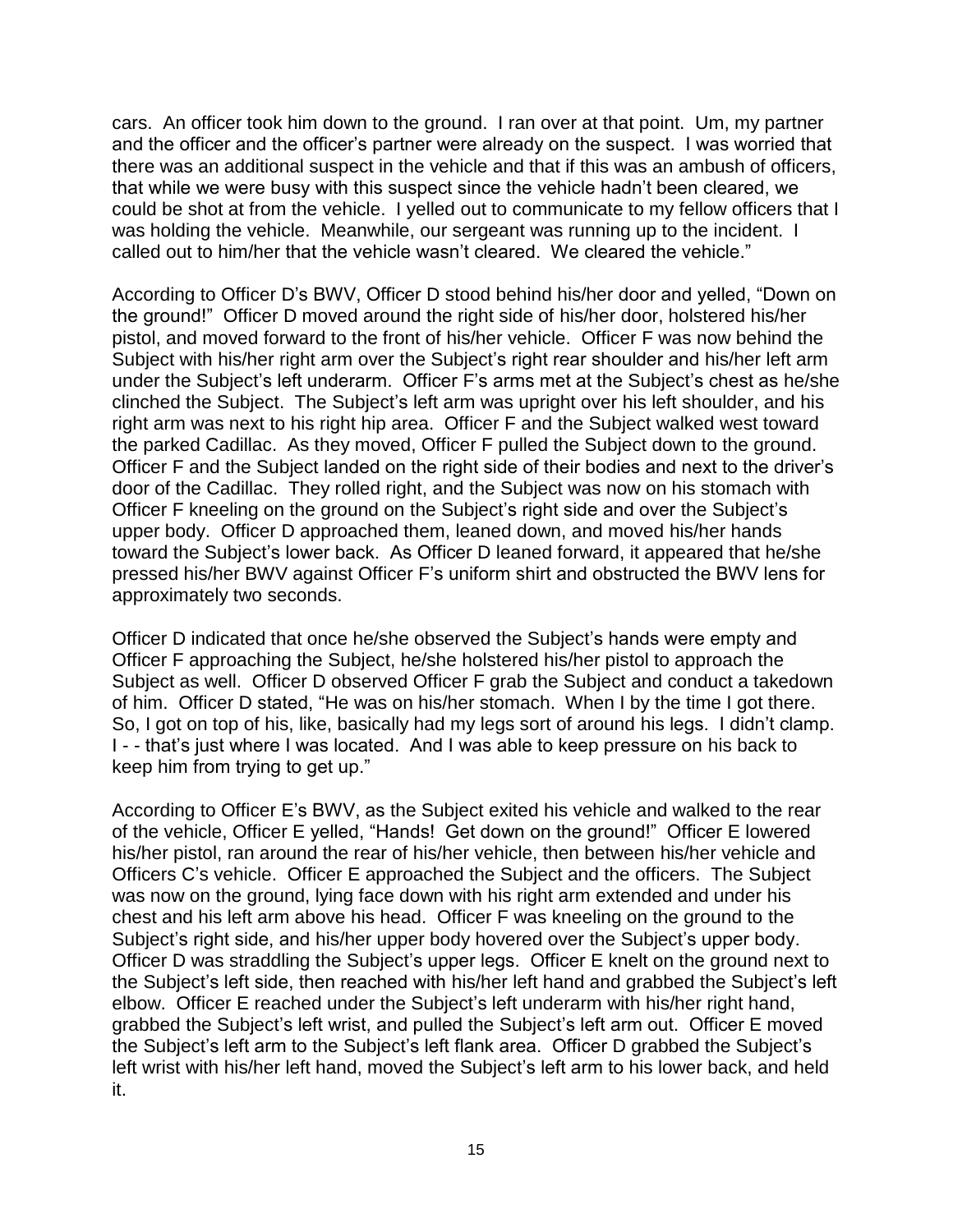According to Officer E, when the Subject exited and walked toward the rear of the vehicle, he/she observed that the Subject had no weapons in his hands. Officer E holstered his/her pistol, observed Officer F approach the Subject and wrap his/her arms around him. Officer E indicated that Officer F tackled the Subject to the ground. Officer E ran around the rear of his/her patrol vehicle and approached Officer F and the Subject. Officer E stated, "And then that's when I went to the left shoulder because no one was there. Got the left arm free from underneath [the Subject], put it on his back and then we were struggling for his right arm. I was trying to push his right arm to the right side because it was underneath his head on his left side. That's where his hand was."

According to Officer F's BWV, the video footage from his/her camera reappeared with the Subject on the ground. The Subject was on his stomach, his face turned left with the right side of the face on the ground, his left arm extended above his head, and his right arm extended under his chest. Officer F quickly swung his/her right hand in a downward motion above the Subject's head twice. Officer F's BWV camera dislodged from his/her chest and dropped to the ground. The camera landed on the ground facing up and next to the Subject's head. At that moment, Officer F held the back of the Subject's neck with his/her left hand and placed his/her right forearm on the back of the Subject's head. The Subject lifted his head off the ground three times. Each time he lifted his head, Officer F forcefully pushed down on the back of the Subject's head with his right forearm, causing the right side of the Subject's face to strike the ground.

Officer F described that he/she applied body weight with his/her right forearm to the back of the Subject's head, near the ear.

According to Officer C, "After clearing the vehicle, I holstered up and began trying to communicate from a bird's eye view to assess my officers. Um, they were attempting to get the suspect's arm who was still resisting and wouldn't give up his right arm and was trying to buck the officers." Officer C added, "I saw him bucking and moving his right arm in, like, an elbowing fashion his/her left arm sorry. In an elbowing fashion and then refusing to give his right arm which was underneath him."

According to Officer F's BWV, Sergeant C approached and told the Subject, "Give us your hands! Gives us your hands!" Officer D stated, "I got one!" Officer F reached underneath the Subject's head near his right ear with his/her right hand. The Subject briefly grabbed Officer F's right forearm with his right hand. Officer F stated, "I went underneath his head/upper body area, because [of] the way he was laying on his right shoulder area, his right arm was fully extended out in a laying motion. I don't know how else to describe it. But his arm was fully extended out the right side, so it was kind of pinned underneath him. So to obtain that arm, I went underneath him his shoulder area his right shoulder area with my right arm and I tried to grab his hand. I when I squeezed to grab his hand, it was extreme pain, so I […] had to let it go."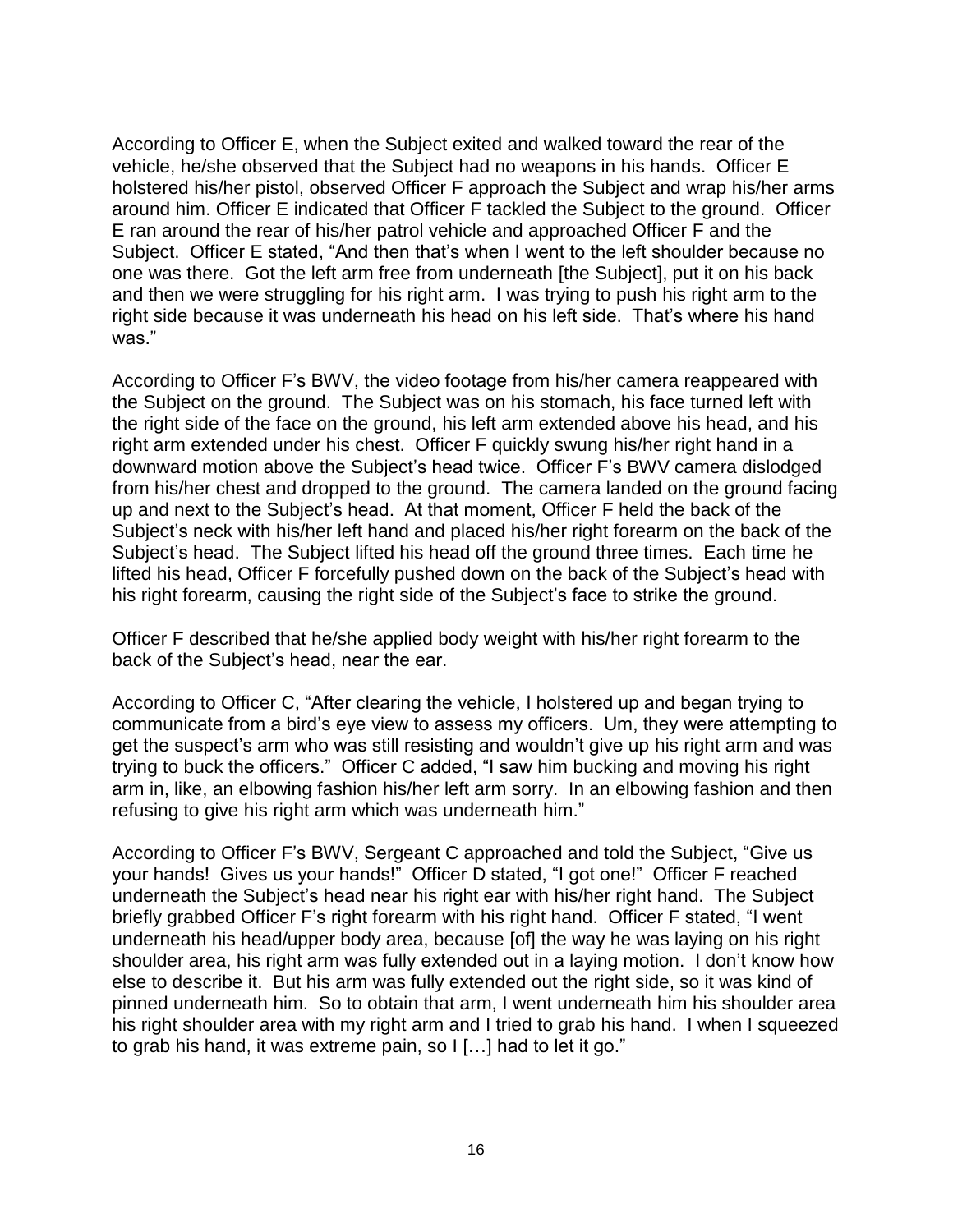According to Officer F's BWV, Sergeant C leaned down and stated, "Give us your hands buddy, or you are going to get hurt!" Sergeant C then reached down with both hands, grabbed the Subject's right hand, and guided the Subject's right arm behind the Subject's back for the officers to complete handcuffing. As Sergeant C guided the Subject's arm to the back, Officer F moved his/her right knee off the ground and stated, "I'm off! I'm off! I'm off!"

According to Sergeant C's BWV, Sergeant C held the Subject's right arm behind the Subject's lower back. Officer C grabbed the Subject's right forearm with both hands and assisted in holding the Subject's right arm on the lower back until Officer D completed handcuffing the Subject.

According to Sergeant C, he/she grabbed the Subject's right arm and handed it to the officers to facilitate the Subject's handcuffing and avoid further force.

According to Officer C, Officer F stood up and he/she moved into Officer F's position. Officer C stated, "I took over in his/her spot and took the right arm and managed to pry the right arm out from underneath his body using just a two-handed C grip and got the arm behind his back. And then we cuffed using my partner's handcuffs." Additionally, Officer C described that he/she might have possibly applied body weight on the Subject's buttocks with one of his/her knees to stabilize the Subject and keep him from bucking. However, the actions described by Officer C prying the Subject's right arm or applying body weight to the Subject's buttocks were not captured on BWV.

According to Officer F's BWV, as Officer D handcuffed the Subject, Officer F advised Sergeant C that he/she was injured and stated, "Hey Sarge! I think I broke my fingers." Once the Subject was handcuffed, Officer F extended his/her left hand, picked his/her BWV off the ground, and walked to the west sidewalk. Officer F then advised Sergeant C and Officer E that he/she dropped his/her gun. Officer E pointed to the area under the engine of the parked Cadillac and stated, "It's over here! It's over here!"

According to Officer D's BWV, Officers C and D grabbed the Subject's left and right upper arms and stood the Subject up to his feet. Officers C and D walked the Subject to the front passenger quarter panel of their patrol vehicle, where Officer D conducted a pat-down search of the Subject.

According to Officer E's BWV, Officer E reached underneath the parked Cadillac and recovered Officer F's gun.

According to Officer C's BWV, Officer F appeared to holster his/her pistol. According to Officer D's BWV, as Officer F took the Subject to the ground, his/her pistol was missing from his/her holster.

According to Sergeant C's BWV, Sergeant C broadcast and requested a Rescue Ambulance (RA) for Officer F. Sergeant C requested an additional RA for the Subject.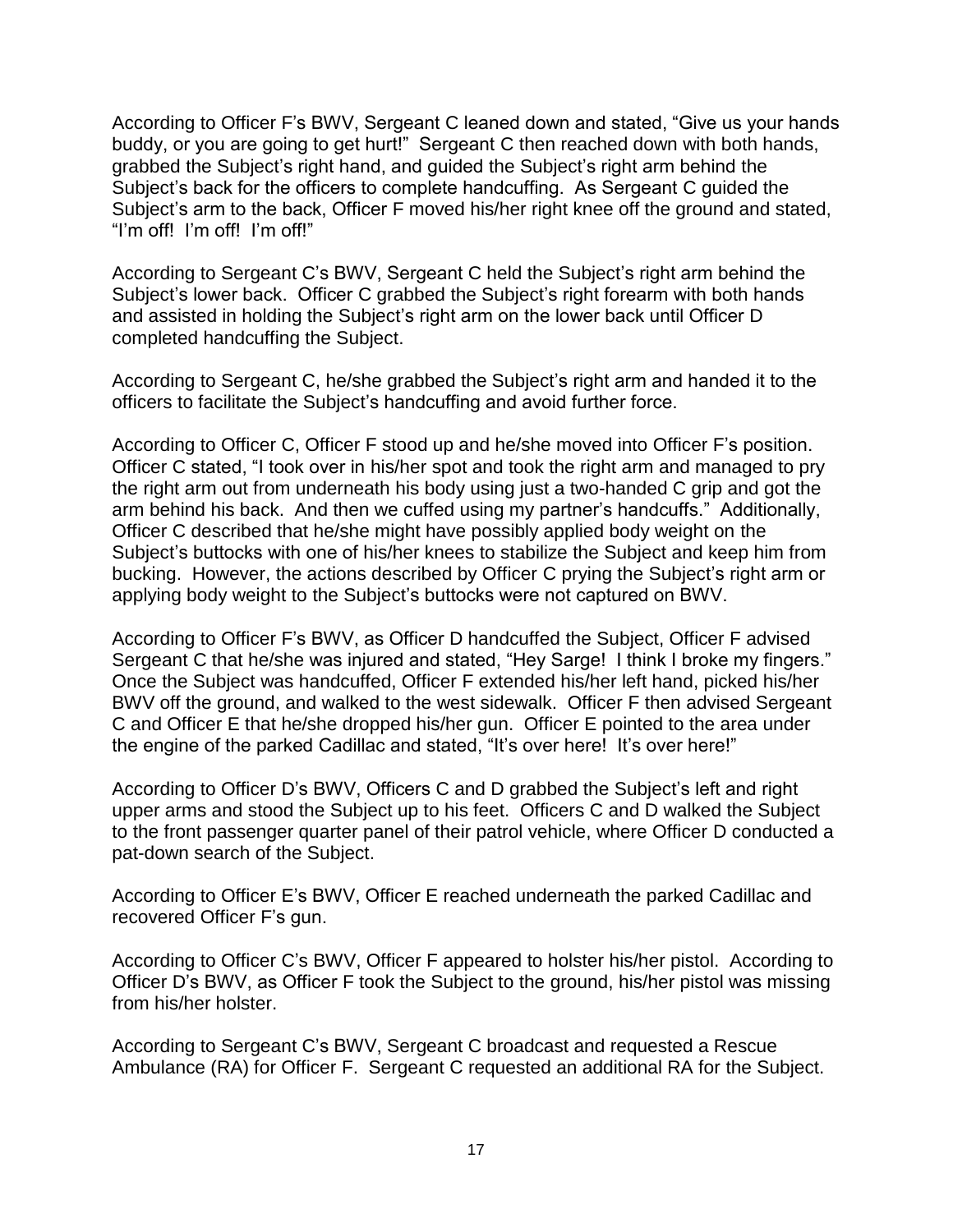Additional uniformed personnel responded to the termination of the vehicle pursuit, including Officer G. They were equipped with BWV and their vehicles were equipped with DICVS.

According to Officer G's BWV, Officer G approached Officers C and D, who stood with the Subject at the front of their patrol vehicle. Officer C and D held the Subject by the right and left arms, with Officer D standing on the Subject's right side and Officer C on the Subject's left side. Officer G stood just to the right of Officer C and placed both of his/her hands on the Subject's right shoulder. The Subject yelled incoherently, pushed himself backward, and away from the patrol vehicle. Officers C, D, and G, pushed the Subject against the patrol vehicle with the Subject's upper torso against the vehicle's hood, and he continued to scream.

The Subject stopped screaming and appeared to go limp, dropping his body to the ground. Officers C, D, and G guided the Subject's body down and placed him on his left side. While on the ground, Officer G applied a Hobble Restraint Device (HRD) around the Subject's feet and guided the HRD just below the knees. According to Officer C's BWV, Officer C used his/her right hand to verify that the Subject had a pulse and stated, "He's got a good pulse."

According to Officers C, D, and G, the Subject bucked his/her body backward and kicked. Officers C, D, and G described using physical force with their arms to push the Subject's back and shoulders, pressing the front of the Subject's body against the patrol vehicle, and held the Subject's upper torso against the hood of the vehicle. The Subject went limp, and they guided him to the ground. Officer C stated, "We did a control dissent to the ground, communicated that we should hobble him because he had been kicking and this was a good chance to hobble him. And I checked his pulse. He was breathing, had a strong pulse and his eyes were opening and closing. And, therefore, that's where I thought it was a fake faint." Officer D stated, "Um, we got once we got him down and checked, we were like, okay. We didn't have any concerns about him actually being unconscious or anything because he was breathing. He had a heart rate or he had a pulse. He was kicking his shoes off."

According to Officer H's BWV, Officer H approached the Subject's vehicle and began to search the vehicle. According to Officer I's BWV, Officer I used his/her flashlight to illuminate the area between the front passenger door and the front passenger seat. Officer I then stated, "I got one! I got one!" Officer I's BWV captured a black pistol located next to the front passenger seat.

According to Officer H, he/she searched the Subject's vehicle to locate the possible weapon used during the shooting at the station. Officer H indicated that in the event the weapon was not located in the Subject's vehicle, the officers would have to close the street and search the Subject's travel route for the weapon.

A Los Angeles Fire Department (LAFD) Rescue Ambulance (RA), staffed by Firefighter-Paramedics, arrived on scene and medically assessed the Subject. Officers C, D, and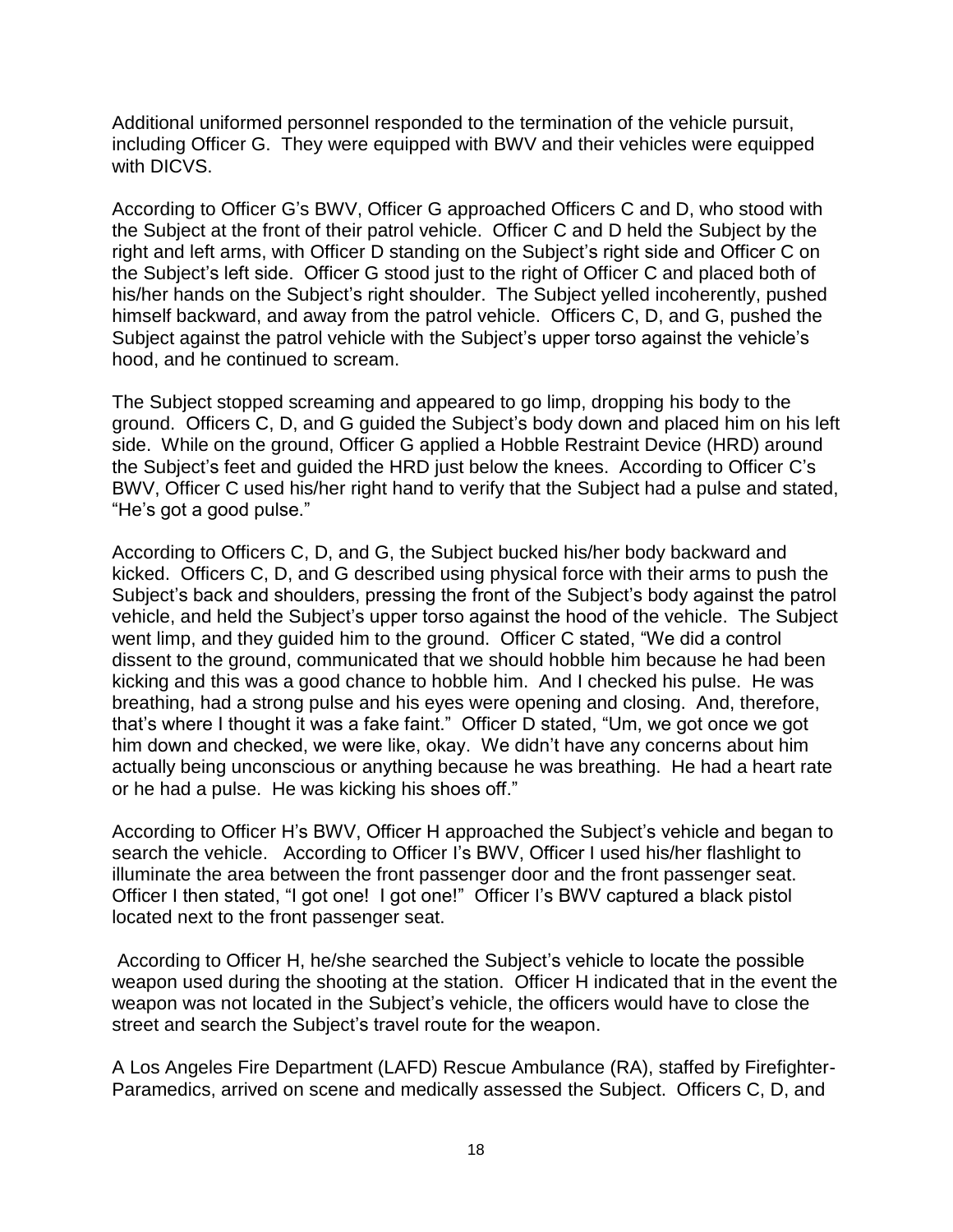G placed the Subject onto the gurney. Officer C handcuffed the Subject's left arm to the left side gurney rail, and Officer D handcuffed the right arm to the right side gurney rail. A Firefighter-Paramedic placed a spit hood over the Subject's head. The Subject was transported to the hospital, where he was treated and medically cleared for booking. Officers G and J rode in the RA with the Subject to the hospital. Officer G and J kept their BWV activated during the transportation. Officers J transported the Subject to Harbor Station after he was medically cleared for booking and activated his/her BWV for the transportation.

An LAFD RA staffed by Firefighter-Paramedics transported Officer F to the hospital. Officer F was treated for an injury to his/her right hand and released.

Simultaneously to the detention of the Subject, a LAFD RA, staffed by Firefighter-Paramedics, arrived at Harbor Station and transported Officer A to the hospital, where he/she was treated for injuries to his/her head.

Uniformed Sergeant D responded to Harbor Station and obtained a Public Safety Statement (PSS) from Sergeant A.

According to Sergeant B, he/she directed Officer B to play the video of the incident to determine if multiple suspects were involved, their description, or if they left anything behind. Sergeant B indicated that Officer B used the south side computer at the front desk to review the video.

Sergeant B notified the Department Operations Center (DOC) of the OIS incident.

FID representatives responded on scene. FID personnel reviewed all documents and circumstances surrounding the separation, monitoring and the admonition not to discuss the incident to officers prior to being interviewed by FID investigators. The separation and monitoring protocols were documented in the Sergeants and Watch Commander's logs.

#### **BWV and DICVS Policy Compliance**

| <b>NAME</b>      | <b>TIMELY</b><br><b>BWV</b><br><b>ACTIVATIO</b><br>N | <b>FULL 2-</b><br><b>MINUT</b><br>E<br><b>BUFFE</b><br>R | <b>BWV</b><br><b>RECORDIN</b><br>G OF<br><b>ENTIRE</b><br><b>INCIDENT</b> | <b>TIMELY</b><br><b>DICVS</b><br><b>ACTIVATI</b><br>ON | <b>DICVS</b><br><b>RECORDI</b><br>NG OF<br><b>ENTIRE</b><br><b>INCIDENT</b> |
|------------------|------------------------------------------------------|----------------------------------------------------------|---------------------------------------------------------------------------|--------------------------------------------------------|-----------------------------------------------------------------------------|
| <b>Officer A</b> | <b>No</b>                                            | Yes                                                      | Yes                                                                       | <b>NA</b>                                              | <b>NA</b>                                                                   |
| Sergeant A       | <b>No</b>                                            | No                                                       | <b>No</b>                                                                 | <b>NA</b>                                              | <b>NA</b>                                                                   |
| Sergeant B       | <b>No</b>                                            | No                                                       | <b>No</b>                                                                 | <b>NA</b>                                              | <b>NA</b>                                                                   |
| Sergeant C       | No                                                   | Yes                                                      | Yes                                                                       | Yes                                                    | Yes                                                                         |
| <b>Officer C</b> | Yes                                                  | Yes                                                      | Yes                                                                       | Yes                                                    | Yes                                                                         |
| <b>Officer D</b> | Yes                                                  | Yes                                                      | Yes                                                                       | Yes                                                    | Yes                                                                         |
| <b>Officer E</b> | Yes                                                  | Yes                                                      | Yes                                                                       | Yes                                                    | Yes                                                                         |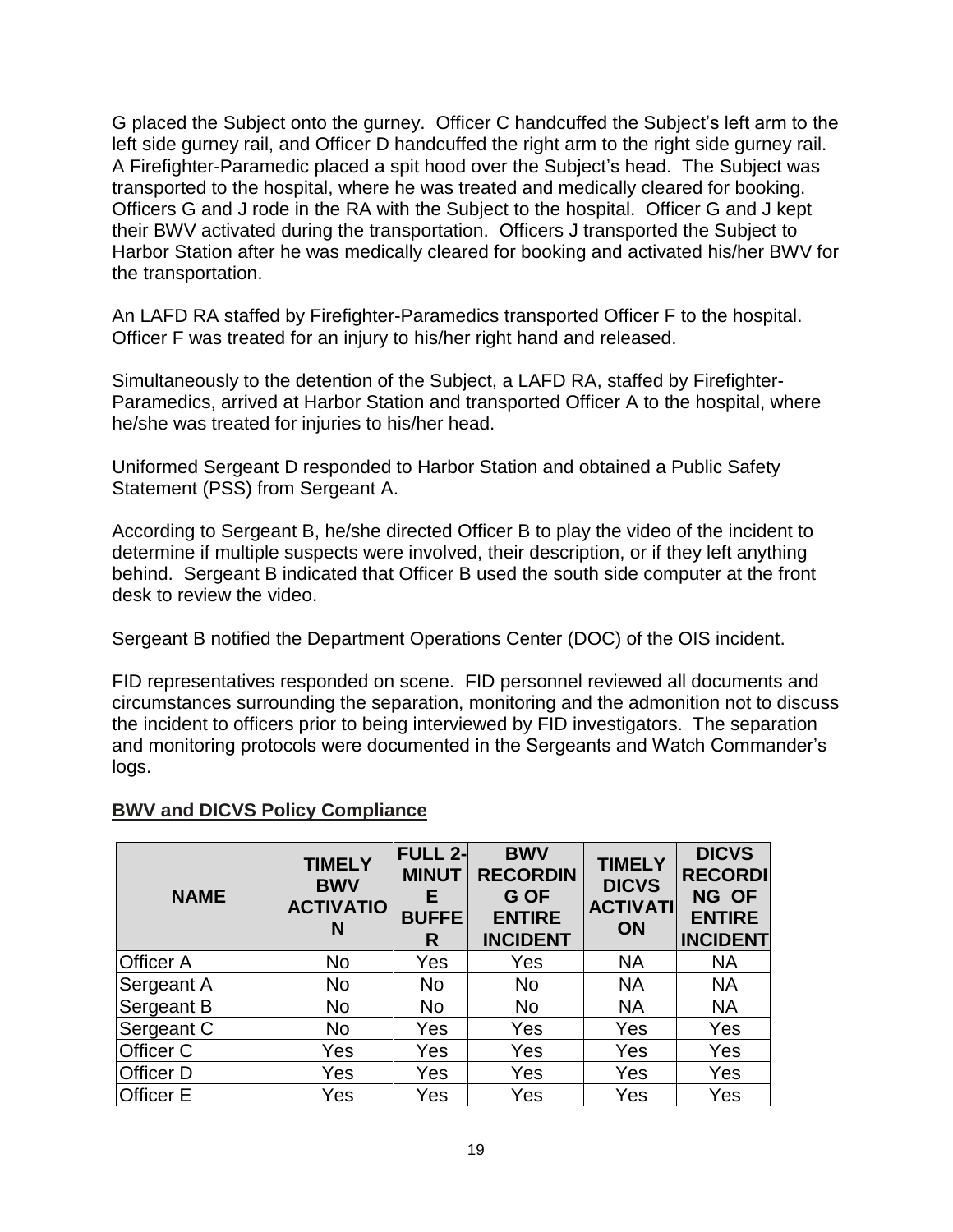| <b>Officer</b><br>-      | Έs  | es | Y es | Yes | Yes |
|--------------------------|-----|----|------|-----|-----|
| <b>Officer</b><br>⌒<br>ت | 'es | es | es'  | Yes | 'es |

## **Los Angeles Board of Police Commissioners' Findings**

The BOPC reviews each Categorical Use of Force incident based upon the totality of the circumstances, namely all of the facts, evidence, statements and all other pertinent material relating to the particular incident. In every case, the BOPC makes specific findings in three areas: Tactics of the involved officer(s); Drawing/Exhibiting of a firearm by any involved officer(s); and the Use of Force by any involved officer(s). Based on the BOPC's review of the instant case, the BOPC made the following findings:

## **A. Tactics**

The BOPC found Sergeants A and B, and Officer F's tactics to warrant a finding of Administrative Disapproval. The BOPC found Sergeant C's and Officers A, C, D, E, and G's tactics to warrant a Tactical Debrief.

### **B. Drawing and Exhibiting**

The BOPC found Sergeants A, B, and C's, and Officers C, D, E, and F's drawing and exhibiting of a firearm to be In Policy.

### **C. Non-Lethal Use of Force**

The BOPC found Sergeant C's and Officers A, C, D, and G's non-lethal use of force to be In Policy. The BOPC found Officer F's non-lethal use of force to be Out of Policy (4 Strikes Only). The BOPC found the remainder of Officer F's non-lethal use of force to be In Policy.

### **D. Lethal Use of Force**

The BOPC found Sergeant A and Officer A's lethal use of force to be In Policy.

### **Basis for Findings**

In making its decision in this matter, the Commission is mindful that every "use of force by members of law enforcement is a matter of critical concern both to the public and the law enforcement community. It is recognized that some individuals will not comply with the law or submit to control unless compelled to do so by the use of force; therefore, law enforcement officers are sometimes called upon to use force in the performance of their duties. It is also recognized that members of law enforcement derive their authority from the public and therefore must be ever mindful that they are not only the guardians, but also the servants of the public. The Department's guiding principle when using force shall be reverence for human life. Officers shall attempt to control an incident by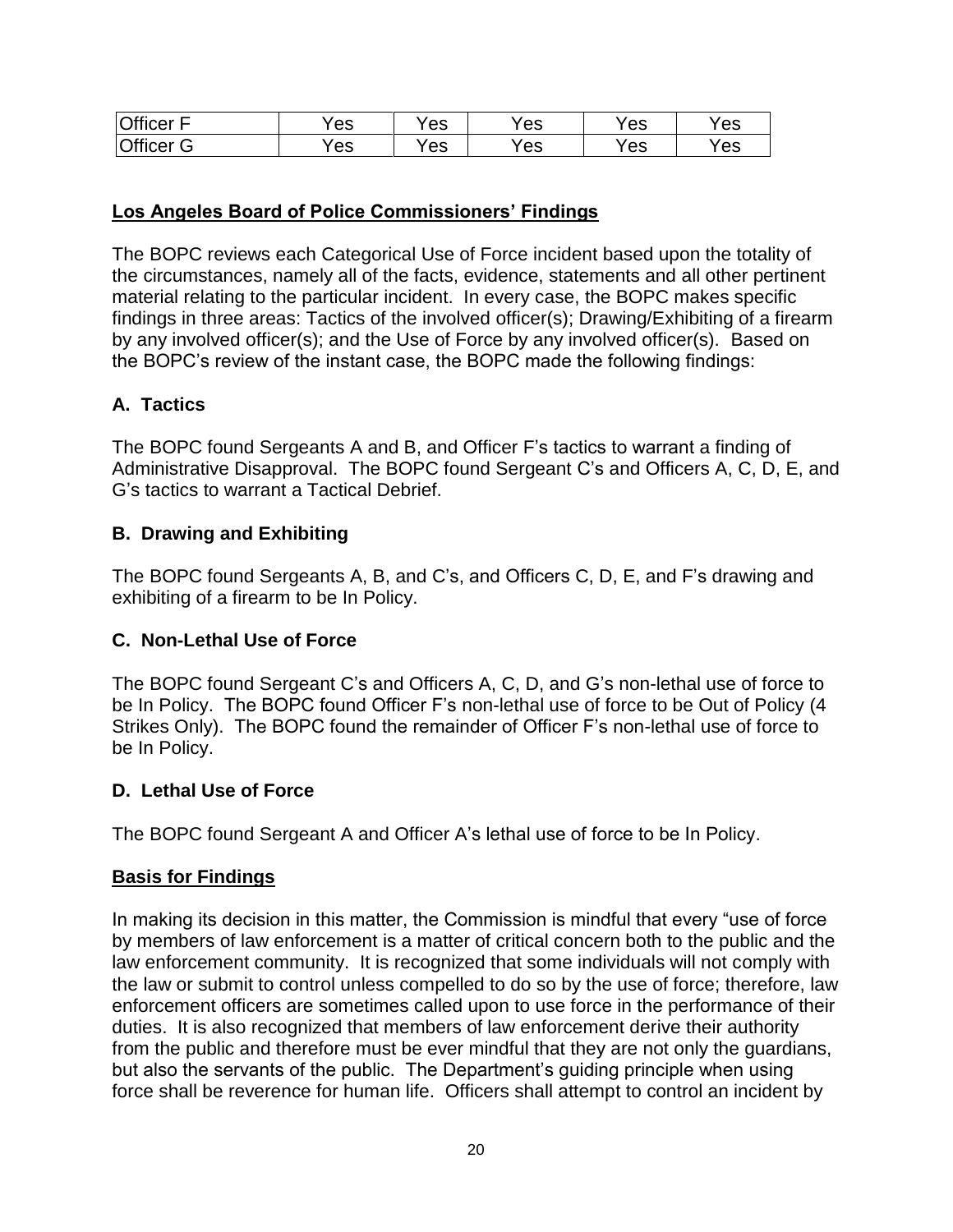using time, distance, communications, and available resources in an effort to deescalate the situation, whenever it is safe, feasible, and reasonable to do so. As stated below, when warranted, Department personnel may use objectively reasonable force to carry out their duties. Officers may use deadly force only when they reasonably believe, based on the totality of circumstances, that such force is necessary in defense of human life.

Officers who use unreasonable force degrade the confidence of the community we serve, expose the Department and fellow officers to physical hazards, violate the law and rights of individuals upon whom unreasonable force or unnecessary deadly force is used, and subject the Department and themselves to potential civil and criminal liability. Conversely, officers who fail to use force when warranted may endanger themselves, the community and fellow officers." (Special Order No. 4, 2020, Policy on the Use of Force - Revised.)

The Commission is cognizant of the legal framework that exists in evaluating use of force cases, including the United States Supreme Court decision in Graham v. Connor, 490 U.S. 386 (1989), stating that:

"The reasonableness of a particular use of force must be judged from the perspective of a reasonable officer on the scene, rather than with the 20/20 vision of hindsight. The calculus of reasonableness must embody allowance for the fact that police officers are often forced to make splitsecond judgments – in circumstances that are tense, uncertain and rapidly evolving – about the amount of force that is necessary in a particular situation."

The Commission is further mindful that it must evaluate the actions in this case in accordance with existing Department policies. Relevant to our review are Department policies that relate to the use of force:

**Use of De-Escalation Techniques:** It is the policy of this Department that, whenever practicable, officers shall use techniques and tools consistent with Department deescalation training to reduce the intensity of any encounter with a Subject and enable an officer to have additional options to mitigate the need to use a higher level of force while maintaining control of the situation.

**Use of Force – Non-Deadly:** It is the policy of the Department that personnel may use only that force which is "objectively reasonable" to:

- Defend themselves:
- Defend others:
- Effect an arrest or detention;
- Prevent escape; or,
- Overcome resistance.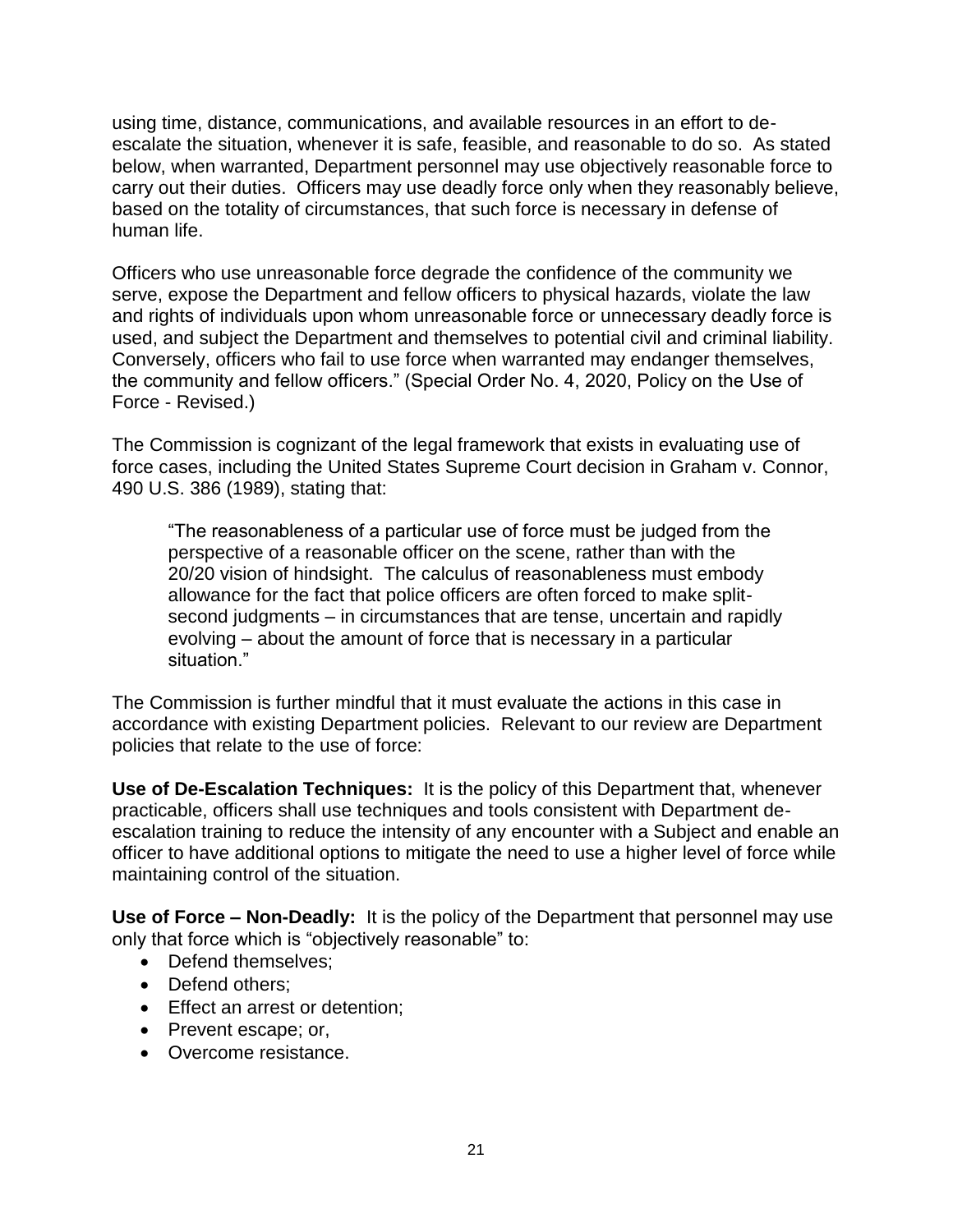**Use of Force – Deadly:** It is the policy of the Department that officers shall use deadly force upon another person only when the officer reasonably believes, based on the totality of circumstances, that such force is necessary for either of the following reasons:

- To defend against an imminent threat of death or serious bodily injury to the officer or another person; or,
- To apprehend a fleeing person for any felony that threatened or resulted in death or serious bodily injury, if the officer reasonably believes that the person will cause death or serious bodily injury to another unless immediately apprehended. Where feasible, a peace officer shall, prior to the use of force, make reasonable efforts to identify themselves as a peace officer and to warn that deadly force may be used, unless the officer has objectively reasonable grounds to believe the person is aware of those facts.

In determining whether deadly force is necessary, officers shall evaluate each situation in light of the particular circumstances of each case and shall use other available resources and techniques if reasonably safe and feasible.

**Note:** Because the application of deadly force is limited to the above scenarios, an officer shall not use deadly force against a person based on the danger that person poses to themselves, if an objectively reasonable officer would believe the person does not pose an imminent threat of death or serious bodily injury to the officer or another person.

**The Department's Evaluation of Deadly Force:** The Department will analyze an officer's use of deadly force by evaluating the totality of the circumstances of each case consistent with the California Penal Code Section 835(a), as well as the factors articulated in Graham v. Connor. (Special Order No. 4, 2020, Policy on the Use of Force - Revised.)

An officer's decision to draw or exhibit a firearm should be based on the tactical situation and the officer's reasonable belief that there is a substantial risk that the situation may escalate to the point where deadly force may be justified (Los Angeles Police Department Manual.)

# **A. Tactics**

## **Tactical De-Escalation Techniques**

- *Planning*
- *Assessment*
- *Time*
- *Redeployment and/or Containment*
- *Other Resources*
- *Lines of Communication (Use of Force - Tactics Directive No. 16, October 2016, Tactical De-Escalation Techniques)*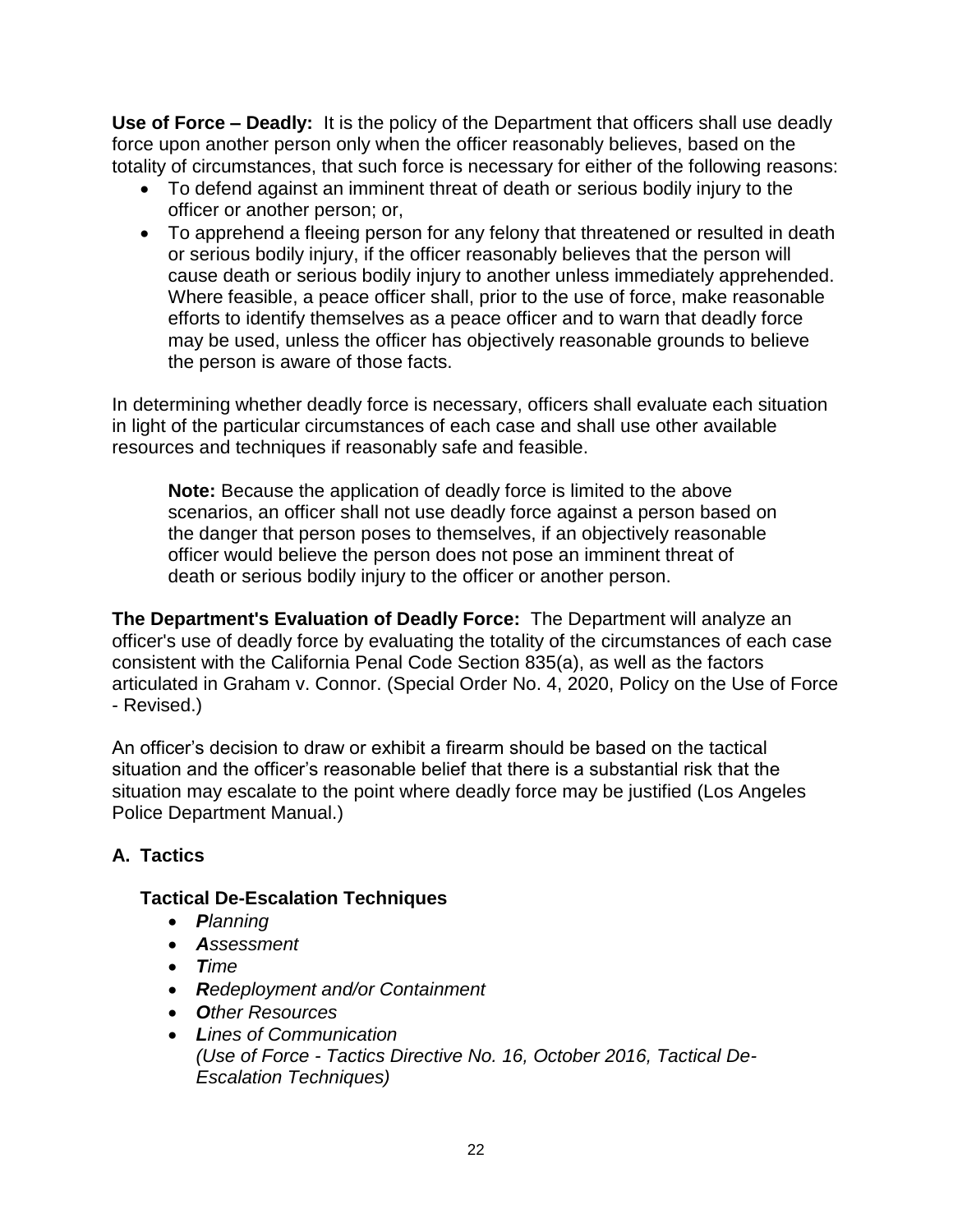Tactical de-escalation does not require that an officer compromise his/her/her/her/her safety or increase the risk of physical harm to the public. Deescalation techniques should only be used when it is safe and prudent to do so.

**Planning** – Prior to this incident, Officers A and B worked together on approximately six to seven occasions. Officers A and B discussed general tactics with each other and discussed Department Policy related to Front Desk duties which, at the time of the incident, directed all Divisional front desks to be closed to public entry due to COVID-19 policies.

Sergeants A and B had discussed officer safety in roll call and with each other on previous occasions. Sergeant A stated that he/she had a responsibility to respond to critical incidents and had a personal tactical plan for doing so since he/she would respond to those incidents alone. Sergeant A, if confronted by a suspect while alone, had a plan which included immediately broadcasting a request for help. Sergeant A planned for the possibility of a suspect getting past front desk officers and entering the Watch Commander's area and discussed in roll call the importance of securing doors while simultaneously ensuring entry for responding officers.

Officers E and F had discussed tactics during previous workdays while working as partners in patrol. Officers E and F discussed various topics such as uses of force, officer-involved shootings, pursuits, communications, contact/cover roles, and they frequently debriefed incidents in which they had been involved.

Officers C and D stated that they had engaged in continuous discussions about tactics and specifically discussed use of force policies, contact/cover, high-risk vehicle stops, less-lethal force options, and officer-involved shooting scenarios. After hearing Communications Division (CD) broadcast a help call for Officer A, Officers C and D discussed a plan in the event they observed the Subject's vehicle.

The BOPC noted that Officer A approached the front door in order to assist the Subject. Officer A verbalized with the Subject, assuring the Subject that he/she would receive assistance; however, Officer A was quickly and unexpectedly attacked by the Subject. The BOPC also considered Officer A's limited time to create a plan which was further delayed by Officer A's belief that the Subject was related to the extortion investigation that Officer B previously handled. The BOPC considered the variety of tactical de-escalation techniques employed Officer A such as verbalization, creating distance between him/herself and the Subject, and blocking the Subject's strikes while continuing to verbalize with the Subject.

The BOPC also discussed the absence of a plan between Sergeants A and B. The BOPC determined the ability for Sergeants A and B to create a tactical plan prior to the incident was limited due the sudden escalation and unexpected nature of the Subject's actions and the lack of available time.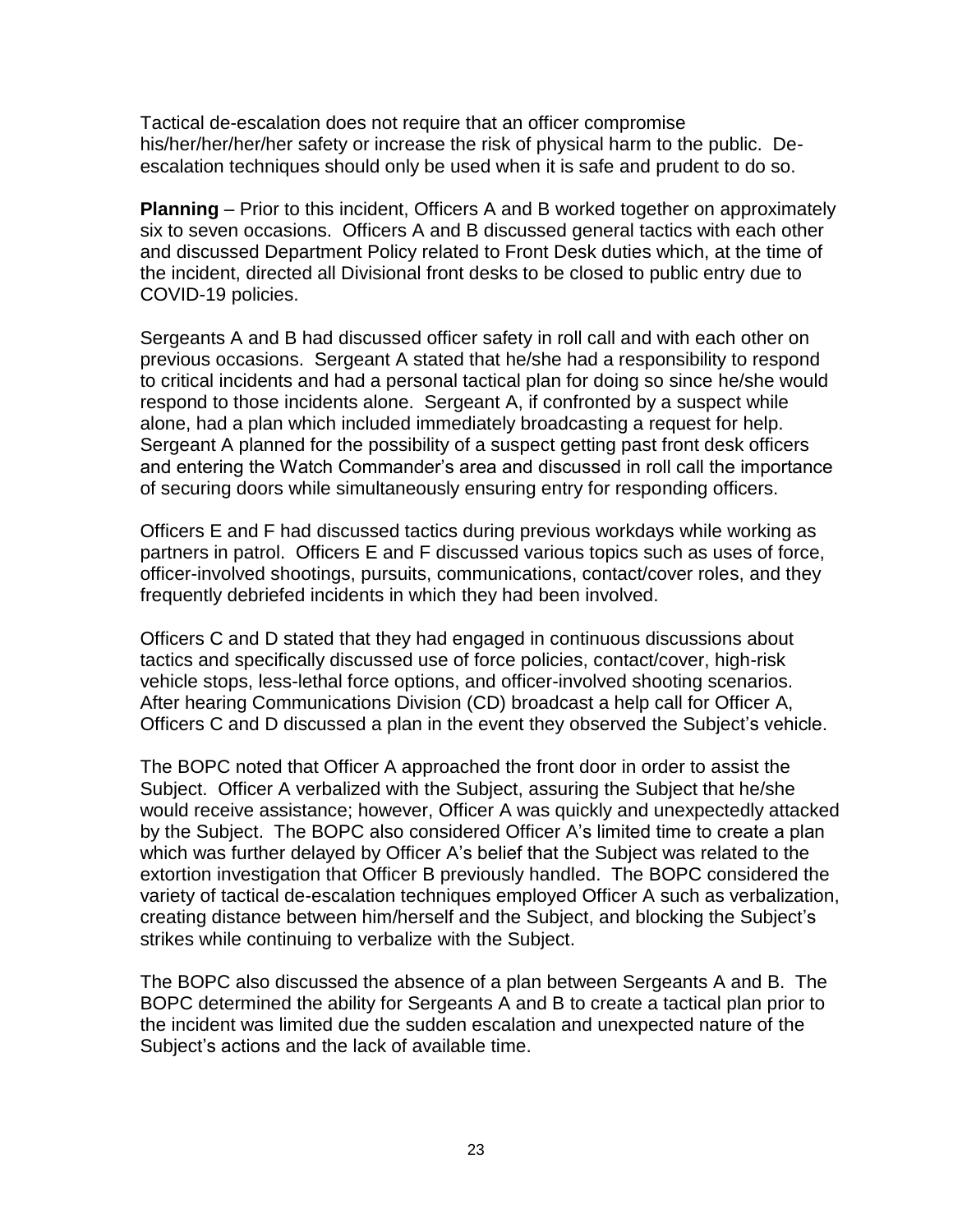**Assessment** – Sergeant A heard loud noises within the Harbor CPS and searched for the source of the noise during his/her assessment of the incident. Sergeant A walked to the front desk and observed Officer A on the ground as the Subject ran to toward the lobby doors. Sergeant A quickly assessed and attempted to follow the Subject as he/she attempted to ascertain more information from Officer A. Sergeant A heard Officer A state "gun" and believed Officer A had been shot. Simultaneously, the Subject turned and fired at Sergeant A. Sergeant A drew his/her service pistol and returned fire.

Sergeant B was seated at a desk within the Watch Commander's office and heard what sounded like shots being fired. Based on his/her assessment of the tactical incident, Sergeant B drew his/her service pistol and entered the front desk area. Sergeant B quickly assessed and observed Officer A injured and lying on the ground while Sergeant A was in a seated position in the lobby. Sergeant B met with Sergeant A and they both followed after the Subject as he drove away. Sergeant B's assessment allowed him/her to gather pertinent information regarding the Subject and broadcast it to CD.

Officers C, D, E, F, and Sergeant C responded to CD broadcasts for an officer down at the Harbor CPS. While en route, the officers observed the Subject's vehicle driving past them. Based on their assessment of the incident, the officers and Sergeant C initiated a vehicle pursuit. At the termination of that pursuit, the Subject abruptly stopped his vehicle and exited. The Subject walked to the rear of his vehicle. Officer F assessed and believed the Subject was not in possession of a firearm. Officer F believed the Subject was attempting to escape and possibly barricade himself in a nearby residence. Officer F believed preventing the Subject's escape was necessary and therefore approached the Subject to take him into custody. Officers C, D, and E observed Officer F approach the Subject and followed to assist Officer F. Officer C assessed and determined the Subject's vehicle had not been searched for additional suspects. Officer C, along with Sergeant C, cleared the Subject's vehicle for the safety of the officers and then returned to assisting Officers D, E, and F.

**Time** – When the Subject entered the lobby and began yelling at Officer A, Officer A asked the Subject to wait outside but reassured the Subject he would receive assistance. Officer A believed the Subject was being compliant when he walked out of the lobby. However, the Subject re-entered and became violent, striking Officer A in the head. Officer A had limited time to react to the Subject's attacks.

At the termination of the vehicle pursuit, Officer F observed the Subject immediately exit his vehicle and walk to the rear of the Subject's vehicle. Officer F independently decided to leave his/her position of cover and approached the Subject. Officer F engaged the Subject, which resulted in a Non-Lethal Use of Force.

The BOPC was critical of Officer F's decision to leave his/her position of cover and approach the Subject. The BOPC noted that Officer F had sufficient time to create a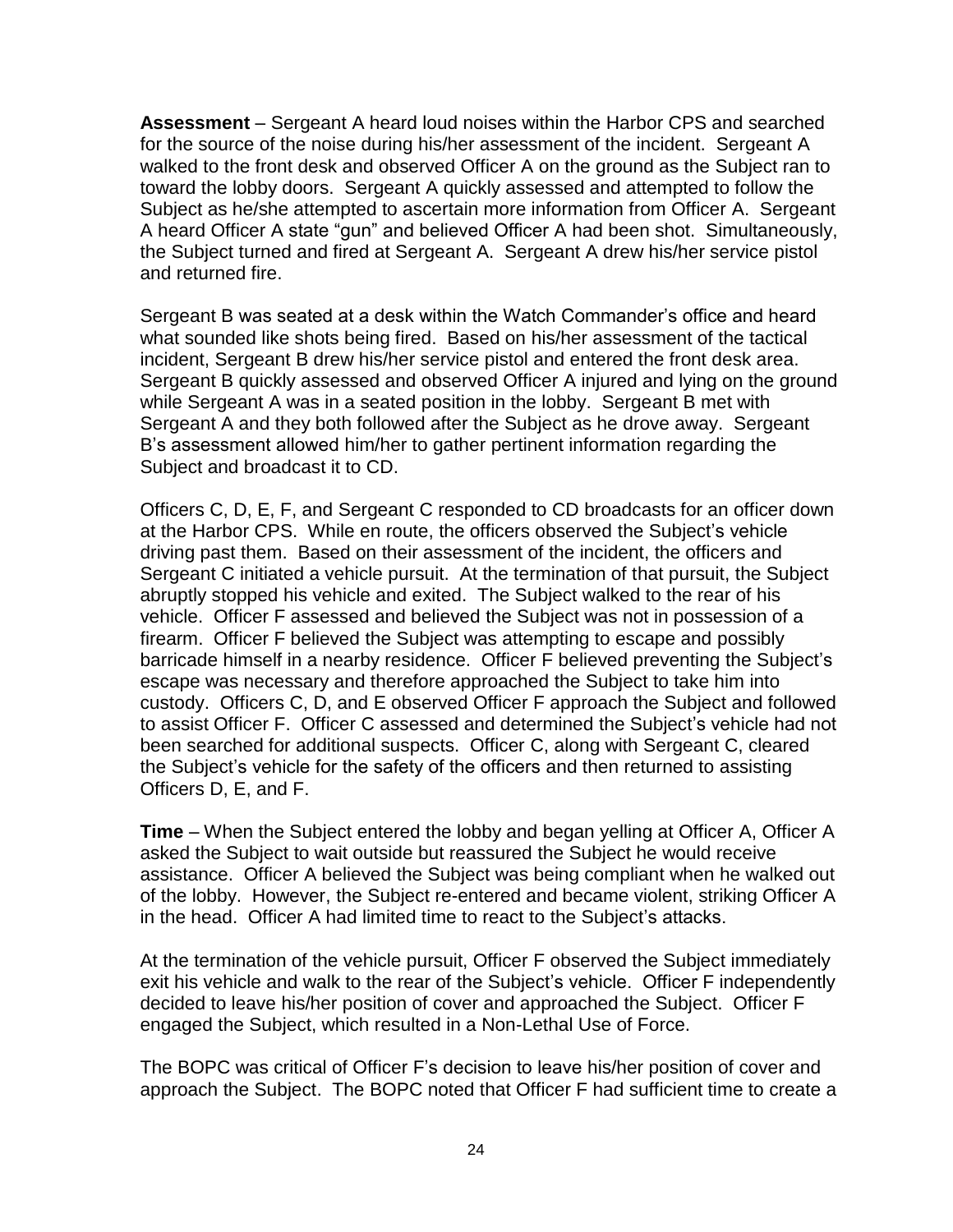plan with his/her partner officers which would have allowed Officers C, D, E, and F to tactically approach the Subject. However, due to Officer F's actions, Officers C, D, and E were not able to utilize time to their advantage and instead, had to respond to Officer F's location to assist him/her with the Subject.

**Redeployment and/or Containment** – As the Subject entered the Harbor CPS lobby, the Subject approached Officer A. The Subject was yelling and acting in an agitated manner. Officer A observed the Subject's behavior and immediately attempted to walk backward to create distance between him/herself and the Subject. Sergeant A entered the lobby area and began following the Subject. Once the Subject fired in the direction of Sergeant A and Officer A, Sergeant A attempted to seek cover near a bench within the lobby. Sergeant A redeployed from the center of the lobby toward the west area of the lobby near the bench.

At the termination of the vehicle pursuit, Officers C, D, E, and F were standing behind the cover of their vehicle doors with their service pistol's drawn and pointed in the direction of the Subject's vehicle. Sergeant C stopped his/her police vehicle in the officers' background. Sergeant C's deployment created a crossfire situation with the other officers before he/she redeployed to meet the officers who were conducting a high-risk vehicle stop. The Subject failed to comply with the officers' commands to stop and surrender, subsequently resulting in a Non-Lethal Use of Force. Sergeant C met and assisted the officers involved in the use of force in an effort to minimize the use of force.

The BOPC noted Sergeant C's vehicle positioning prevented him/her from overseeing the end of pursuit tactics by Officers C, D, E, and F. Additionally, Sergeant C's vehicle deployment delayed his/her oversight of the arrest of the Subject. However, the BOPC did note that Sergeant C's quick redeployment allowed him/her to ensure force did not escalate as officers attempted to take the Subject into custody.

**Other Resources** – After Sergeants A and B returned to Officer A in the lobby, they broadcast the description of the Subject's vehicle for responding officers. Sergeant B requested a RA for Officer A. Sergeant B utilized responding officers to assist him/her in establishing a crime scene inside the lobby. Additionally, Sergeant B was unsure if the Subject discarded Officer A's service pistol in or around the front parking lot and directed responding officers to search the lot and surrounding streets for Officer A's service pistol. Sergeant C responded to the help call broadcast and immediately requested an Air Unit for the incident. At the termination of the vehicle pursuit, Sergeant C requested an RA for both Officer F and for the Subject due to injuries they sustained during the incident. Sergeant C also utilized responding officers to manage a crowd that began to form near the termination of the pursuit.

**Lines of Communication –** Sergeant B came upon Sergeant A immediately after the OIS. Sergeant B quickly gathered information on what occurred by communicating with Sergeant A. Sergeant B immediately opened lines of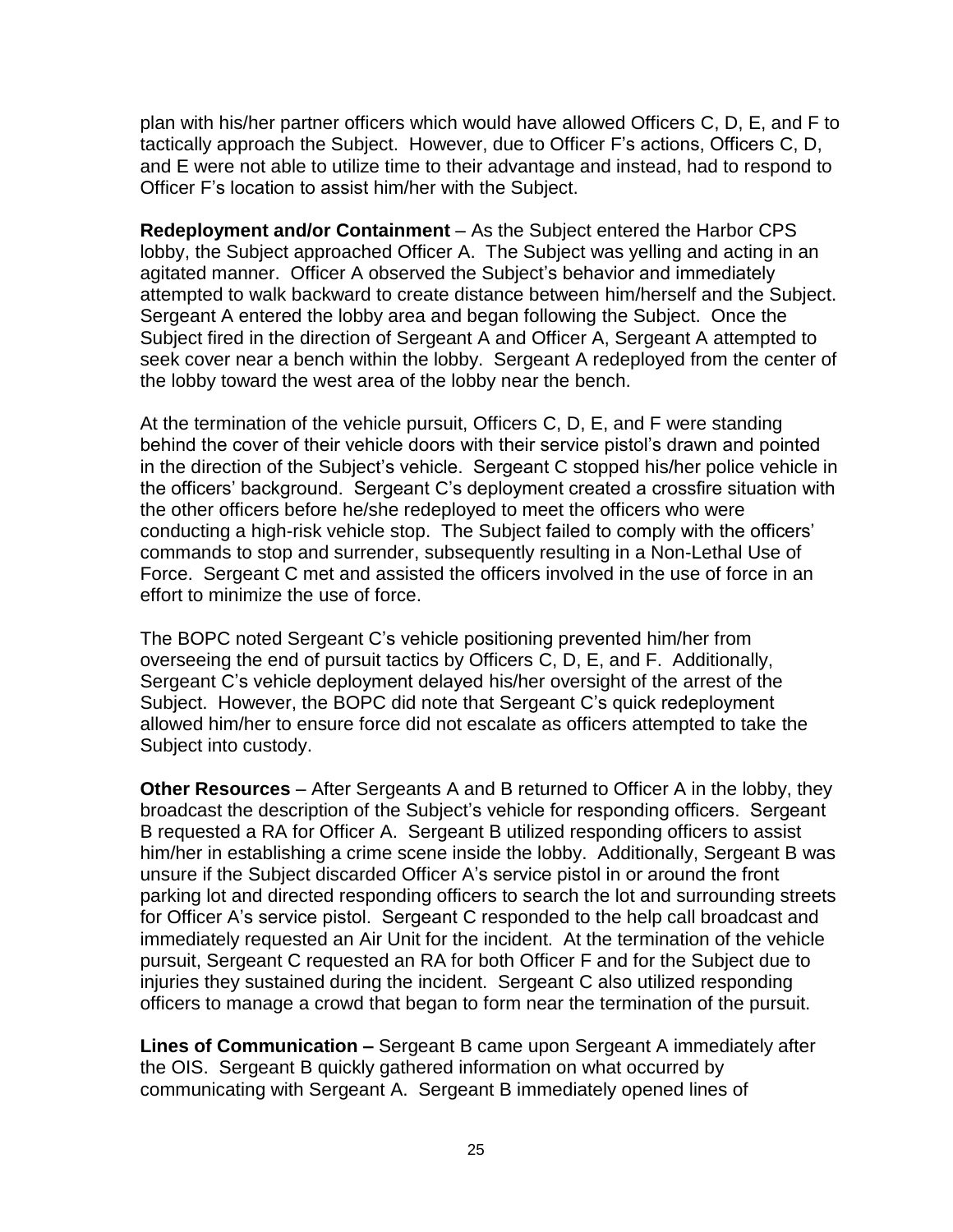communication with field officers by making multiple broadcasts for an "officer needs help," an RA request, and descriptions of the Subject and his vehicle. Sergeant B maintained contact with Sergeant C at the termination of the pursuit and requested an update on the condition of the Subject and the officers. Sergeant B verified the total number of suspects involved in the incident with Sergeant C.

Officer F maintained communication with Officer E during the vehicle pursuit. Officer F advised him/her of traffic conditions, red lights, and assisted by telling Officer E if an intersection was clear or otherwise. Officer F broadcast that he/she, along with Officers C, D, and Sergeant C, were in pursuit of the Subject.

After observing the Subject's vehicle driving past them, Officers C and D verbally confirmed with each other that they had observed the vehicle.

The BOPC was critical of Officer F's failure to communicate to his/her partner officers when initiating contact with the Subject. Officer F articulated urgency in taking the Subject into custody. However, the BOPC determined that Officer F had adequate time to communicate with his/her partner officers at the time of the incident. Officers C, D, and E were behind the cover of their respective police vehicle doors as they attempted to give the Subject verbal commands. However, once the Subject exited his vehicle and walked to the rear of his vehicle, Officer F left cover and approached the Subject to take him into custody. Officer F did so without communicating with his/her partner officers, which limited their time to react or to discuss a plan. Officers C, D, and E observed Officer F conduct a takedown of the Subject. Officers C, D, and E stated they approached the Subject in order to assist Officer F in taking the Subject into custody.

• During its review of this incident, the BOPC noted the following tactical considerations:

## **1. Ballistic Vest/Body Armor**

Sergeants A and B were not wearing their ballistic vests when the OIS occurred. Sergeants A and B stated they were not required to wear ballistic vests on the day of the assignment because they believed they were working an administrative assignment.

Sergeant A was assigned as the Watch Commander. Sergeant B was assigned as the Assistant Watch Commander. Both acknowledged that their duties included responding to critical and/or tactical incidents which would require them to wear ballistic vests. Sergeants A and B stated their vests were readily available and they would don them before responding to critical and/or tactical incidents.

The BOPC noted Sergeants A and B's positions as Watch Commander and Assistant Watch Commander were considered to be a patrol function and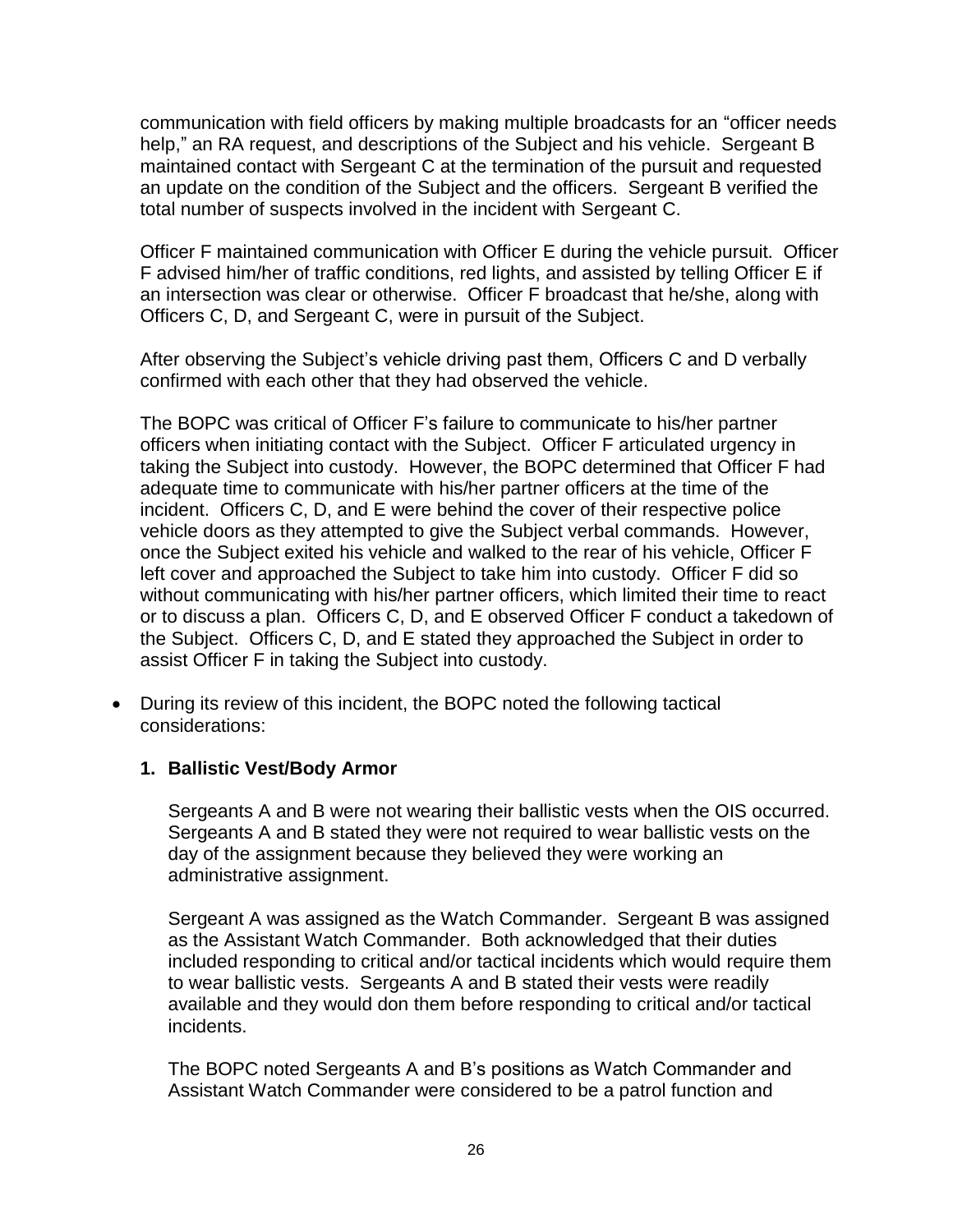therefore a patrol assignment. Due to this classification, Sergeants A and B were required wear their ballistic vest/body armor during this incident. The BOPC also noted Sergeants A and B's ballistic vests were in their respective lockers on a separate floor of the station and not immediately accessible.

Based on the totality of the circumstances, the BOPC determined that Sergeants A and B's actions were a substantial deviation, without justification from approved Department policy.

## **2. Tactical Vehicle Deployment**

Officer E was the driver of the tertiary vehicle in the vehicle pursuit of the Subject. Officer E's speed during the pursuit was such that he/she articulated the need to swerve out of the way of Officer C's vehicle in order to avoid a traffic collision. Officer E explained that he/she had to "slam on the brakes" upon seeing Officer C stop his/her vehicle behind the Subject.

The FID investigation determined that Officer E, with Officer F as the passenger, maneuvered their police vehicle left of Officers C and D's police vehicle. Officer E stopped his/her police vehicle approximately half a car length in front of Officer C and D's police vehicle, partially in the left turn lane and the number one north lane.

Sergeant C observed an unknown male standing on the west side of the road as Sergeant C pursued the suspect vehicle. The unknown male threw an unknown item, which Sergeant C believed to be a sweater that hit his/her windshield. Simultaneously, the Subject stopped his vehicle. Sergeant C returned his/her attention to the road in front of him/her and observed that the Subject abruptly stopped his vehicle. Sergeant C swerved to avoid a collision with the Subject. Sergeant C continued driving past the suspect and stopped near the following intersection, beyond the Subject's vehicle. Meanwhile, Officers C, D, E, and F were attempting to conduct a high-risk vehicle stop on the Subject's vehicle. Officers C, D, E, and F were standing behind their respective police vehicle doors with their service pistols drawn and pointed in the direction the Subject's vehicle. Sergeant C drew his/her service pistol and pointed it in the direction of the Subject's vehicle. Sergeant C placed him/herself in a crossfire situation with Officers C, D, E, and F. Shortly after Sergeant C placed him/herself into a crossfire situation, he/she moved his/her position to eliminate the crossfire situation.

The BOPC would have preferred that Sergeant C, prior to conducting a U-turn which placed him/her directly behind the Subject's vehicle during the pursuit, had used his/her available time to allow the two other units to place themselves in the primary and secondary pursuit positions. Additionally, Officer E could have benefitted from maintaining additional distance from the Subject during the pursuit given the Subject's erratic driving, in order to provide the officers the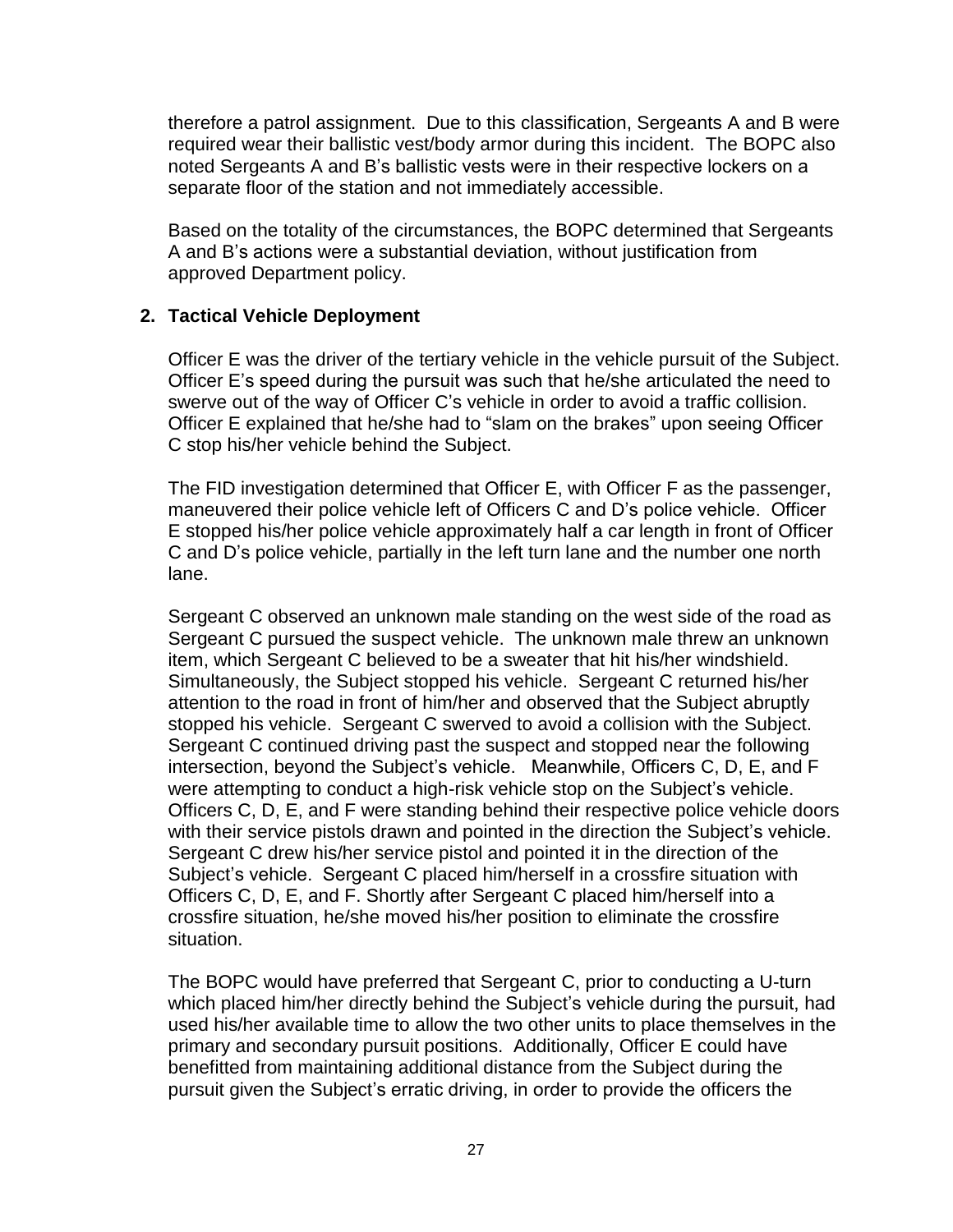ability to advantageously position their police vehicles in the event the Subject suddenly stopped, as happened in this incident. However, the BOPC noted the external factor which affected the officers' and sergeant's tactical vehicle deployment, notably the unidentified male who interjected himself into the incident during the pursuit by throwing the object at Sergeant C's police vehicle. The BOPC noted that this unexpected action, coupled with the sudden stopping of the Subject's vehicle, created a significant factor which influenced the ability of the involved personnel to place their police vehicles in a more tactically advantageous position. Additionally, the BOPC considered that the crossfire situation that Sergeant C was in occurred inadvertently, was accidental, and was quickly corrected.

Based on the totality of the circumstances, the BOPC determined that Sergeant C and Office E's actions were a substantial deviation, with justification from approved Department policy.

### **3. Crossfire/Situational Awareness**

At the conclusion of the vehicle pursuit, the Subject exited his vehicle and walked to the rear of his vehicle. Officers C, D, E, and F had their service pistols drawn and pointed in the Subject's direction to conduct a high-risk vehicle stop. The officers gave the Subject commands to stop and surrender as he advanced in their direction. The Subject did not comply with the officers' commands to stop and surrender and continued to walk between the rear of his vehicle and the officers' police vehicles. Officer F holstered his/her service pistol and approached the Subject by him/herself. Officers C, D, and E still had their service pistols drawn and pointed in the Subject's direction. Officer F placed him/herself in a crossfire position as he/she approached the Subject and conducted a takedown of the Subject without communicating his/her plan with the other officers.

The BOPC noted Officer F was in a position in front of and to the east of Officer C, the driver of the neighboring police vehicle in relation to Officer F. Officer F's lack of situational awareness and his/her decision to approach the Subject without communicating his/her intentions to his/her partner officers placed him/her in the background of Officers C and D's service pistols. Officer F failed to consider his/her initial positioning or how his/her lone actions would place him/herself in the background of his/her partner officers' service pistols.

Based on the totality of the circumstances, the BOPC determined that Officer F's actions were a substantial deviation, without justification from approved Department policy.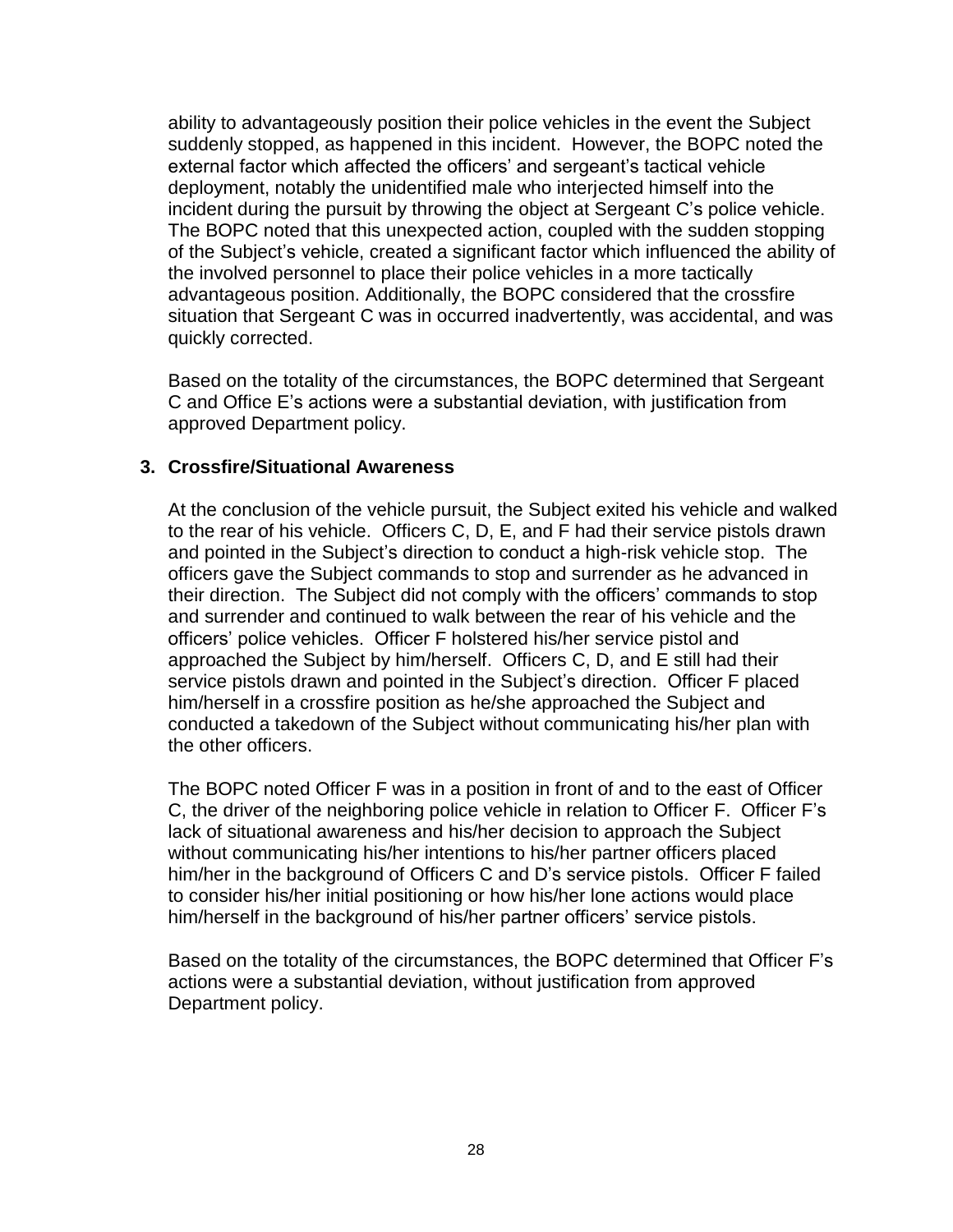### **4. Tactical Communication**

Officer F stood behind the cover of his/her front passenger door while he/she ordered the Subject to exit his vehicle in order to conduct a high-risk vehicle stop. Officer F did not utilize proper verbal commands during the initial commands for a high-risk vehicle stop. Officer F's commands included profanity directed at the Subject. Additionally, when the Subject exited his front driver door and walked to the back of his police vehicle with his right hand near his rear pants pocket, he/she holstered his/her service pistol, left his/her position of cover, and approached the Subject at the rear of the Subject's unsearched vehicle. Officer F did not verbalize his/her plan with his/her partner or nearby officers. In response to Officer F's actions, Officers C, D, and E approached Officer F in order to assist him/her in taking the Subject into custody.

The BOPC noted that Officer F had adequate time to communicate to the other officers of his/her intentions to approach the Subject. The BOPC also discussed how communication could have allowed the officers to coordinate a plan to approach the Subject in a tactically advantageous position instead of behind the Subject's unsearched vehicle. The BOPC was critical of Officer F's lack of communication which created confusion and placed the officers at a tactical disadvantage in having to spontaneously respond to Officer F's actions. Officer F took independent action without communicating with the other officers during the high risk vehicle stop of the Subject.

Based on the totality of the circumstances, the BOPC determined that Officer F's actions were a substantial deviation, without justification from approved Department policy.

- The BOPC also considered the following:
	- **Additional Unit Request** Officer A observed the Subject enter the lobby of Harbor CPS and stated that he/she was unsure of how the Subject entered because the front door was supposed to be locked due to COVID-19 station protocols. Officer A believed the Subject was the community member who Officer B had been assisting minutes prior. Officer A observed the Subject's behavior and believed the Subject was acting erratically. Officer A advised the Subject that he would receive help but ordered the Subject wait outside of the lobby. Officer A believed the Subject was being compliant as the Subject walked out of the lobby. However, the Subject re-entered the lobby, the incident escalated, and shortly after a Categorical Use of Force occurred. Officer A did not request an additional unit or assistance of any kind until the Categorical Use of Force had occurred despite the Subject's increasingly erratic behavior.
	- **Utilization of Cover** After the OIS occurred, Sergeants A and B began to run towards the Subject and did not attempt to utilize cover or concealment knowing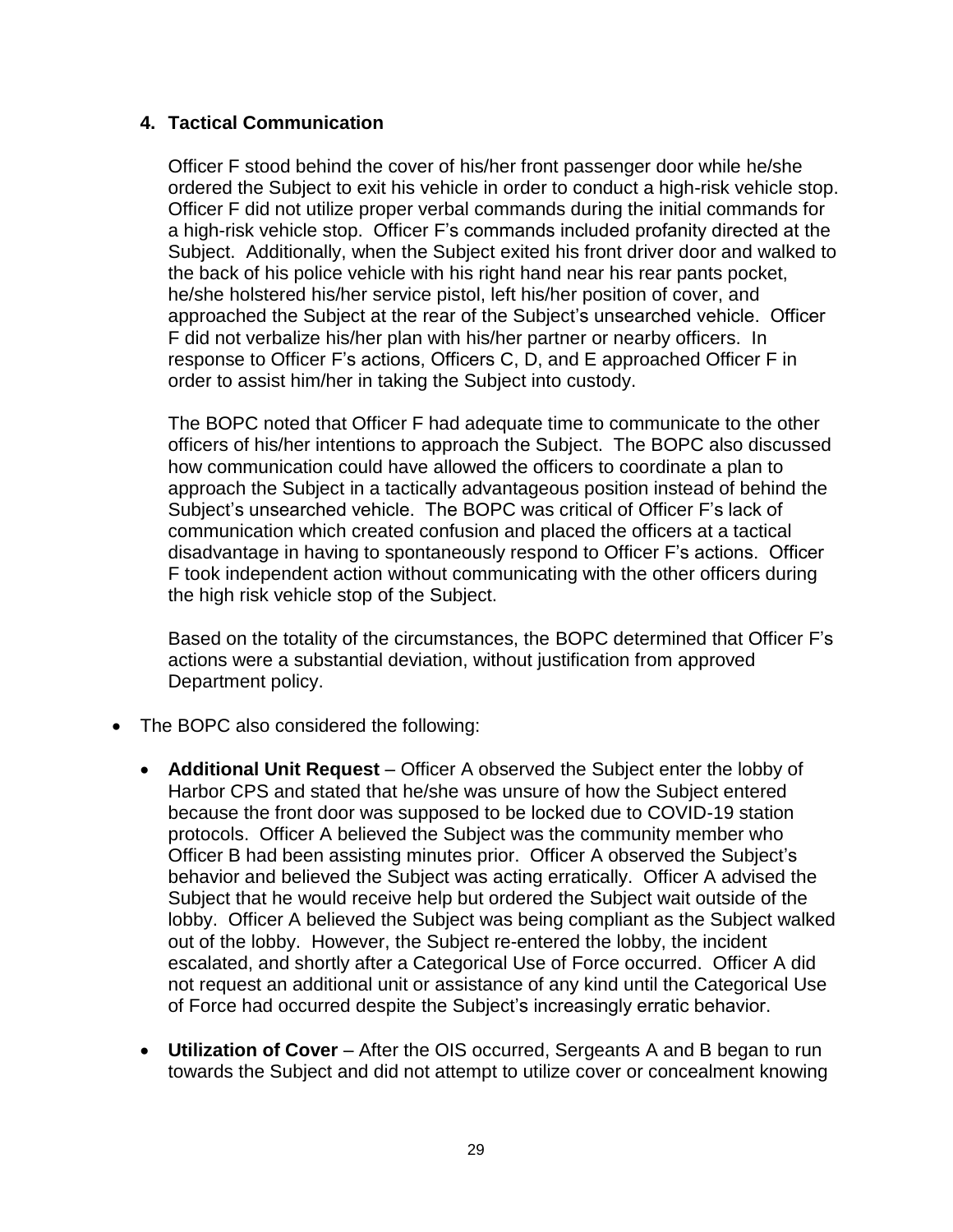that the Subject was armed with a handgun as they approached the front door of the lobby.

- **Non-Conflicting Simultaneous Commands –** During the high-risk vehicle pullover of the Subject, Officers C, D, and F gave the Subject non-conflicting simultaneous commands to the Subject as they attempted to order the Subject out of his vehicle.
- **Holstering Service Pistol** Officer F was standing behind his/her front passenger door of his/her police vehicle. Officer F observed the Subject exit his vehicle and walk to the rear of his vehicle. Officer F decided to conduct a takedown of the Subject and holstered his/her service pistol. Officer F did not completely secure his/her service pistol in his/her holster. As Officer F completed the takedown of the Subject, Officer F's service pistol fell out of the holster and landed underneath a parked vehicle along the west curb.
- **Supervisor Responsibilities** Sergeant C approached Officers C, D, E, and F as they were engaged in a Non-Lethal Use of Force with the Subject. Sergeant C observed that the Subject was resisting officers as they attempted to take the Subject into custody. In order to prevent further escalation, Sergeant C believed he/she needed to assist the officers in taking the Subject into custody. Sergeant C approached the Subject on the Subject's right side, as the Subject was lying in a supine position on his stomach. Sergeant C reached for the Subject's right hand and utilized a firm grip to take hold of it and pass it to Officers C and D for handcuffing. Sergeant C was reminded to prioritize his/her responsibilities and maintain command and control of the incident rather than become engaged in a tactical role.
- **Non-Medical Face Coverings –** The investigation revealed that Officers A, C, D, E, F, and G, along with Sergeants A, B, and C did not don Non-Medical Face Coverings, as directed by the Chief of Police for health and safety concerns related to the coronavirus. They were reminded to don Non-Medical Face Coverings when feasible to minimize health and safety concerns to officers.
- The evaluation of tactics requires that consideration be given to the fact that officers are forced to make split-second decisions under very stressful and dynamic circumstances. Tactics are conceptual and are intended to be flexible and incident specific, which requires that each incident be looked at objectively and that the tactics be evaluated based on the totality of the circumstances.

Each tactical incident also merits a comprehensive debriefing. In this case, there were identified areas where improvement could be made. A Tactical Debrief is the appropriate forum for the involved personnel to discuss individual actions that took place during this incident.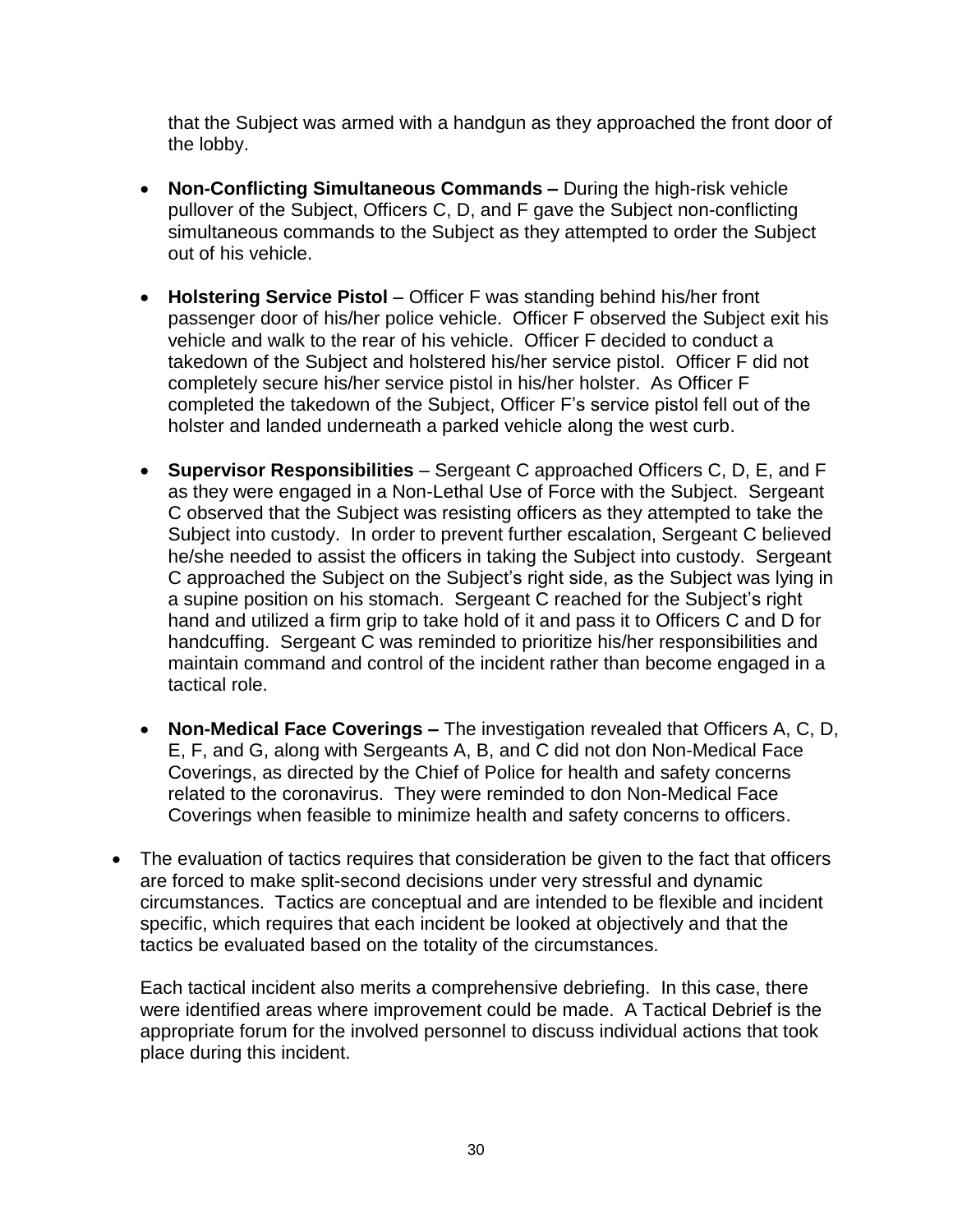In conducting an objective assessment of this case, the BOPC determined that Sergeants A and B as well as Officer F's actions were a substantial deviation, without justification, from Department policy and training, thus requiring a finding of Administrative Disapproval.

The BOPC determined that Sergeant C and Officer E's actions were a substantial deviation, with justification, from Department policy and training. Officers A, C, D, and G's actions did not deviate from approved Department policy and training.

## **Command and Control**

Sergeant A was at the Harbor CPS at the time of Officer A's Categorical Use of Force (CUOF). Sergeant A came upon the incident as the Subject was running out of the Harbor CPS with Officer A's service pistol. Sergeant A began to give verbal commands to the Subject. The Subject did not comply and continued running. Sergeant A began to follow the Subject and ran toward the lobby entry door. However, the Subject fired two rounds from Officer A's service pistol at Sergeant A. Sergeant A attempted to get out of the Subject's line of fire and dropped to the floor near a chair of the west side of the Harbor CPS lobby. Sergeant A was able to return two rounds of fire and, shortly after, stood up and made his/her way toward the lobby entry door along with Sergeant B. Sergeant A was able to acquire the Subject's identifying information, which he/she later broadcast on the police radio. Sergeant A observed the Subject drive away and out of his/her sight. Sergeant A returned to the lobby and began to assess the scene. Sergeant A began to assist Officer A in removing his/her duty belt. Sergeant A asked Officer A how the Subject was able to enter the lobby and acquired additional information. Sergeant A also ensured Officer A received towels for his/her injuries. Sergeant A began to assign officers at the station to particular duties such as placing Field Interview Cards over evidence. Additionally, Sergeant A communicated with Sergeant B to ensure a crime scene was set up.

The actions of Sergeant A were consistent with Department supervisory training and the BOPC's expectations of field supervisors during a critical incident.

Sergeant B was at the Harbor CPS when he/she heard two gunshots. Sergeant B believed someone was at the front desk shooting at officers. During the second set of shots being fired, Sergeant B drew his/her service pistol. Sergeant B entered the front desk area and observed Officer A on the ground as well as Sergeant A crouched on the floor. Sergeant B followed Sergeant A out of the lobby and observed the Subject driving away. Sergeant B was able to broadcast the Subject's information over Harbor Base Frequency. Sergeant B returned into the lobby and walked to Officer A. Sergeant B assessed the scene and stated he/she began acting as the Incident Commander (IC). Sergeant B requested an RA for Officer A. Sergeant B obtained information on the incident from Sergeant A. Sergeant B stated he/she did not broadcast that he/she was the IC since it was assumed by other officers. Sergeant B began coordinating responding units. Sergeant B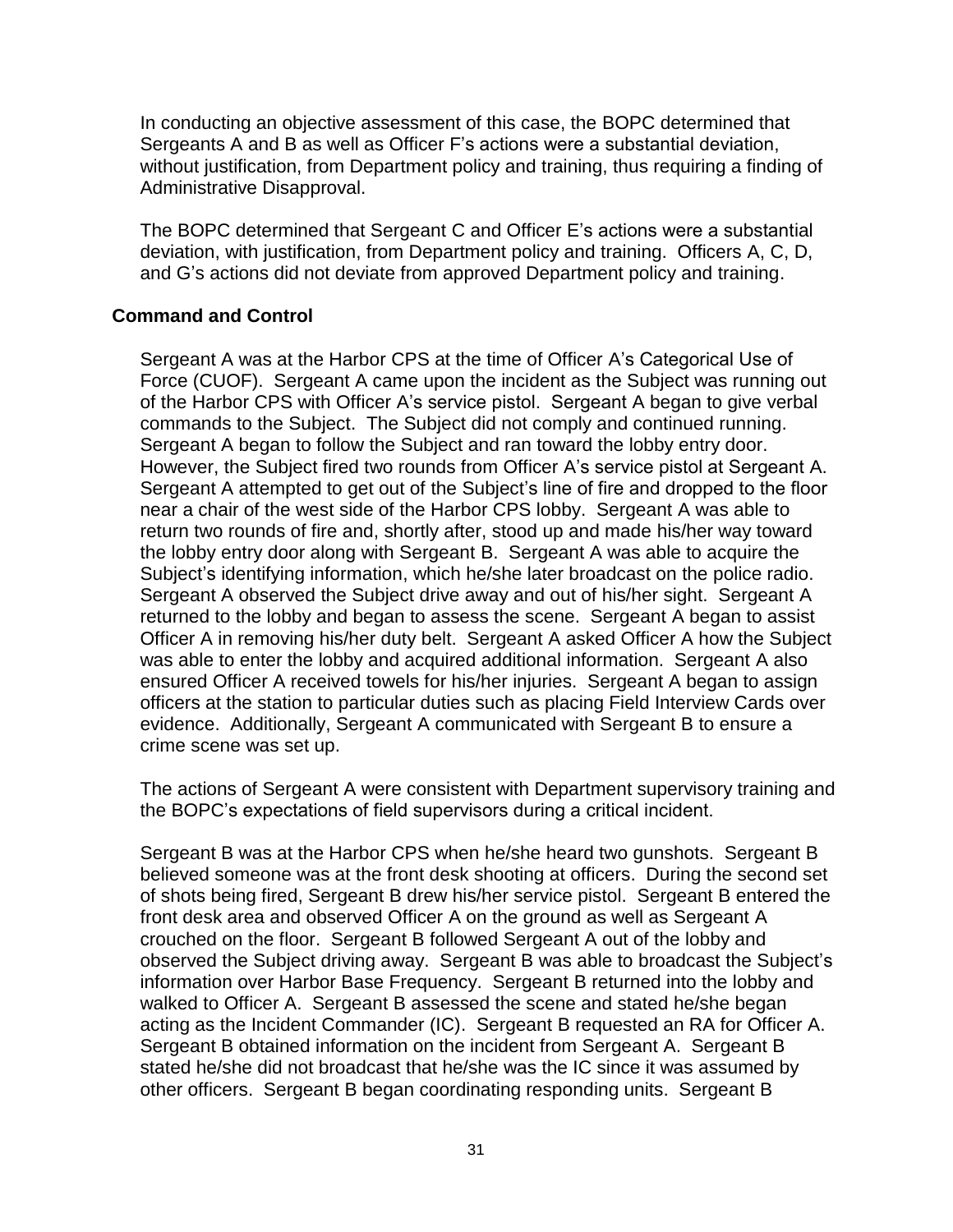assigned Sergeant D to take Sergeant A's Public Safety Statement (PSS). Sergeant B directed officers to secure the lobby to ensure evidence was not disturbed. Sergeant B also directed officers to search the parking lot for evidence and for Officer A's service pistol in the event the Subject left it behind. Sergeant B completed notification to the Department Operations Center (DOC).

The actions of Sergeant B were consistent with Department supervisory training and the BOPC's expectations of field supervisors during a critical incident.

Sergeant D arrived at the Harbor CPS and met with Sergeant A. Sergeant D noticed that Sergeant A was visibly shaken by the incident. Sergeant D allowed a Harbor officer to remain present while Sergeant D took Sergeant A's Public Safety Statement (PSS) at the Harbor CPS.

The actions of Sergeant D were overall consistent with Department supervisory training and the BOPC's expectations of field supervisors during a critical incident. Sergeant E responded to the termination of the vehicle pursuit. Sergeant E directed Officer G to place a HRD onto the Subject's legs. Sergeant E began assisting Sergeant C in establishing a crime scene as well as a crime scene log. Sergeant E also directed patrol resources that responded to the termination of the vehicle pursuit.

Sergeant F separated, monitored, and took possession of Sergeant A's BWV. Sergeant F also monitored Sergeant B at the Harbor CPS and was relieved of monitoring duties of Sergeant B.

Sergeant G then met with Sergeant B and assumed monitoring him/her until Sergeant G was relieved of monitoring duties.

Detective A met Officer F at the hospital and monitored him/her. Detective A transported Officer F to the Harbor CPS where Sergeant H continued to monitor Officer F. Sergeant H also monitored Sergeant C and Officers C and D at Harbor CPS.

Detective A and Lieutenant A responded to the hospital and monitored Officer A. Detective A and Lieutenant A transported Officer A to Harbor CPS.

The actions of Lieutenant A, along with Sergeants E, F, G, and H, and Detective A, were consistent with Department supervisory training and the BOPC's expectations of field supervisors during a critical incident.

Sergeant C was at an unrelated radio call and heard the help call broadcast on the Harbor Base Frequency and began to respond to the Harbor CPS. Sergeant C broadcast his/her, as well as Officers C, D, E, and F's response to the help call and requested the response of an Air Unit. However, upon hearing the Subject's vehicle description, Sergeant C observed a vehicle matching the description. Sergeant C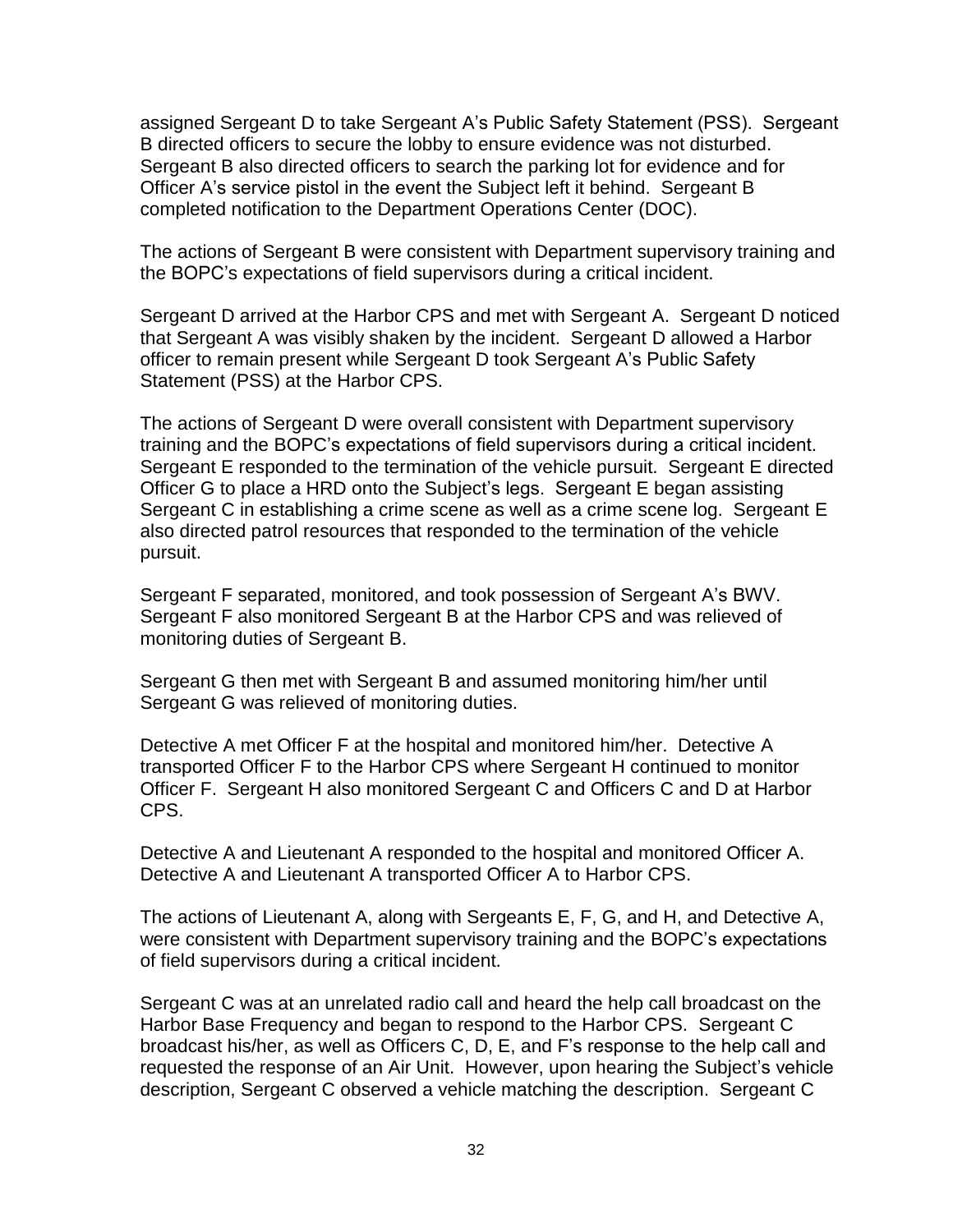began to follow the Subject's vehicle and observed that the Subject was driving erratically. Sergeant C believed the Subject was the suspect involved in the OIS and had fired upon officers at the Harbor CPS. Sergeant C initiated a vehicle pursuit of the Subject. After a short pursuit, the Subject abruptly stopped his vehicle. Sergeant C exited his/her police vehicle and redeployed to the west sidewalk and began walking towards Officers C, D, E, and F, at which time they had begun to take the Subject into custody subsequently resulting in Non-Lethal Use of Force. Due to Sergeant C's vehicle deployment, he/she was not present during the initiation of the Non-Lethal Use of Force and therefore could not provide immediate supervisory oversight. Sergeant C observed the Subject was not complying with the officer's orders. In order to prevent further force being used, Sergeant C reached down and took hold of the Subject's right arm. Sergeant C handed the Subject's arm to officers who subsequently took the Subject into custody. Sergeant C began to separate officers and admonished them to not speak of the incident. Sergeant C assigned officers to crowd control around the scene. Sergeant C requested RAs for Officer F and the Subject. Sergeant C directed officers to ensure there was adequate ingress and egress for the RAs arrival. Sergeant C directed an officer to watch the handgun found inside the Subject's vehicle, which was later discovered to be Officer A's service pistol.

The BOPC was critical of Sergeant C's delay in response to the termination of the pursuit and the Non-Lethal Use of Force. The BOPC noted Sergeant C had the time and ability to allow Officers C and E to first conduct a U-turn and position themselves behind the Subject. Sergeant C had the ability to observe the Subject from a distance and conducted a U-turn to engage in the pursuit after the officers already positioned themselves behind the Subject. The BOPC would have preferred that Sergeant C prioritize his/her position as a supervisor instead of engaging as the primary unit in the pursuit. This would have allowed Sergeant C to take an overview of the incident. The BOPC noted Sergeant C's decision, in addition to circumstances created by the unknown male who threw an object at Sergeant C, also led to Sergeant C's disadvantageous tactical vehicle deployment at the termination of the vehicle pursuit.

The BOPC noted that Sergeant C quickly redeployed in order to approach the officers at the termination of the pursuit. Once he/she approached the officers, Sergeant C assisted Officer C in clearing the Subject's vehicle for additional suspects. Sergeant C quickly returned to the arrest of the Subject, provided oversight, and began managing the incident. In order to prevent an escalation of force, Sergeant C assisted the officers attempting to handcuff the Subject by placing a firm grip on the Subject's arm and handing it to the other officers who were handcuffing the Subject. The BOPC determined that Sergeant C would have been better utilized exclusively as the supervisor directing the officers engaged in the arrest of the Subject. However, the BOPC acknowledged Sergeant C's awareness of tactical de-escalation techniques and his/her desire to mitigate additional force.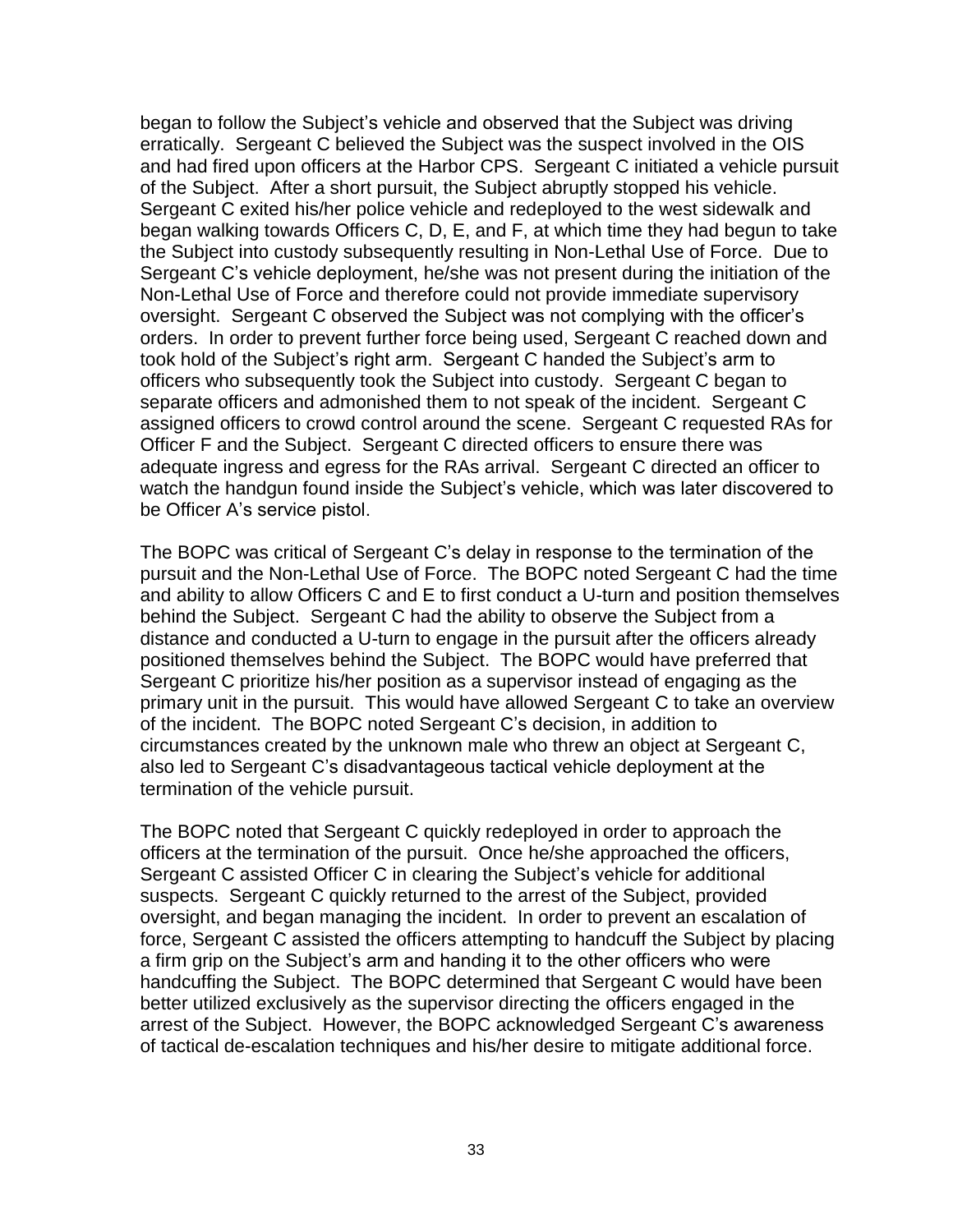Additionally, the BOPC discussed Sergeant C's decision to direct Officers C and D to drive to Harbor CPS together after being involved in the use of force. The BOPC noted Sergeant C's articulation for allowing Officers C and D to do so was due to a lack of available supervisors at scene. The BOPC recognized Sergeant C's attempts to adhere to Post Categorical Procedures by directing Officers C and D to continuously record their unmonitored transport with their Body Worn Video (BWV) devices while driving to the station where they would be monitored and separated. The BOPC also noted that Sergeant C was unaware of Officer G's involvement in the use of force with the Subject when he/she allowed Officer G to assist in the transportation of the Subject to the hospital instead of separating him/her from other officers. However, the BOPC noted Sergeant C had numerous, simultaneous responsibilities at the time. While managing the post-pursuit scene as IC, Sergeant C was also attempting to gather information on the initial incident at the Harbor CPS from Sergeant B in addition to managing a crowd forming nearby.

In this case, the BOPC would have preferred that Sergeant C had maintained his/her position as primary tactical supervisor during and after the vehicle pursuit and utilized verbal communication to ensure force did not escalate with the Subject; however, overall Sergeant C coordinated his/her resources and managed the dynamic tactical incident efficiently. While there are areas identified for improvement, the overall actions of Sergeant C were consistent with Department supervisory training and the BOPC's expectations of a field supervisor during a critical incident.

Thus, the BOPC found Sergeants A and B, and Officer F's tactics to warrant a finding of Administrative Disapproval. The BOPC found Sergeant C's and Officers A, C, D, E, and G's tactics to warrant a Tactical Debrief.

### **B. Drawing and Exhibiting**

### • **Sergeant A**

According to Sergeant A, after hearing loud noises, he/she walked from the Watch Commander's office towards the front desk. Sergeant A observed the Subject "running out the front" lobby doors. Sergeant A passed through the front desk, swinging the door, and looked over the front desk. Sergeant A observed Officer A on the ground and bleeding. Sergeant A heard Officer A state the word, "Gun." Sergeant A believed the Subject possibly shot Officer A and immediately ran towards the Subject as the Subject continued running out of the lobby. The Subject turned toward Sergeant A and fired one round in his/her direction. Sergeant A believed that he/she was going to get shot or that Officer A was going to be shot. Sergeant A fell to the ground, hitting a "white kind of bean shaped chair" in the lobby. Sergeant A fearing for his/her safety and the safety of Officer A drew and took a twohanded grip on his/her service pistol.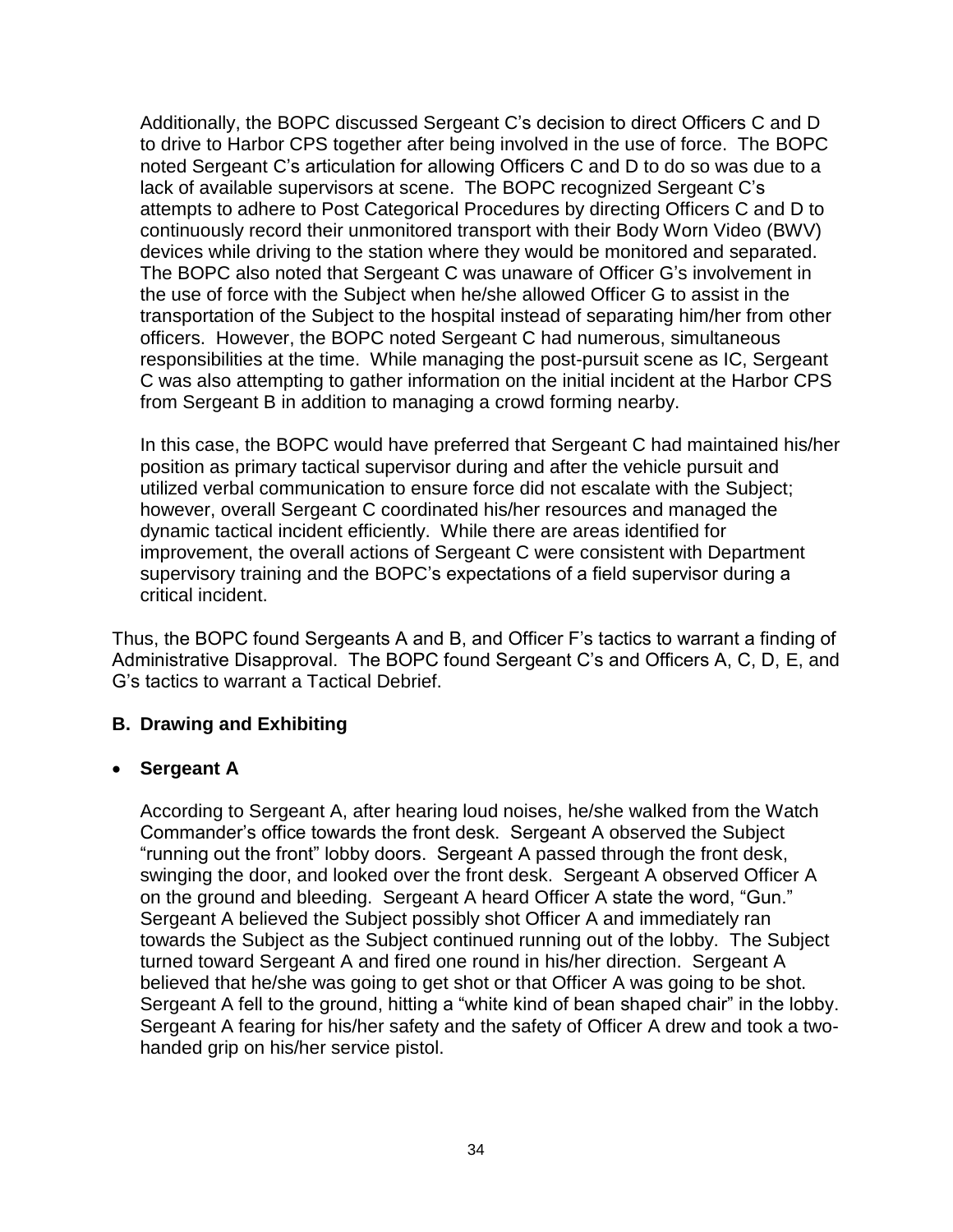The BOPC conducted a thorough evaluation of the reasonableness of Sergeant A's drawing and exhibiting of her service pistol. The BOPC considered Sergeant A's observations. Sergeant A observed Officer A on the ground, bleeding from his/her head. Sergeant A heard Officer A state, "Gun," causing Sergeant A to believe Officer A had been shot by the Subject. The BOPC also considered the Subject's actions of firing at Sergeant A.

Based on the totality of the circumstances, the BOPC determined that a sergeant with similar training and experience as Sergeant A, while faced with similar circumstances, would reasonably believe that there was a substantial risk that the situation may escalate to the point where deadly force may be justified.

Therefore, the BOPC found Sergeant A's drawing and exhibiting of a firearm to be In Policy.

## • **Sergeant B**

According to Sergeant B, he/she heard a "muffled" "banging" sound as though someone was knocking on a door. Sergeant B believed the sound was possibly coming from the arrestee holding bench. After Sergeant A left the Watch Commander's Office to check and "everything changed" and "there was something different about the sound." Sergeant B heard a "voice" and stood up. As Sergeant A walked to the lobby, he/she was approximately 25-30 feet away from Sergeant B who had taken approximately "five steps out of the office." Sergeant B heard "gunshots" then "two very loud shots." Sergeant B believed "somebody" was "at the desk shooting." During the second set of shots being fired, Sergeant B drew his/her service pistol. Sergeant B held his/her service pistol at a low-ready position with his/her finger along its frame. Sergeant B entered the front desk area and observed Officer A "out of the corner" of Sergeant B's eye. Sergeant B observed Sergeant A "crouched on the little kidney shaped couch bench on the floor.

The BOPC conducted a thorough evaluation of the reasonableness of Sergeant B's drawing and exhibiting of his/her service pistol. The BOPC considered Sergeant B's observations and that he/she had heard gun shots in the front lobby of the Harbor CPS. Sergeant B observed Officer A on the ground bleeding from his/her head while Sergeant A was attempting to take cover and had just returned fire at the Subject.

Based on the totality of the circumstances, the BOPC determined that a sergeant with similar training and experience as Sergeant B, while faced with similar circumstances, would reasonably believe that there was a substantial risk that the situation may escalate to the point where deadly force may be justified.

Therefore, the BOPC found Sergeant B's drawing and exhibiting of a firearm to be In Policy.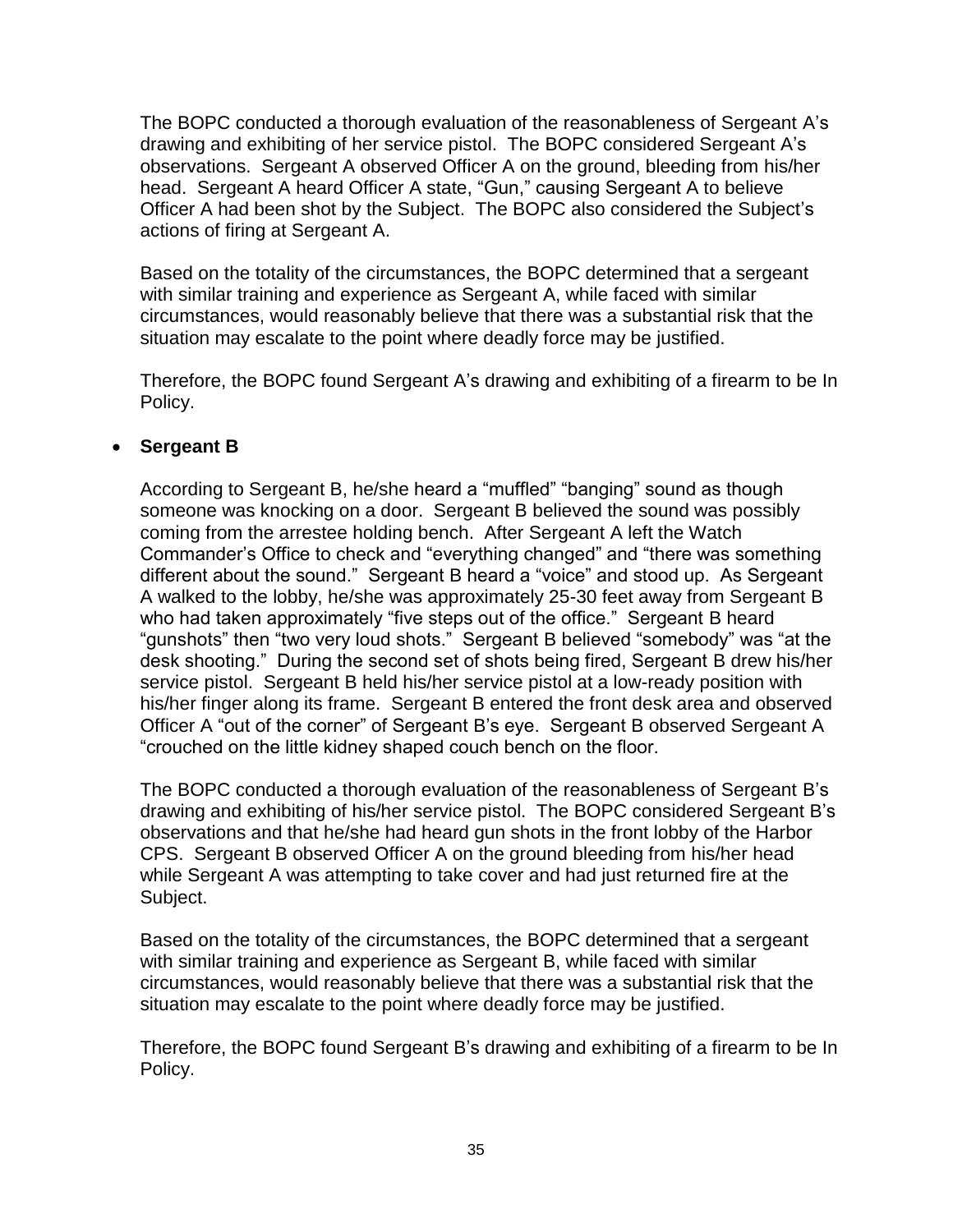## • **Sergeant C**

### **First Occurrence**

According to Sergeant C, he/she stopped his/her vehicle "approximately two or three car lengths south of" the Subject. Sergeant C observed that the Subject's vehicle was facing Sergeant C. Sergeant C anticipated a "shootout" between the "officers" and the Subject and that the Subject would take cover at the front of the Subject's vehicle. Sergeant C drew his/her service pistol believing the situation would rise to the use of deadly force.

## **Second Occurrence**

According to Sergeant C, after he/she approached the Subject's vehicle, he/she "could see that a use of force was taking place with the officers and the Subject." Sergeant C was advised by Officer C that the Subject's vehicle had not yet been cleared for additional suspects. Sergeant C drew his/her service pistol a second time in order to assist Officer C in clearing the Subject's vehicle for additional suspects.

The BOPC conducted a thorough evaluation of the reasonableness of Sergeant C's drawing and exhibiting of his/her service pistol. The BOPC considered Sergeant C was in pursuit of a shooting suspect whom he/she believed had just shot an officer at the Harbor CPS. After engaging in a vehicle pursuit with the Subject, Sergeant C was present near the termination of the pursuit. Sergeant C believed the Subject was in possession of a firearm. Sergeant C's first occurrence of drawing his/her service pistol was at the termination of the vehicle pursuit. Sergeant C drew his/her service pistol a second time after Officer C had informed him/her the Subject's vehicle had not been searched for additional suspects. Sergeant C drew his/her service pistol a second time to clear the vehicle with Officer C.

Based on the totality of the circumstances regarding both occurrences, the BOPC determined that a sergeant with similar training and experience as Sergeant C, while faced with similar circumstances, would reasonably believe that there was a substantial risk that the situation may escalate to the point where deadly force may be justified.

Therefore, the BOPC found Sergeant C's drawing and exhibiting of a firearm to be In Policy.

## • **Officer D**

According to Officer D, he/she was standing behind the front passenger door of his/her police vehicle. Officer D observed the Subject exit his vehicle and "could see his left hand," but the Subject's "right hand" "went behind his back." Officer D believed the "situation could escalate to" the "use of deadly force." Officer D drew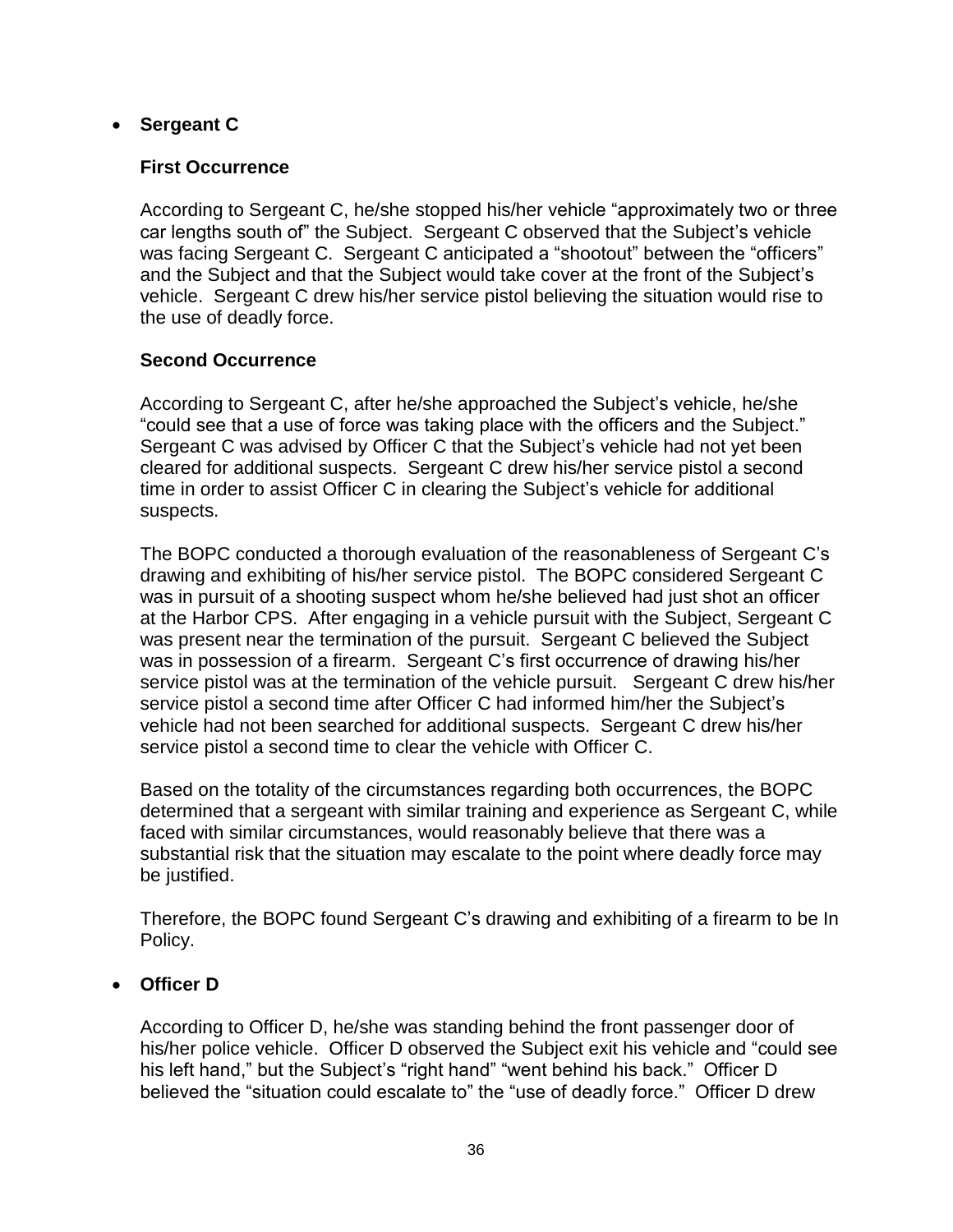his/her service pistol. Officer D utilized a "two- handed grip" and placed his/her index finger "along the frame" of his/her service pistol.

# • **Officer E**

According to Officer E, he/she heard a help call stating an officer was down and believed the Subject shot an officer at the Harbor CPS. Officer E believed the Subject "already shot at officers" and "possibly hit an officer." Officer E observed the Subject's vehicle come to a "screeching halt." Officer E stopped his/her vehicle abruptly. Officer E believed the situation could possibly rise to the level where deadly force would be needed. Officer E drew his/her service pistol and held it in a two-handed grip with his/her "trigger finger on the slide" of his/her service pistol.

# • **Officer F**

According to Officer F, he/she believed the Subject already shot at officers at Harbor CPS and believed the Subject had "no due regard for anything". Officer F believed the Subject could possibly exit his vehicle and begin shooting at Officer F and his/her partner officers. Officer F was "fearful" that the Subject was going to exit his vehicle and begin to shoot at them. Officer F "had a reasonable belief that the situation could rise to a deadly use of force" and drew his/her service pistol. Officer F held his/her service pistol at a "low-ready" position looking "downrange" to observe the Subject. Officer F maintained his/her index finger on "the slide" of his/her service pistol.

The BOPC conducted a thorough evaluation of the reasonableness of Officers D, E, and F's drawing and exhibiting of their service pistols. The BOPC considered that the officers were in pursuit of a shooting suspect whom they believed had just shot an officer at the Harbor CPS. After engaging in a vehicle pursuit with the Subject, Officers D, E, and F believed the Subject was in possession of a firearm.

Based on the totality of the circumstances, the BOPC determined that an officer with similar training and experience as Officers D, E, and F, while faced with similar circumstances, would reasonably believe that there was a substantial risk that the situation may escalate to the point where deadly force may be justified.

Therefore, the BOPC found Officer D, E, and F's drawing and exhibiting of a firearm to be In Policy.

# • **Officer C**

# **First Occurrence**

According to Officer C, "having the mindset that an officer was down," Officer C observed the Subject exit his vehicle and begin to walk in front of Officer C's vehicle towards the officer. Officer C believed the Subject was getting out of his vehicle to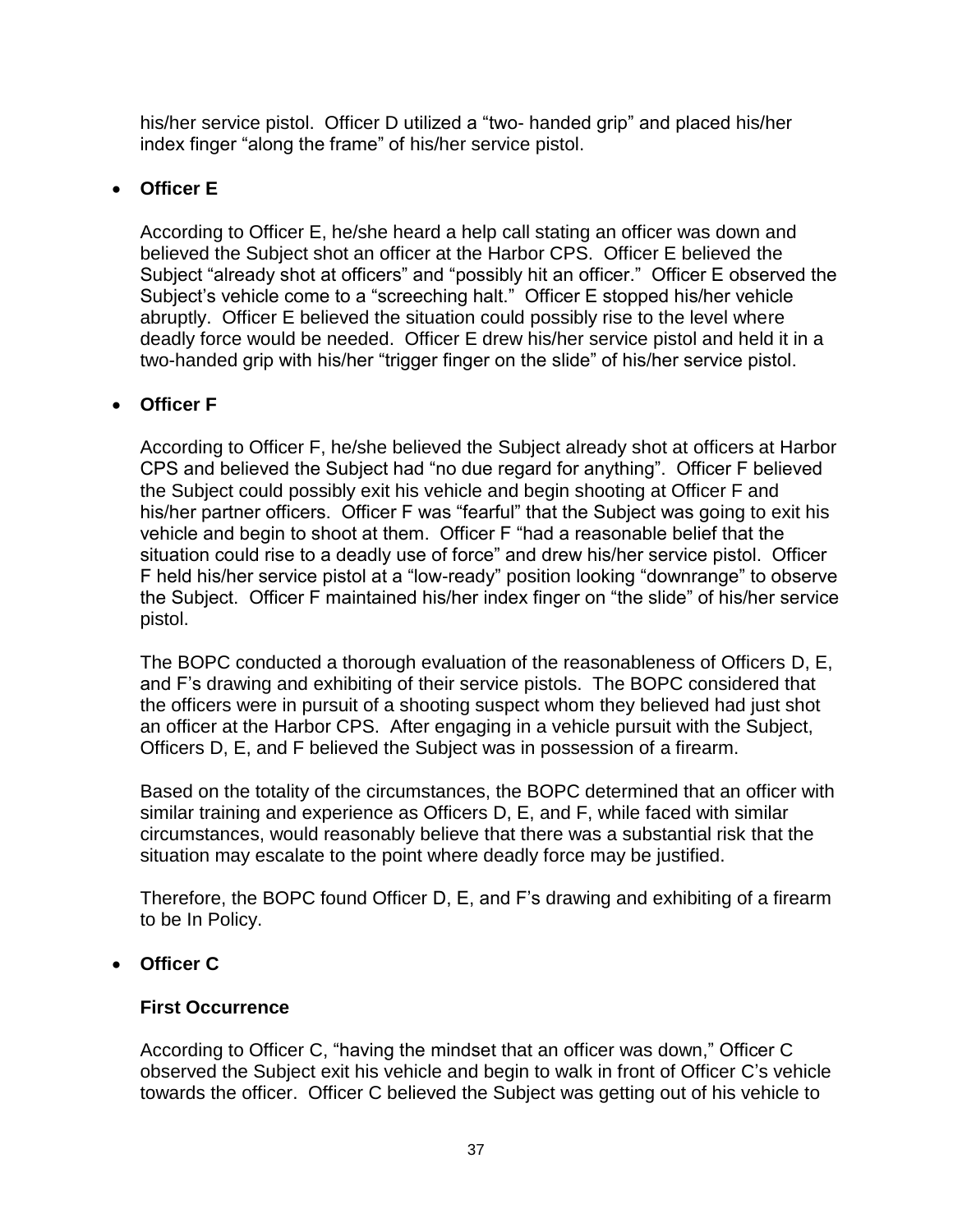"start firing." Officer C drew his/her service pistol while seated inside of his/her police vehicle. Officer C exited his/her police vehicle and stood behind his/her front driver door.

## **Second Occurrence**

According to Officer C he/she observed Officer F approach the Subject. Officer C was "worried that there" was an "additional suspect in the vehicle" and believed if the situation was an "ambush," then Officer C and his/her partners could be "shot at from the vehicle." Officer C drew his/her service pistol a second time in order to clear the Subject's vehicle for possible suspects, with the assistance of Sergeant C.

The BOPC conducted a thorough evaluation of the reasonableness of Officer C's first and second drawing and exhibiting of his/her service pistol. The BOPC considered Officer C was in pursuit of a shooting suspect whom he/she believed had just shot an officer at the Harbor CPS. After engaging in a vehicle pursuit with the Subject, Officer C believed the Subject was in possession of a firearm. Officer C's first occurrence of drawing his/her service pistol was at the termination of the vehicle pursuit. The BOPC noted that Officer C's police vehicle was not in motion when he/she drew his/her service pistol while seated inside of his/her police vehicle. Due to Officer C being in fear for his/her life from a shooting suspect, the BOPC opined it was reasonable for Officer C to draw his/her service pistol from inside of his/her police vehicle. After Officer F approached the Subject, who exited his vehicle and appeared to be walking away from officers, Officer C approached the Subject to assist Officer F in taking the Subject into custody. While doing so, Officer C realized the Subject's vehicle had not been searched for additional suspects. Officer C drew his/her service pistol a second time to clear the vehicle with Sergeant C.

Based on the totality of the circumstances and for both occurrences, the BOPC determined that an officer with similar training and experience as Officer C, while faced with similar circumstances, would reasonably believe that there was a substantial risk that the situation may escalate to the point where deadly force may be justified.

Therefore, the BOPC found Officer C's drawing and exhibiting of a firearm to be In Policy.

Accordingly, the BOPC found Sergeants A, B, and C's, and Officers C, D, E, and F's drawing and exhibiting of a firearm to be In Policy.

## **C. Non-Lethal Use of Force**

# • **Officer A** – **(2) Strikes, (3) Physical Force, (4) Firm Grips**

According to Officer A, the Subject appeared to be "extremely agitated." Officer A observed the Subject was "getting too close" causing Officer A to back up. The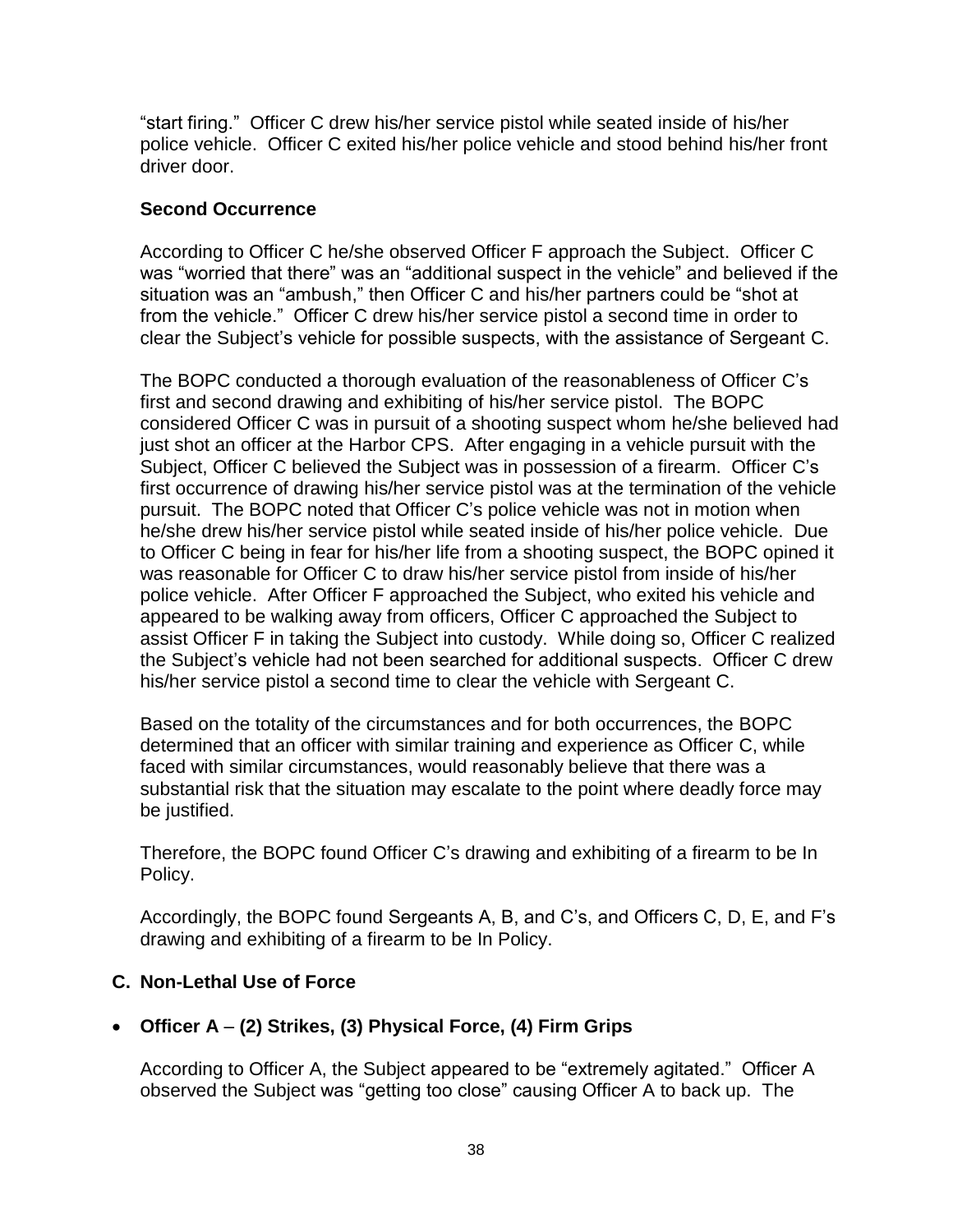Subject yelled at Officer A and, once the Subject approached Officer A, the Subject "just started swinging." Officer A observed the Subject utilize a "right hook" to strike Officer A in the left side of the head. The Subject then utilized a "right cross," but Officer A was able to block the Subject's strike. The Subject then attempted to strike Officer A by utilizing his left hand, but Officer A was able to block that strike as well. While this was occurring, Officer A began to back up to gain "distance." Officer A tripped and fell onto the floor. The Subject stood in front of Officer A.

The FID investigation revealed that Officer A stated his/her interaction with the Subject was a "wrestling match," but could not recall specific actions. Officer A stated there were things that occurred during the incident that he/she could not remember. The FID investigation revealed that Officer A, once on the floor, utilized physical force to place his/her legs around the Subject's legs (Physical Force - 1). However, the Subject stepped out and bent down, placing his right knee on Officer A's chest. Officer A utilized his/her left hand to apply a firm grip to the Subject's left leg (Firm Grip - 1). Officer A utilized physical force to push the Subject over onto the floor (Physical Force - 2). The Subject began to pull at Officer A's holstered service pistol. A lethal use of force ensued (see Lethal Force section). After the lethal use of force occurred, the Subject began to strike Officer A in the head and chest with Officer A's service pistol, causing Officer A to black out and incur physical injuries. Officer A attempted to stop the Subject from striking him/her with the service pistol by utilizing both hands to strike the Subject's right hand, which was holding the pistol (Strikes – 1 and 2). The Subject lost his grip on the service pistol, causing it to fall to the ground in a position that was closer to the Subject. Officer A utilized both hands to apply a firm grip onto the Subject's shoulders (Firm Grip - 2). Officer A moved his/her right hand off the Subject's left shoulder and placed it behind the Subject's neck (Firm Grip - 3). Officer A utilized the right-handed grip to pull the Subject toward Officer A's chest (Physical Force – 3). The Subject pushed away from Officer A. The Subject picked up the service pistol and pulled the slide back, causing a round to eject and fall to the ground. Officer A utilized a right-handed grip and placed it onto the Subject's right hand (Firm Grip - 4). However, the Subject was able to push Officer A's hand away and stood up. The Subject began to flee as Officer A remained on the ground and began to bleed from his/her head.

In this case, the BOPC conducted a thorough review of the incident to evaluate the reasonableness and proportionality of Officer A's use of non-lethal force. The BOPC determined that Officer A's use of non-lethal force was proportional and necessary to counter the Subject's physical assault on Officer A. Officer A attempted to communicate with the Subject. The Subject initiated the physical assault on Officer A, who in turn utilized non-lethal force to defend him/herself. The Subject's physical assault resulted in the Subject gaining control of Officer A's service pistol, which the Subject then attempted to fire at Officer the Subject. The Subject struck Officer A numerous times, including with Officer A's service pistol, resulting in significant injuries to Officer A.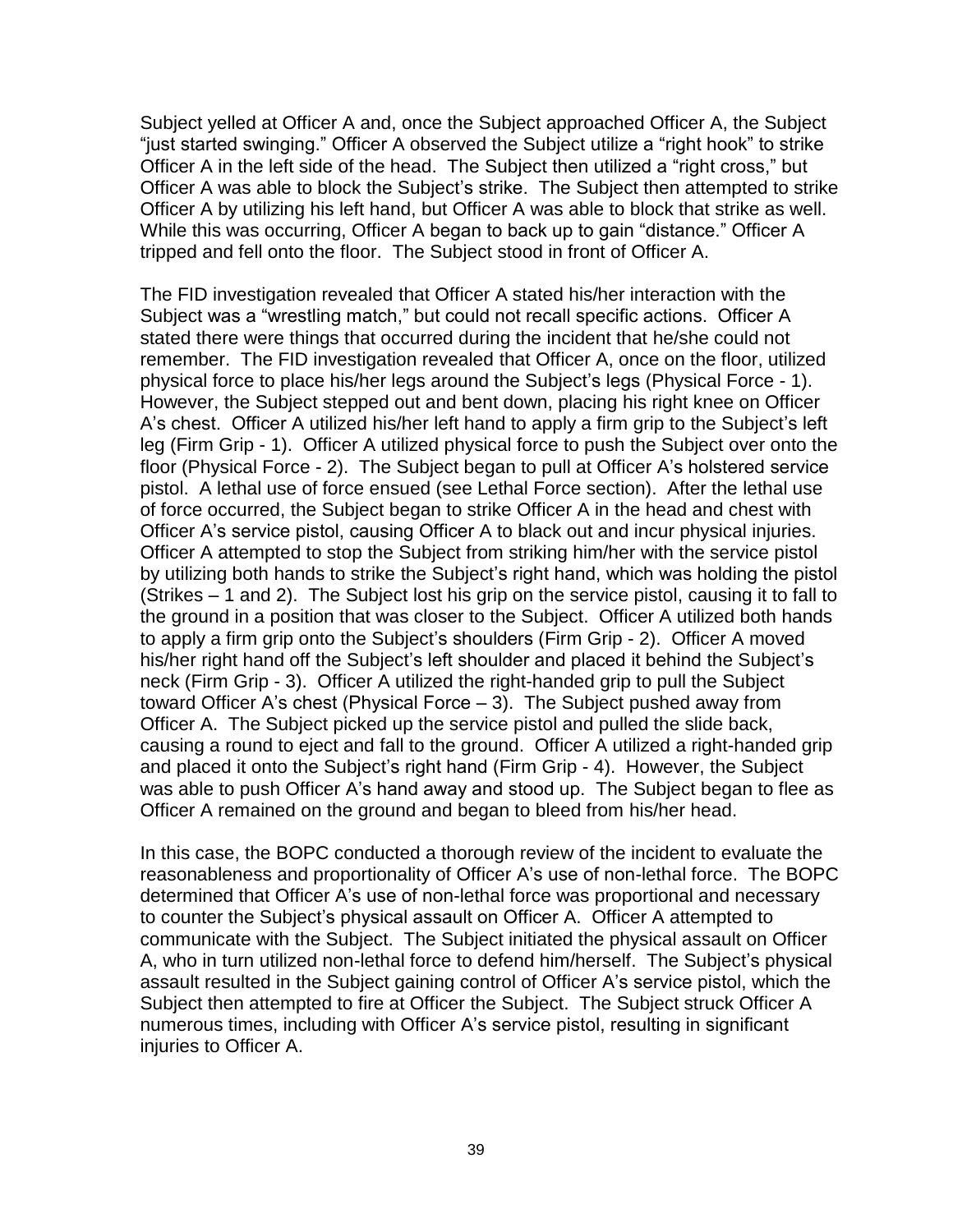Based on the totality of the circumstances, the BOPC determined that an officer with similar training and experience as Officer A, while faced with similar circumstances, would believe that these same applications of non-lethal force would be objectively reasonable to overcome the Subject's resistance and to defend him/herself.

Therefore, the BOPC found Officer A's non-lethal use of force to be objectively reasonable and In Policy.

# • **Officer C – (2) Firm grips, (1) Body weight, (2) Physical Force**

According to Officer C, after ensuring there were no additional suspects in the Subject's vehicle, Officer C returned to Officer F and the Subject. Officer C "took over" in Officer F's "spot next to the Subject. Officer C utilized a "two-handed C grip" on the Subject's "right arm" to pry the Subject's right arm from underneath his body (Firm Grip - 1 and Physical Force - 1). Officer C believed he/she placed his/her knee against the Subject's "buttocks region in order to" prevent him from "bucking." Officer C clarified that he/she did not apply any body weight onto the Subject when he/she placed his/her knee on his buttocks. Officer C placed the Subject's right arm behind the Subject's back (Physical Force  $-2$ ). Officer C assisted in handcuffing the Subject. Officer C assisted in standing the Subject up and walked him over to Officer C's police vehicle. While standing the Subject up against the police vehicle and utilizing it as a "controlling agent", the Subject "bucked" his head and body "back" and was "kicking" Officer D. Officer C placed "one hand on" the Subject's "left wrist and the other was across his shoulder blade" to apply "pressure" "to keep him from kicking and bucking" (Firm Grip - 2 and Body weight). Officer C observed the Subject go "limp." Officer C conducted a "controlled descent" with the help of Officers D and G to help the Subject to the ground and placed the Subject in a "recovery position." Officer C monitored the Subject until the RA arrived. Once the RA arrived, Officer C assisted the Subject in standing up and walked him to the gurney. Officers C and D placed the Subject on the gurney then sat him up to rearrange his handcuffs for transportation.

## • **Officer D – (1) Body weight, (2) Firm Grips, (2) Physical Force**

According to Officer D, he/she approached the Subject, who was lying on the ground. Officer D observed the Subject was "trying to keep his arms under" himself. Officer D utilized body weight onto the Subject's back while Officer D utilized his/her legs to "straddle" the Subject's legs (Body weight). Officer D utilized a firm grip on the Subject's left arm to remove it from underneath the Subject and placed it behind the Subject's back (Firm Grip - 1). Officer D held the Subject's arm behind his back until Officer D observed the Subject's right arm behind the Subject's back. Officer D then applied handcuffs to the Subject's wrists. Officer D "rotated" the Subject onto his side and reached under the Subject to check for Officer F's missing service pistol (Physical Force - 1). Officer D heard someone state Officer F's service pistol had been recovered elsewhere. Officer D assisted the Subject in standing up and walked the Subject to Officer D's police vehicle. Officer D placed his/her hand on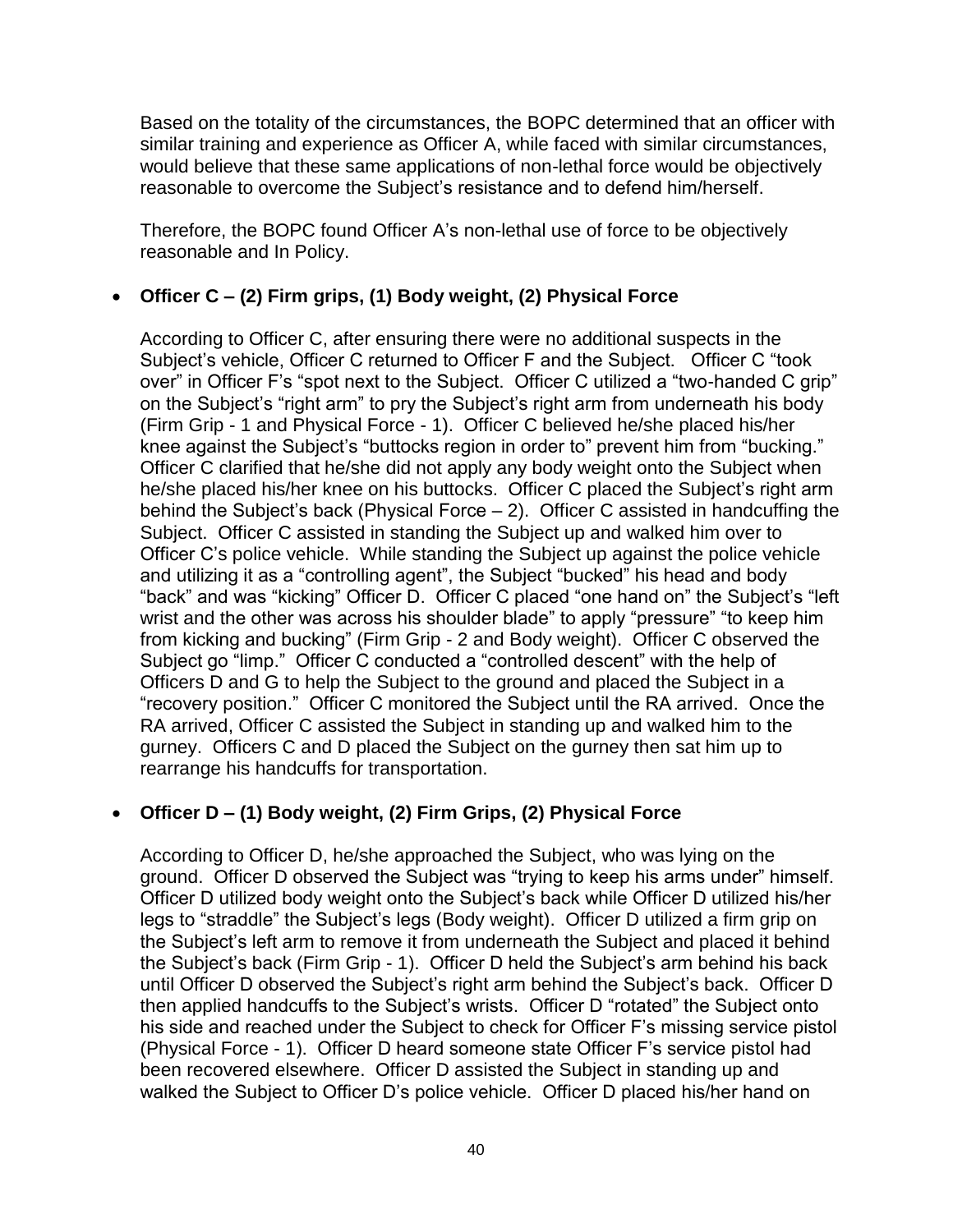top of the Subject's shoulder. While standing behind the Subject, Officer D observed the Subject throw his head back. Officer D utilized his/her hand, which was still on the Subject's shoulder to push forward and maintain the Subject's position against the vehicle (Physical Force - 2). After the Subject complied and maintained his position against the vehicle, Officer D removed his/her hand from the Subject's shoulder and placed his/her hand on the Subject's wrists to maintain control of the Subject utilizing a "C-grip" (Firm Grip - 2). Officer D observed the Subject go "limp" and drop his body weight. Officer D, with the help of his/her partner Officer C, assisted the Subject to the ground and placed the Subject in a "recovery position" and monitored the Subject until the RA arrived. Officers D and G discussed placing a hobble on the Subject's legs. Officer D continued to maintain control of the Subject's hands while Officer G applied the hobble. Once the RA arrived, Officer D, along with Officer C, stood the Subject up and walked him to the gurney. Officers C and D C placed the Subject on the gurney, then sat him up to rearrange his handcuffs for transportation.

# • **Officer E – (2) Firm grips, (1) Physical Force**

According to Officer E, he/she followed behind Officer F and approached the Subject. Officer E observed that Officer F had taken the Subject down to the ground. Officer E "went to the left shoulder" and utilized both hands to apply firm grips onto the Subject's left arm (Firm Grip 1). Officer E placed the Subject's left arm behind the Subject's back. Officer E reached his/her right arm underneath the Subject's "head area" towards the Subject's right arm to extract the Subject's right arm from underneath him. Officer E then utilized a firm grip on the Subject's right arm to "push" the Subject's right arm to the "right side because it was underneath" the Subject's "head" (Firm Grip - 2 and Physical Force). Officer E assisted Officer D in handcuffing the Subject's hands together.

## • **Officer G – (1) Physical Force**

According to Officer G, he/she observed the Subject standing at a police vehicle with Officers C and D utilizing their police vehicle as a "controlling agent" to maintain control of the Subject. Officer G observed the Subject attempting to "head butt" Officers C and D. Officer G utilized physical force (Physical Force) and firm grips when he/she placed both of his/her "arms on the right side of" the Subject's "body", on the Subject's "right shoulder area", to prevent him from getting back up or trying to head but [sic] any other officers again."

The FID investigation revealed that Officer G was standing to the right of the Subject while the Subject was standing against Officers C and D's police vehicle. Officer G placed both of his/her hands onto the Subject's right upper shoulder area. The Subject began to throw his body backwards. Officer G placed his/her left hand on the Subject's right elbow and pushed in an upward motion.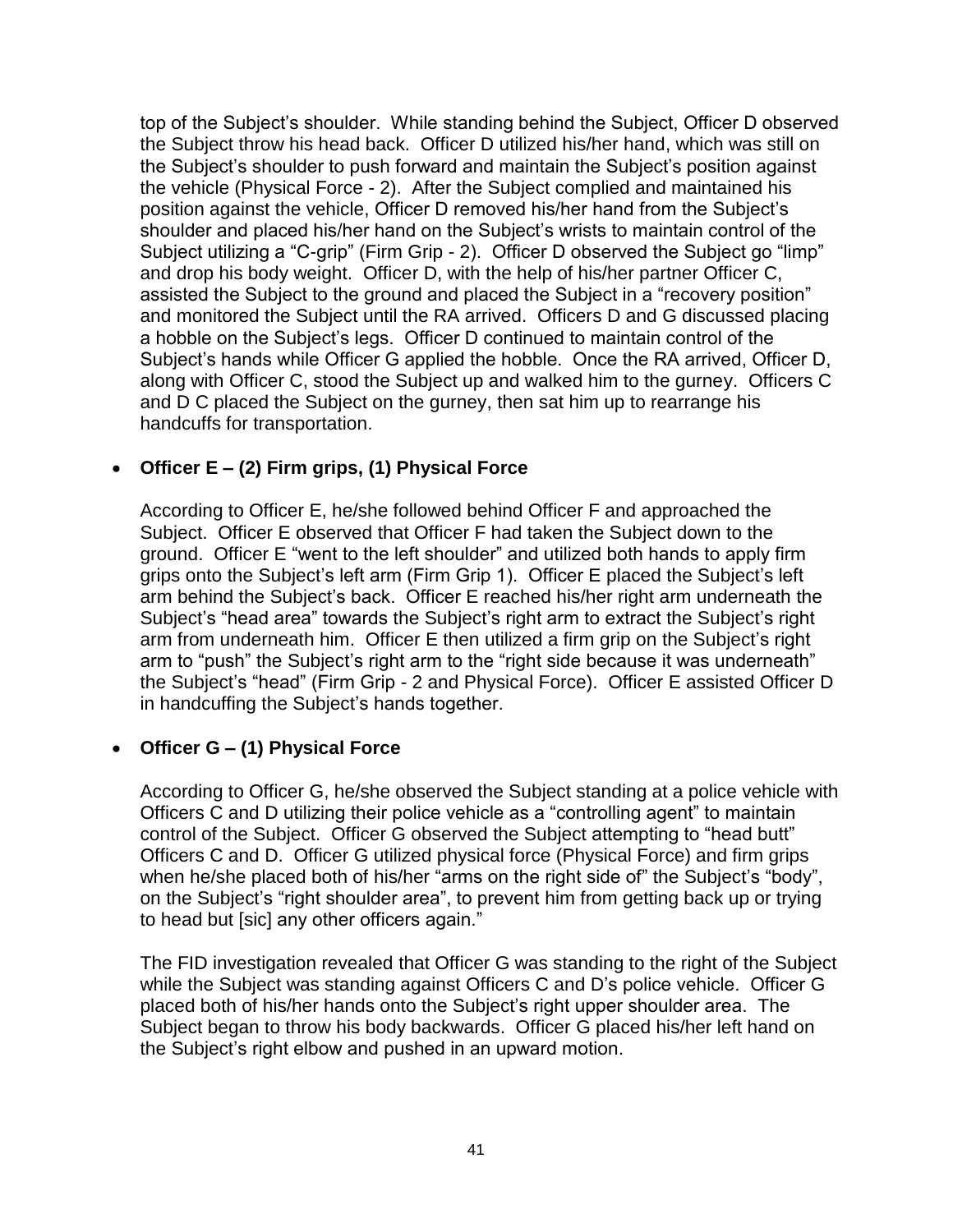## • **Sergeant C – (1) Firm Grip, (1) Physical Force**

According to Sergeant C, he/she was observing the officers attempt to take the Subject into custody. Sergeant C "wanted to get" the Subject "into custody before any further or any heavier type of force options" were utilized. Sergeant C utilized a "firm grip and "grabbed" the Subject's right arm (Firm Grip). Sergeant C utilized "physical force" on the Subject's right arm to turn it so officers could place a handcuff on the Subject's right arm (Physical Force).

In this case, the BOPC conducted a thorough review of the incident to evaluate the reasonableness and proportionality of Sergeant C and Officers C, D, E, and G's use of non-lethal force. The BOPC noted that leading up to the non-lethal use of force at the termination of the vehicle pursuit; officers attempted to communicate with the Subject and gave him commands to surrender. The BOPC considered that the officers observed that the Subject was unresponsive to their directions and commands. Officer F made an independent decision to approach the Subject and conducted a takedown. The BOPC noted that once Officer F took the Subject to the ground, the Subject continued to resist and not comply with further commands to surrender and refused to place his hands behind his back in order to be handcuffed. Officers C, D, and E, along with Sergeant C, assisted Officer F with controlling the Subject and made physical contact with the Subject utilizing non-lethal force to control and handcuff him. The BOPC also opined that Officer G utilized non-lethal force necessary to control the Subject when the Subject attempted to push himself backward towards the officers.

Based on the totality of the circumstances, the BOPC determined that an officer with similar training and experience as Sergeant C and Officers C, D, E, and G, while faced with similar circumstances, would believe that these same applications of nonlethal force would be objectively reasonable to overcome the Subject's resistance and effect an arrest.

Therefore, the BOPC found Sergeant C and Officers C, D, E, and G's non-lethal use of force to be In Policy.

### • **Officer F – Takedown, (3) Physical Force, (4) Strikes, (1) Firm Grip, Body weight**

According to Officer F, he/she observed the Subject exit his vehicle while Officer F was giving him/her commands to show his hands. The Subject was non-compliant and walked to the rear of his vehicle. Officer F observed both of the Subject's hands and determined he was not carrying a weapon. Officer F holstered his/her service pistol, believing there was "no indication" of a chance for "deadly" force to be necessary. Officer F believed he/she could not let the Subject get away for fear the Subject could barricade himself in a nearby residence. Officer F "tackled" (Takedown) the Subject to the ground by wrapping his/her hands around the Subject and utilized a "leg sweep" to take the Subject "down to the ground" in order to get on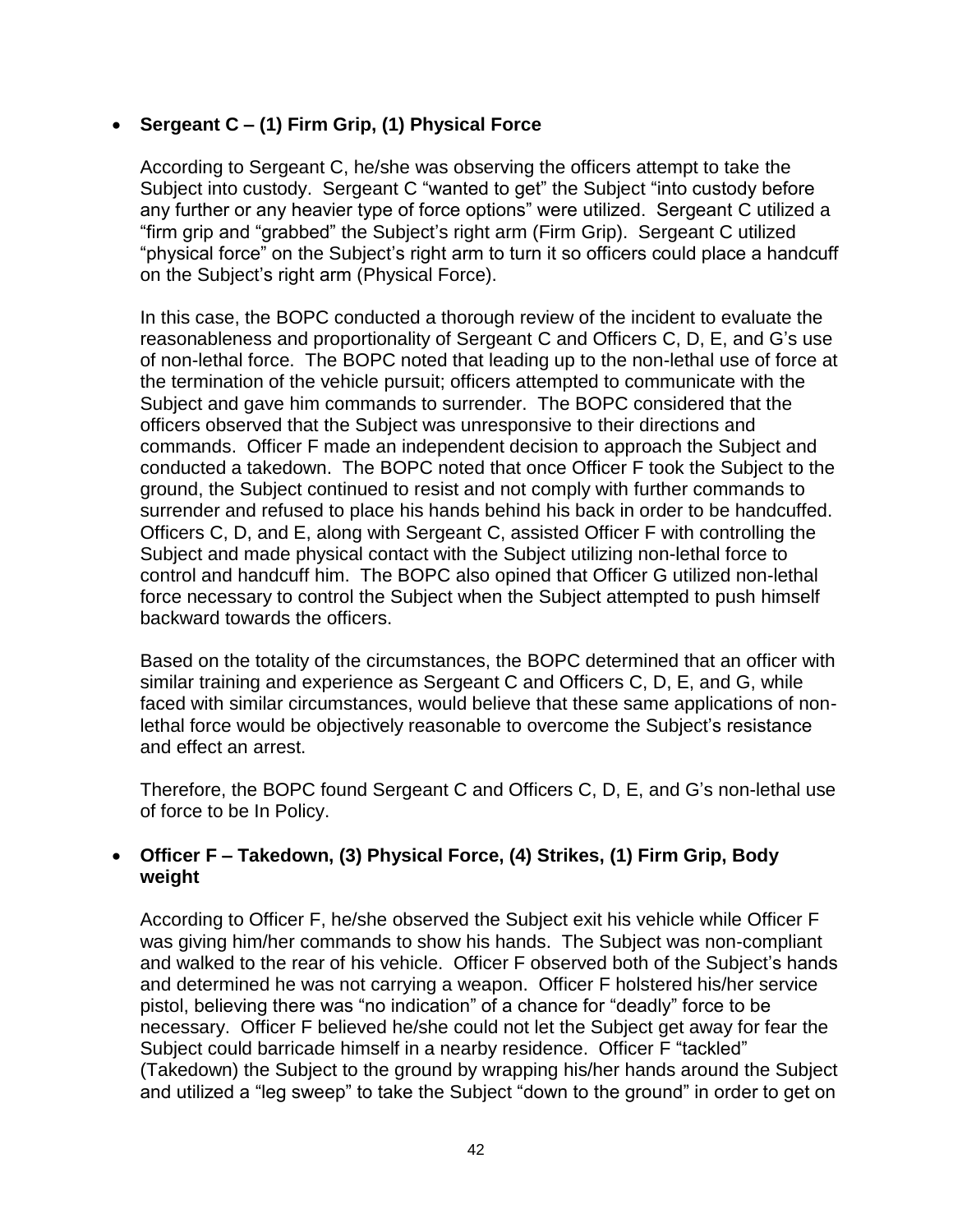top of the Subject (Physical Force - 1). Once on the ground, the Subject attempted to "turn face up." Officer F "wanted" the Subject in a "face down configuration" to "obtain his hands and bring them back" to "put him in handcuffs." Officer F observed the Subject was "refusing to comply" with "commands to put his hands behind his back." The Subject "had his left hand in his stomach area" and would not give his hands to officers. Officer F had not searched the Subject's "waistband" and was unsure if a "weapon" could be in his waistband. Officer F utilized a closed fist to deliver two "hammer fist" strikes to the Subject's "upper chest" area (Strike 1). Officer F wanted to "prevent" the Subject from "getting up" and "fighting" officers further. Officer F was unsure of where his/her strikes landed but "felt immediate pain to" his/her right hand. Officer F determined that his/her second strike had landed on the ground and not on the Subject. Officer F observed the Subject "continued to resist" and tried to "roll" and "get up." The Subject was "refusing to give officers his hands."

**Strikes 1, 2, 3, and 4 –** Officer F explained the Subject had his "right arm fully extended out" and was "trying to use his body weight to push against" Officer F to "roll over" and face Officer F. Officer F's intent in placing his/her "forearm/elbow" on the Subject's head area was to apply "body weight" in order to prevent the Subject from rolling over. Officer F "transitioned from putting" body weight on the Subject's head to his "back area" (Body weight).

According to Officer F, the Subject still refused to "give up his arms" and would not comply with commands to "put his hands behind his back." Officer F utilized his/her right arm to reach underneath the Subject's head and upper body area to apply a firm grip to the Subject's left hand (Firm Grip). However, Officer F was in "extreme pain" when he/she applied the firm grip and "had to let it go." Officer F observed that the Subject was "in a side supine or laying down position." Officer F, in an attempt to "flip" the Subject over to the Subject's "front side," placed his/her "right hand over" the Subject's "left shoulder" (Physical Force - 2). Officer F then placed his/her "left hand underneath" the Subject's left "armpit area and both hands met in the chest" area (Physical Force - 3). Officer F discovered someone else had "grabbed" the Subject's "right arm and extended it." Officer F advised his/her partner officers that he/she was going to get off of the Subject. Officer F observed "somebody" passing the Subject over to him/her. Officer F handed the Subject's arm to "officers that were in the lower area, and they handcuffed him." Officer F stood up and was trying to "calm" him down due to his "extreme pain."

In this case, the BOPC conducted a thorough evaluation of the reasonableness of Officer F's use of non-lethal force with particular attention given to the strikes to the Subject's head area. Initially, the BOPC noted Officer F's takedown was the result of an independent action and lacked coordination with his/her partner officers. The BOPC noted that after Officer F's takedown, the Subject was on the ground and appeared to be passively resisting Officer F. The BOPC considered that Officer F stated the Subject was not complying with commands to place his hands behind his back. Officer F made the decision to utilize strikes to the Subject's upper chest area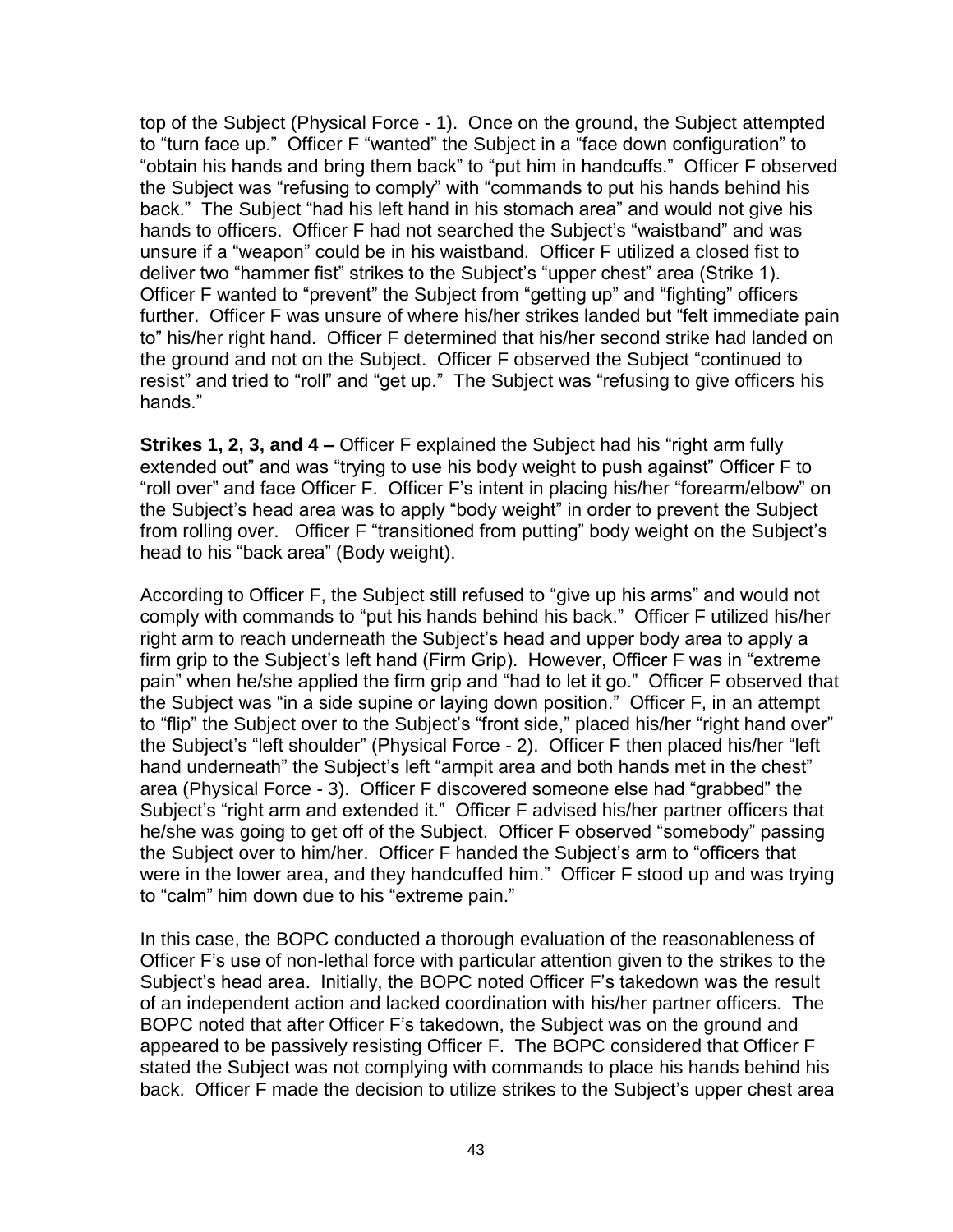to quickly gain compliance and have the Subject place his hands behind his back. However, the strike made contact with the back of the Subject's head. Officer F attempted a second strike but missed the Subject and unintentionally struck the ground instead.

The BOPC noted the incident was chaotic and dynamic. The BOPC was critical of the tactics employed by Officer F during the initiation of his/her non-lethal use of force, but also considered the actions of the Subject. The BOPC considered that the Subject had his arms near his waistband. However, the BOPC determined that the strikes initiated by Officer F to the back of the Subject's head were not proportional or objectively reasonable based on the threat posed by the Subject. The BOPC acknowledged that the Subject had been involved in a significant incident at Harbor CPS but Officer F did not believe that the Subject was armed at the time Officer F initiated his/her use of non-lethal force. The BOPC determined that the strikes to the Subject's head were not the appropriate utilization of force for a suspect who was passively resisting. Officer F had the ability to utilize firm grips or alternative force options that would have been more appropriate for a passively resisting suspect. Officer F also had several additional officers in the immediate area who were available to work in a coordinated effort to take the Subject into custody. Officer F was unable to effectively assist Officers C, D, and E in taking the Subject into custody due to Officer F's injury.

The BOPC conducted a thorough evaluation of the reasonableness of Officer F's use of non-lethal use force with particular attention given to the application of a takedown, use of physical force, firm grip, and bodyweight. The BOPC was critical of Officer F's decision to engage the Subject without communicating a plan to his/her partner officers. The BOPC would have preferred that Officer F had utilized additional time and coordinated additional planning to stop the Subject's actions before approaching the Subject alone. Once Officer F utilized a takedown on the Subject, he/she continued to use firm grips, physical force, and body weight to control the Subject in addition to utilizing strikes. The Subject remained uncooperative and passively resistant to officers' directions and commands for him to place his arms behind his back and surrender. Officers C, D, and E along with Sergeant C assisted Officer F as they used non-lethal force to control and handcuff the Subject.

Based on the totality of the circumstances, the BOPC determined that an officer with similar training and experience as Officer F while faced with similar circumstances, would reasonably believe the application of takedown, firm grip, physical force, and body weight to overcome the Subject's resistance and effect an arrest were proportional and objectively reasonable.

Therefore, the BOPC found Officer F's non-lethal use of force specific to the applications of the takedown, firm grip, physical force, and body weight, to be In Policy.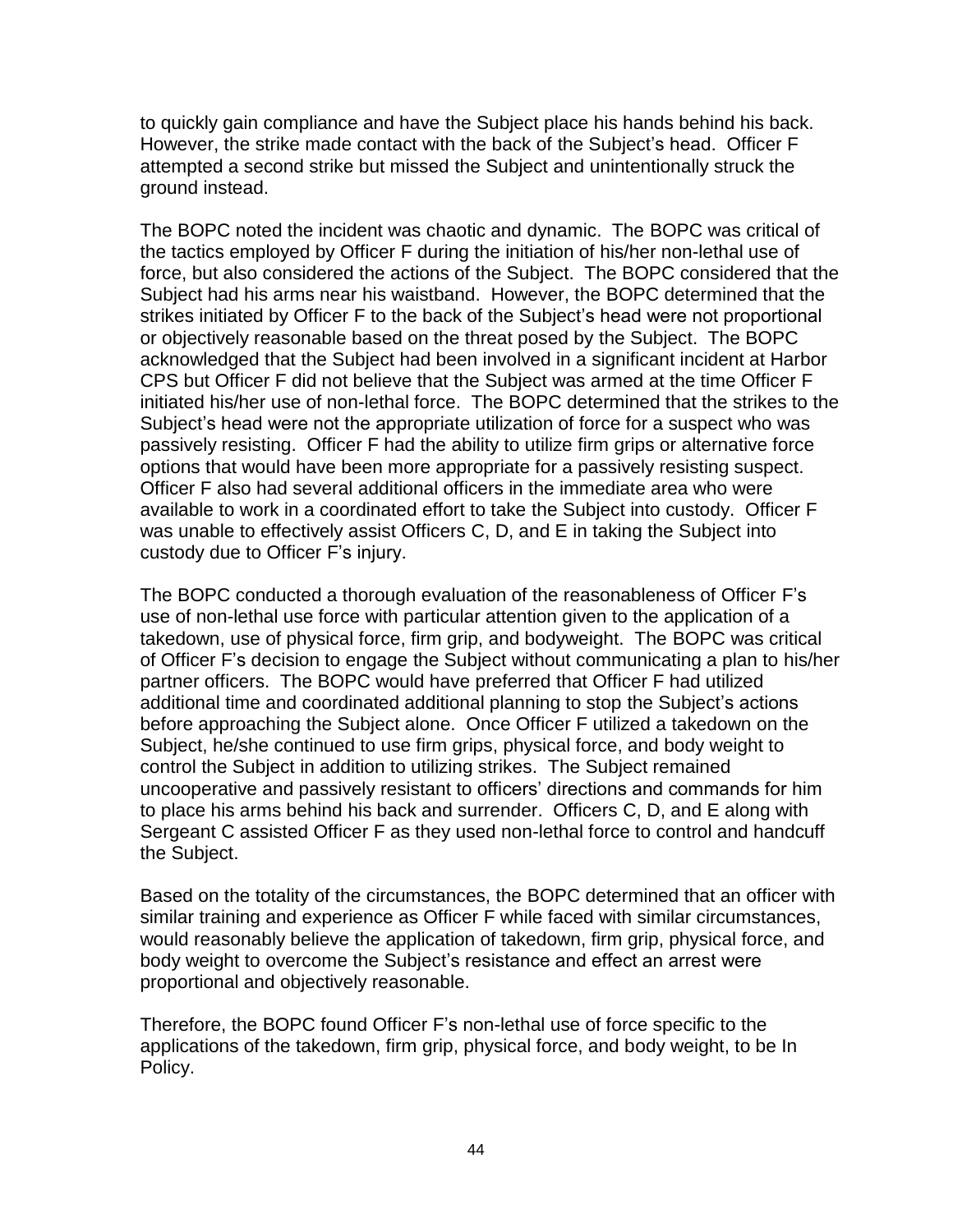However, based on the totality of the circumstances, the BOPC determined that an officer with similar training and experience as Officer F, while faced with similar circumstances, would not believe that the applications of non-lethal strikes were proportional or objectively reasonable.

Therefore, the BOPC found the specific applications of non-lethal use of force of Strikes 1, 2, 3, and 4 by Officer F to be Out of Policy.

Accordingly, the BOPC found Sergeant C's and Officers A, C, D, and G's non-lethal use of force to be In Policy. The BOPC found Officer F's non-lethal use of force to be Out of Policy (4 Strikes Only). The BOPC found the remainder of Officer F's nonlethal use of force to be In Policy.

## **D. Lethal Use of Force**

## • **Officer A – (2) Choke Hold**

According to Officer A, while he/she was on the ground, the Subject immediately started trying to grab Officer A's service pistol. Officer A felt his/her uniform shirt ripping on his/her service pistol side of his/her shirt. Officer A was in fear for his/her life. Officer A attempted to control the Subject and hold him down to prevent the Subject from getting control of Officer A's service pistol. Officer A, in an attempt to pin the Subject down and stop him, grabbed the Subject's neck with both hands (Choke Hold – 1). The Subject continued to attempt to gain control of Officer A's service pistol. Officer A then transitioned to utilizing only one hand on the Subject's neck and used his/her other hand to try and stop the Subject from gaining control of the service pistol (Choke Hold  $-2$ ).

According to Officer A, the Subject was able to draw Officer A's service pistol. Officer A observed the Subject hold Officer A's service pistol and point the barrel of the service pistol at Officer A's head. Officer A observed the Subject pull the trigger of the service pistol at least once. The Subject struck Officer A in the head a number of times causing Officer A to black out and caused him/her to bleed from his/her head. Officer A was able to remove his/her service pistol out of the Subject's hands. However, the service pistol fell to the floor closer to the Subject. The Subject reacquired the service pistol.

When FID detectives asked Officer A if he/she knew how many times the Subject had pulled the trigger, Officer A stated, "At least once, maybe more, but at least once."

When FID detectives asked Officer A could feel the stock of his/her service pistol as the Subject removed it from Officer A's holster, Officer A stated, "I have this cut on my finger here... my right index finger. So - - so this - - this is - - what I believe this came over the struggle of the gun. This came from the cocker. This is what I believe, because I've had the same injury from the decocker before from the gun in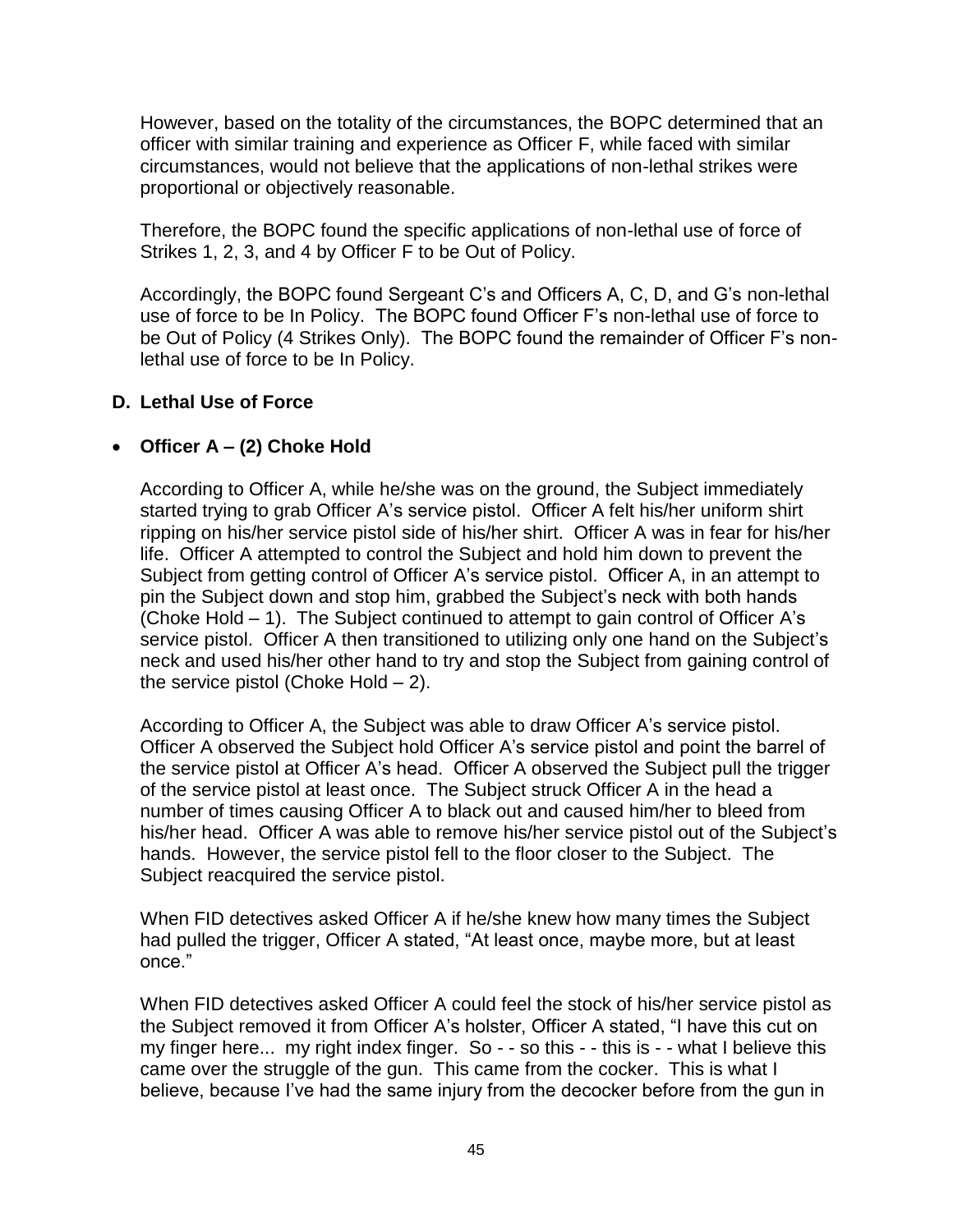the same spot because it's sharp. And if you rub your finger (Unintelligible), it will cut you - - it will cut me. And it cut me right there, and it's done it in the past. So that's why, you know, I believe that's what that is."

In this case, the BOPC conducted a thorough review and analysis of the reasonableness, necessity, as well as the proportionality of Officer A's use of lethal force. The BOPC noted the investigation determined Officer A initially utilized both of his/her hands to apply a choke hold on the Subject. In this case, Officer A was approached by the Subject who entered the front lobby of the Harbor CPS. Officer A believed the Subject was the victim of an extortion which was being investigated by Officer B minutes prior to the Subject entering the lobby. The Subject began yelling at Officer A. Officer A attempted to de-escalate the situation by reassuring the Subject he would receive help. Officer A asked the Subject to wait outside of the front lobby. The Subject began to walk out of the lobby but quickly turned around and approached Officer A. The Subject began to strike Officer A's head. Officer A attempted to block the Subject's strikes while walking backwards. Officer A fell backwards, striking his/her head on the floor. The Subject knelt on Officer A's chest and began removing Officer A's service pistol. Officer A utilized both of his/her hands to initiate a choke hold on the Subject in order to prevent the Subject from further attacking him/her and taking Officer A's service pistol. Officer A later transitioned to a choke hold utilizing a single hand to allow him/herself the opportunity to attempt to retain control of his/her service pistol with his/her free hand. The Subject continued to pull on Officer A's service pistol and, shortly after, removed Officer A's service pistol from its holster. The BOPC noted that during this time, the Subject was holding Officer A's service pistol in a pistol grip with his finger on the trigger. The Subject was pointing Officer A's service pistol at Officer A's chest area while pulling the trigger.

The BOPC noted the choke hold technique that was utilized by Officer A was not a technique specifically taught by the Department. However, the BOPC noted that Officer A's life was placed in imminent danger by the Subject's attempts to gain control of Officer A's service pistol. Officer A articulated that he/she was in fear for his/her life and described the Subject pulling on his/her service pistol with such force that Officer A's uniform shirt began to rip. The BOPC noted that while this choke hold technique was not an authorized technique, Officer A already attempted to utilize blocking and other non-lethal force techniques which were ineffective in stopping the Subject's assault on Officer A. The BOPC opined that Officer A was fighting in defense of his/her own life from an immediate threat of death and serious bodily injury and the technique Officer A utilized was proportional and objectively reasonable for those circumstances the Subject presented.

Based on the totality of the circumstances, the BOPC determined that an officer with similar training and experience as Officer A would reasonably believe the Subject's actions presented an imminent threat of death or serious bodily injury and that the use of deadly force would be proportional, objectively reasonable, and necessary.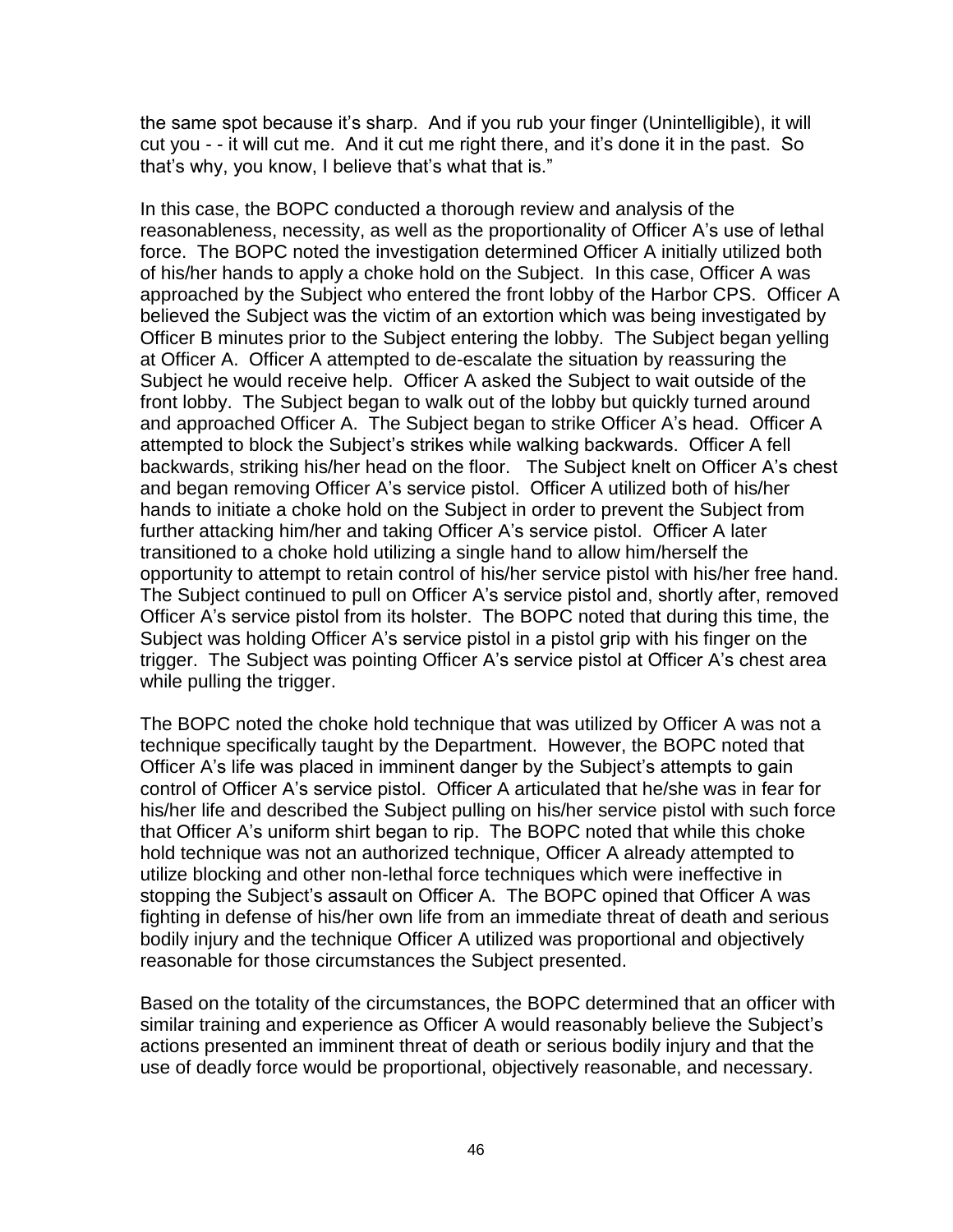Therefore, the BOPC found Officer A's lethal use of force to be In Policy.

• **Sergeant A** – (pistol, two rounds)

**Background –** The FID investigation revealed that Sergeant A's background during the OIS consisted of the front lobby doors of the Harbor CPS. Beyond the lobby doors were the Subject's vehicle and the front parking lot of the Harbor CPS. No other persons or vehicles were in Sergeant A's background during the OIS.

# **Volley One**

According to Sergeant A, as he/she "ran" towards the Subject, he/she observed the Subject approximately thirty feet away and standing "at a tilt with the doorway." The Subject pointed a "gun out in front" of himself in a "shooting stance." Sergeant A "could see a handgun pointed" directly at him/her. Sergeant A believed the Subject intended to shoot him/her or "if he missed" the Subject would have shot Officer A who was behind Sergeant A. The Subject fired one round at Sergeant A as the front lobby door began to close behind him. Sergeant A felt "the first round" go by him/her. Sergeant A feared for his/her life and the life of Officer A. Sergeant A "ducked to try and not get hit." Sergeant A was in a "seated position" near a chair within the lobby. Sergeant A aimed his/her service pistol at the Subject's center mass and discharged one round to stop the threat the Subject posed to him/herself and Officer A.

# **Volley Two**

According to Sergeant A, after firing his/her first round, he/she "assessed" and could "see" the Subject. Sergeant A noted a pause after the Subject's first round, but could still see the Subject holding Officer A's service pistol. After the pause, Sergeant A believed the Subject fired a second round at him/her. Sergeant A aimed at the Subject's center mass again and discharged a second round at him to protect his/her life and the life of Officer A.

According to the FID investigation, Sergeant A believed the gunfire exchange sequence between him/her and the Subject was one for one, meaning the Subject fired the first round, and he/she returned fire. The Subject fired his second round, and he/she returned fire with his/her second round.

The FID investigation determined that all four rounds (two rounds fired by the Subject and two rounds fired by Sergeant A) were fired in 6.245 seconds. However, during a review of the Harbor CPS lobby video and Officer A's BWV, it was determined that the Subject fired the first two rounds heard on the BWV audio, and Sergeant A fired the last two rounds. The Subject fired his two rounds from an increasing distance of approximately 16-31 feet.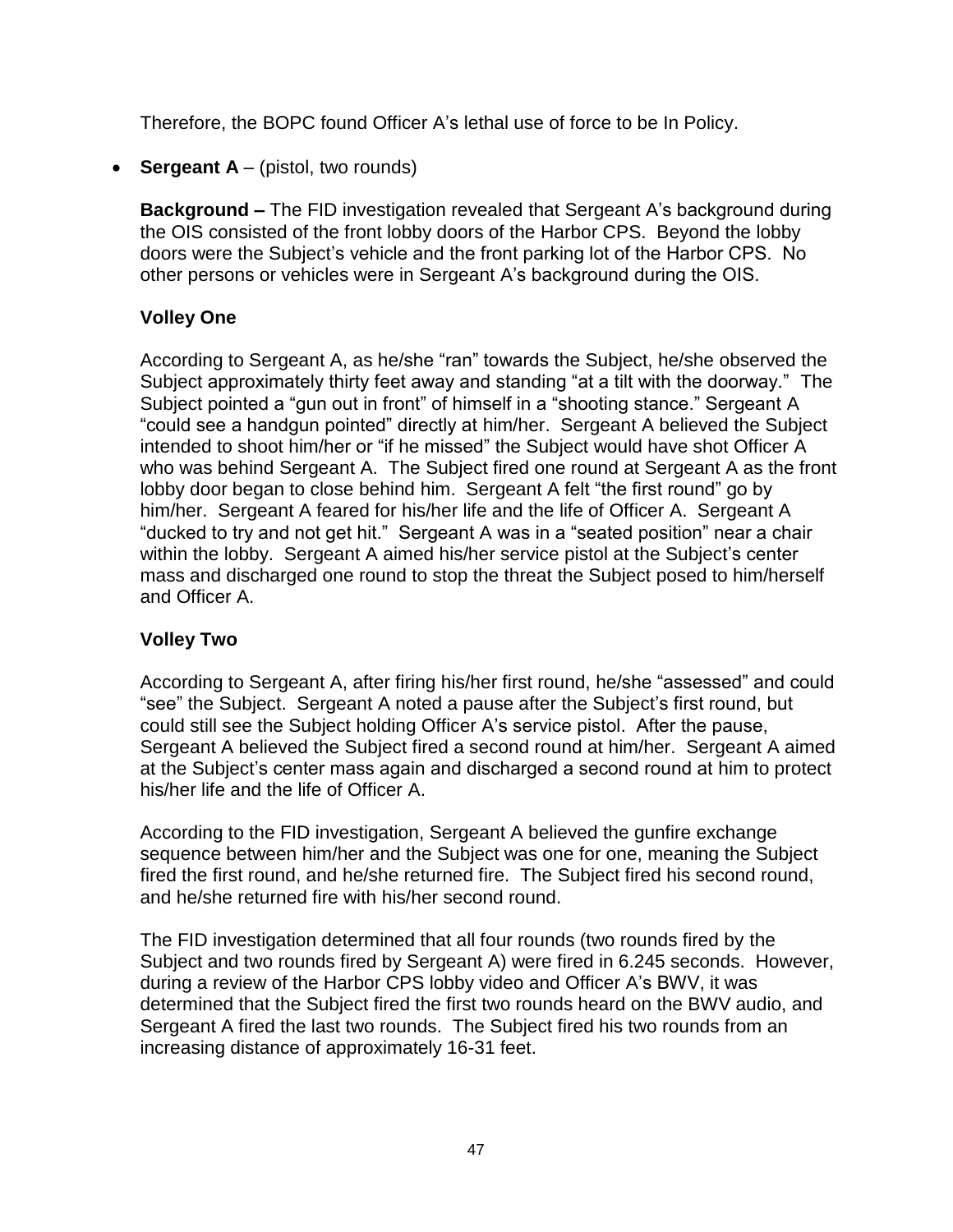The BOPC conducted a thorough review and analysis of the proportionality, reasonableness, and necessity of Sergeant A's use of deadly force for Volley One and Volley Two. The BOPC noted the Subject's actions prior to Sergeant A's use of deadly force. After entering the Harbor CPS and attacking Officer A, the Subject took hold of Officer A's service pistol and began to run to the front lobby doors and exited the Harbor CPS. Sergeant A heard loud noises and walked to the front desk to find the source of the noise. When Sergeant A walked to the front desk, he/she observed the Subject running out toward the front lobby doors. Sergeant A then observed Officer A bleeding on the lobby floor. Sergeant A began following the Subject. When the Subject was near the lobby doors and Sergeant A made his/her way from the front desk area into the lobby, the Subject turned towards Sergeant A and fired from Officer A's service pistol in Sergeant A and Officer A's direction. Sergeant A believed he/she had to defend his/her life and the life of Officer A. Sergeant A discharged one round from his/her service pistol (Volley One). Sergeant A believed the Subject fired at him/her one more time after his/her first volley. Sergeant A believed that the Subject had fired a total of two rounds at him/her. Sergeant A discharged a second round at the Subject. Unbeknownst to Sergeant A, the Subject had fired two rounds at him/her; then Sergeant A fired two rounds in return at the Subject.

The BOPC discussed and reviewed this discrepancy in Sergeant A's account and the results of the FID investigation. The BOPC noted that Sergeant A was presented with a chaotic scene which rapidly escalated into a dynamic tactical situation of a suspect who was armed with Officer A's service pistol who then fired at Sergeant A. The BOPC noted it was reasonable for Sergeant A to have believed the Subject fired at him/her a second time since Sergeant A articulated observing the Subject still pointing Officer A's service pistol in his/her direction as he/she discharged his/her second round.

In the BOPC's assessment of Sergeant A's first volley of fire, it was determined that Sergeant A was provided only minimal time to react to the actions taken by the Subject, which ultimately led to the OIS. Due to the Subject's firing Officer A's service pistol, Sergeant A did not have any time or opportunity to attempt any deescalation techniques. Sergeant A continually assessed the tactical situation. Sergeant A maintained his/her lethal cover role to protect Officer A's life as well as his/her own. Sergeant A articulated his/her observation of the Subject continuing to point Officer A's service pistol at him/her, at which point he/she fired his/her service pistol a second time (Volley Two). Sergeant A discharged a total of two rounds and ceased firing when the Subject no longer posed an imminent threat of serious bodily injury or death. Sergeant A's use of force was proportional to the threat posed by the Subject.

Based on the totality of the circumstances, the BOPC determined that a sergeant with similar training and experience as Sergeant A would reasonably believe the Subject's actions presented an imminent threat of death or serious bodily injury and